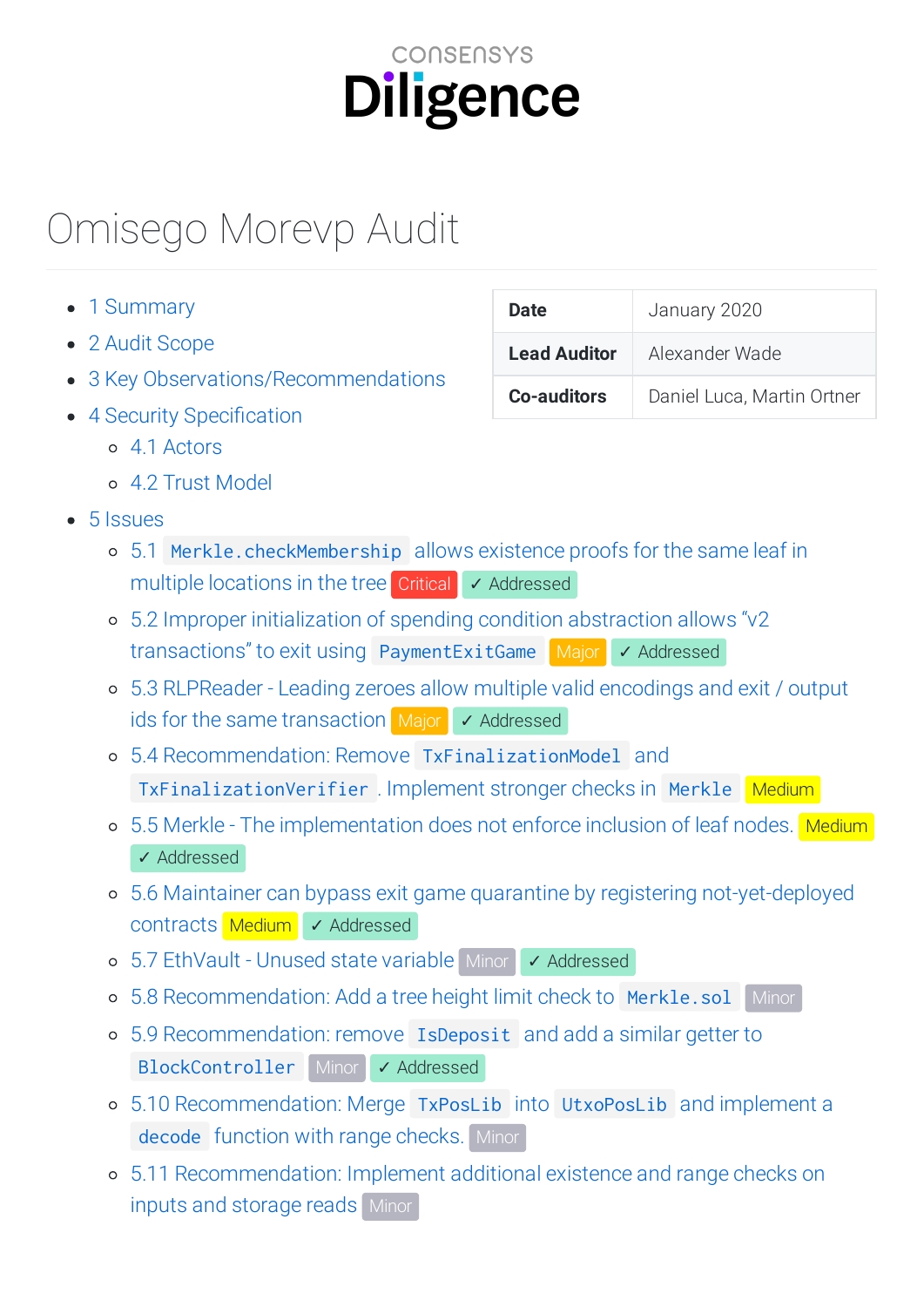- 5.12 [Recommendation:](#page-43-0) Remove optional arguments and clean unused code Minor **/ ∧** Addressed
- 5.13 Recommendation: Remove WireTransaction and PaymentOutputModel . Fold functionality into an extended [PaymentTransactionModel](#page-46-0) Minor
- 5.14 ECDSA error value is not [handled](#page-47-0) Minor ✓ Addressed
- o 5.15 No existence checks on framework block and [timestamp](#page-48-0) reads Minor ✓ Addressed
- 5.16 BondSize [effectiveUpdateTime](#page-49-0) should be uint64 Minor
- 5.17 [PaymentExitGame](#page-50-0) contains several redundant plasmaFramework declarations Minor
- 5.18 BlockController inaccurate description of childBlockInterval for [submitDepositBlock](#page-51-0) Minor
- o 5.19 [PlasmaFramework](#page-52-0) Can omit inheritance of VaultRegistry Minor
- 5.20 [BlockController](#page-53-0) maintainer should be the only entity to set new authority Minor ✓ Addressed
- [Appendix](#page-54-0) 1 Scope
- Appendix 2 [Disclosure](#page-59-0)

# <span id="page-1-0"></span>**1 Summary**

ConsenSys Diligence conducted a security audit of OmiseGo's plasma framework contracts. The contracts are their implementation of More Viable Plasma (MoreVP), which is based on Minimal Viable Plasma (MVP). MoreVP aims to improve on Plasma's UX by getting rid of MVP's confirmation signatures in favor of a more involved exit game.

Diligence performed a secondary review of the plasma contracts following OmiseGo's implementation of fee transaction types as well as their inclusion of fixes from our initial review.

# <span id="page-1-1"></span>**2 Audit Scope**

Our review was concerned primarily with the smart contracts in OmiseGo's plasmacontracts [repository.](https://github.com/omisego/plasma-contracts) We began our review at commit **[e13aaf759c979cf6516c1d8de865c9e324bc2db6](https://github.com/omisego/plasma-contracts/commit/e13aaf759c979cf6516c1d8de865c9e324bc2db6)**.

Our subsequent review began at commit **[9d79e35811a483277d4cd8b06b1678efc9f33151](https://github.com/omisego/plasma-contracts/commit/9d79e35811a483277d4cd8b06b1678efc9f33151)**.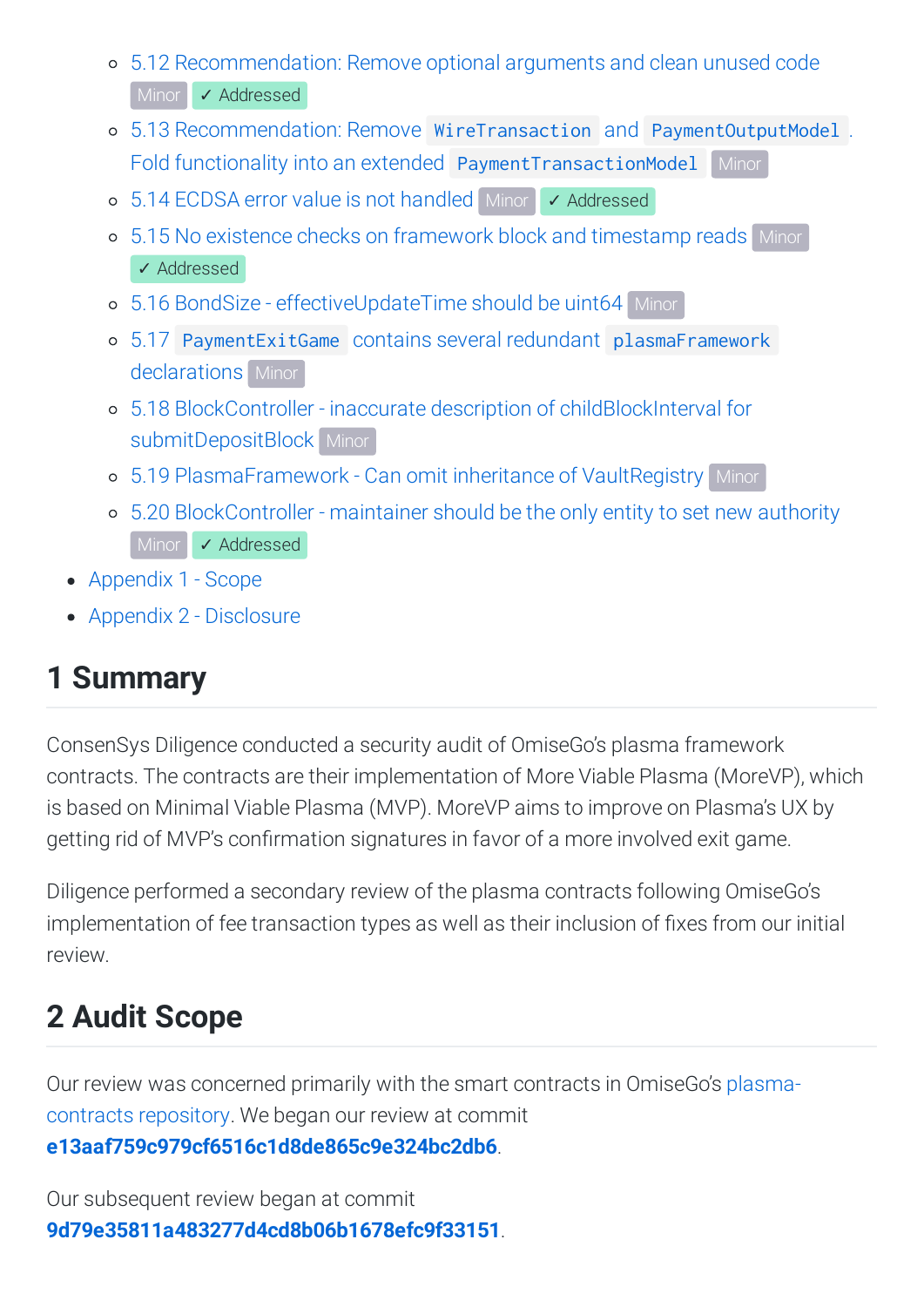A complete list of Solidity files reviewed can be found in the [appendix](#page-54-0).

# <span id="page-2-0"></span>**3 Key Observations/Recommendations**

- The bulk of the code (~80%) is concerned with the MoreVP exit game. Of this code, large portions of many contracts are irrelevant to the intended behavior of the system: boilerplate and leftovers from unused extensibility features.
	- o The inclusion of this code makes it difficult to understand many components. Code is spread across a sprawling file structure, and understanding individual features involves hopping between files frequently.
	- The unused code may have unintended side effects. External calls and delegatecalls are often made. Memory is frequently allocated without cause. Functions often have more parameters than they use. It may be that these affect the function of the contracts in some subtle way.
	- **Update:** Since our initial review, significant refactoring has removed much of the unused code initially found. In particular, the removal of unused parameters and features like the output guard handler made it easier to reason about the code (see [5.12](#page-43-0)).
- Many future features are planned, but not yet implemented. The extensibility features mentioned above are meant to support new features when they are released, but, crucially, will never serve a purpose in the existing system post-deployment. Assuming the system is deployed and initialized correctly, the extensibility features in the existing codebase will never be active.
	- Instead, future features will be added via the registration of new exit games and vaults. This process involves a quarantine period whereby users can ensure that new features are understood and audited before being used. The quarantine period is based on the minimum exit period, so that users are free to opt-out via exit before any new features become active.
	- Some future features are represented in the current system. Of note is plasma transaction fees, which are represented in the exit state transition verifier contract. This contract checks that the sum of the denominations of each input is greater than or equal to the sum of the denominations of each output. Should fees not be implemented, this representation is incorrect and could lead to invalid transactions exiting successfully.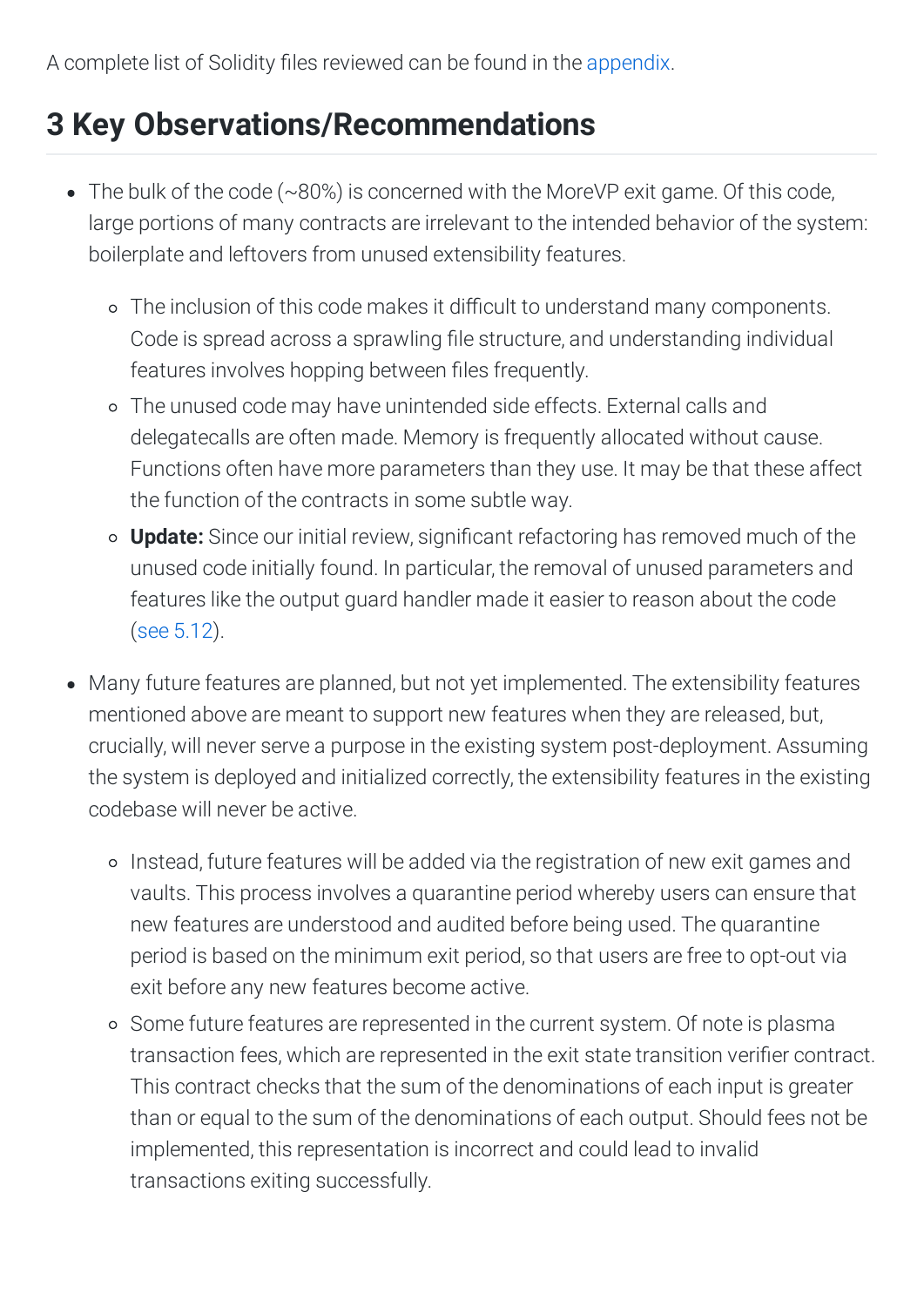- **Update:** Since our initial review, transaction fees have been implemented and included in the smart contracts as first-class citizens. However, the contracts are still highly complex due to heavy use of abstractions and a complicated transaction decoding scheme. The potential to enable future transaction types and decoding schemes plays a large role in obfuscating the business logic of the contracts. This obfuscation is magnified by the codebase's aforementioned sprawling file structure and relative lack of code commenting. Further work should attempt to limit this sprawl and focus on making implementation details more clear.
- Because MoreVP does not use confirmation signatures, verifying a transaction's validity is nearly impossible in the resource-constrained environment of the EVM. To get around this limitation, MoreVP allows invalid transactions to be exited. In order to avoid losing funds, users must be sure that they are running the child chain watcher, and that it is correctly configured to notify them of byzantine scenarios.
	- As a safeguard to the potential exiting of invalid transactions, users can perform a mass exit. In this case, the gas cost required to exit each UTXO is a criticallyimportant bottleneck. Should a mass exit be too resource-intensive, the network may be clogged up and invalid transactions may be exited successfully. Future work on this codebase should make additional steps to ensure that exit game implementations are as efficient as possible.
- **Update:** As with any highly-complex system, it is impossible to account for every possibility before launching. Our review was primarily concerned with the plasma smart contracts as the critical point of infrastructure, but left other important components nearly untouched. Of particular note is the implementation of the child chain watcher (and its integration with the plasma chain), which serves as a crucial safeguard for users during production.
	- Our review uncovered several issues in a highly complex codebase, and more were uncovered by OmiseGo's development team during the engagement. We highly recommend proceeding with caution: rather than pushing immediately for a fullscale production release, a testnet, public bug bounty, limited release, or a combination of all of these would allow OmiseGo to work out the kinks of the system before it reaches critical mass.

# <span id="page-3-0"></span>**4 Security Specification**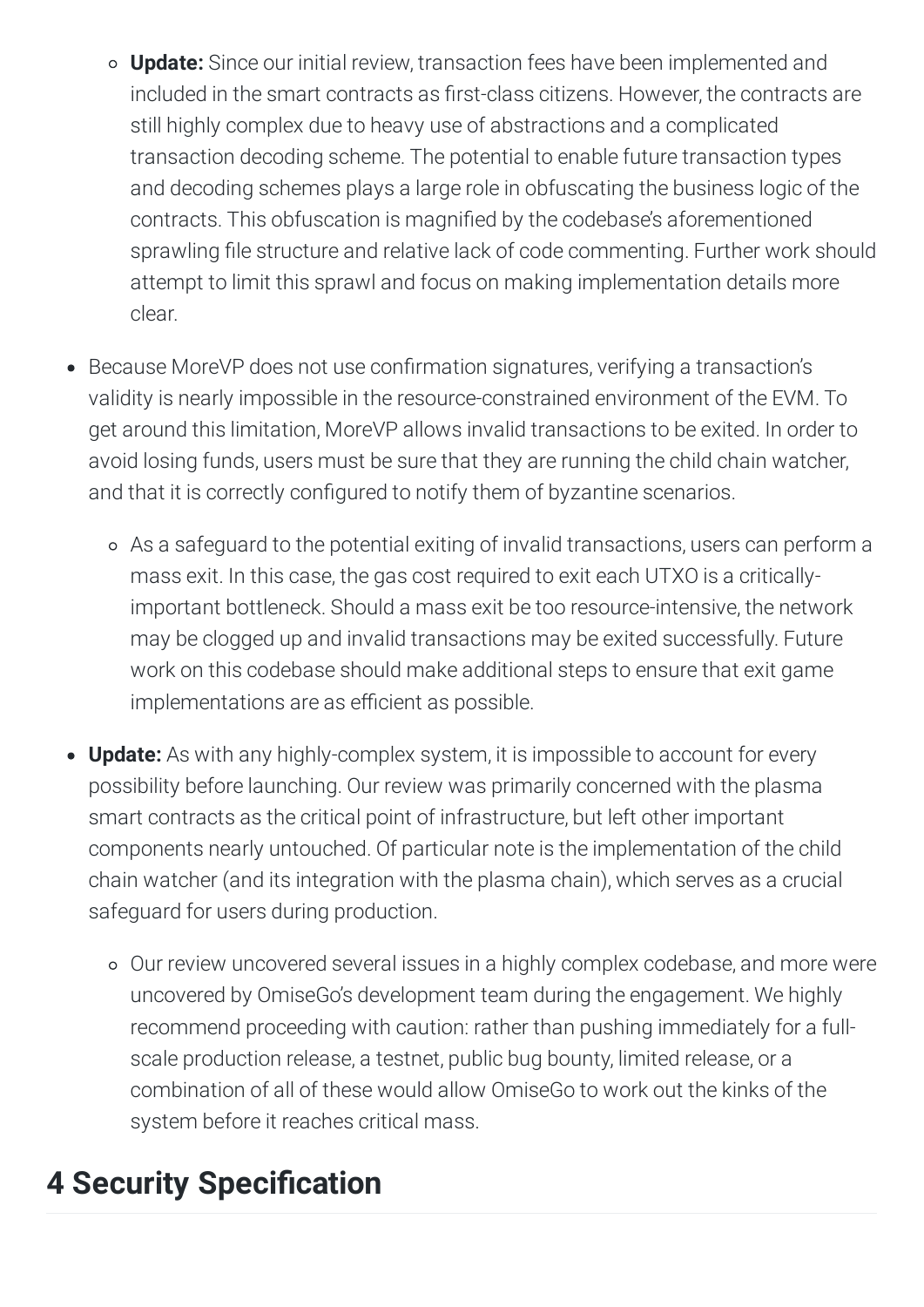This section describes, **from a security perspective**, the expected behavior of the system under audit. It is not a substitute for documentation. The purpose of this section is to identify specific security properties that were validated by the audit team.

# <span id="page-4-0"></span>**4.1 Actors**

The relevant actors are as follows:

- **Operator:** Runs the child chain and submits child chain blocks to the PlasmaFramework contract.
- **Maintainer:** An address controlled by OmiseGo that has permissions to enable some extensibility features in the root chain contracts.
- **Deployer:** The address used to deploy the system's contracts. Following deployment, the deployer should revoke their permissions in some Ownable contracts.
- **User:** An EOA that has deposited ERC20 or Ether into PlasmaFramework vaults. Users hold assets in the child chain.
- **Watcher:** A node that observes properties of the child chain and root chain contracts and signals if a byzantine scenario is detected.

# <span id="page-4-1"></span>**4.2 Trust Model**

In any smart contract system, it's important to identify what trust is expected/required between various actors. For this audit, we established the following trust model:

# **Deployment and Initialization**

Before the plasma chain can start submitting blocks to the root chain contract, it must be deployed and initialized correctly. That the contracts are correctly initialized is crucial. The safety of many system components rely on the revocation of permissions postinitialization, as well as the correct injection of parameters into each contract constructor.

- PlasmaFramework.constructor minExitPeriod
	- The minimum exit period should be 1 week
- PlasmaFramework.constructor vault and exit game immunities
	- PlasmaFramework should be initialized with 2 immunities for vaults, which should be filled during initialization by the erc20 and eth vaults.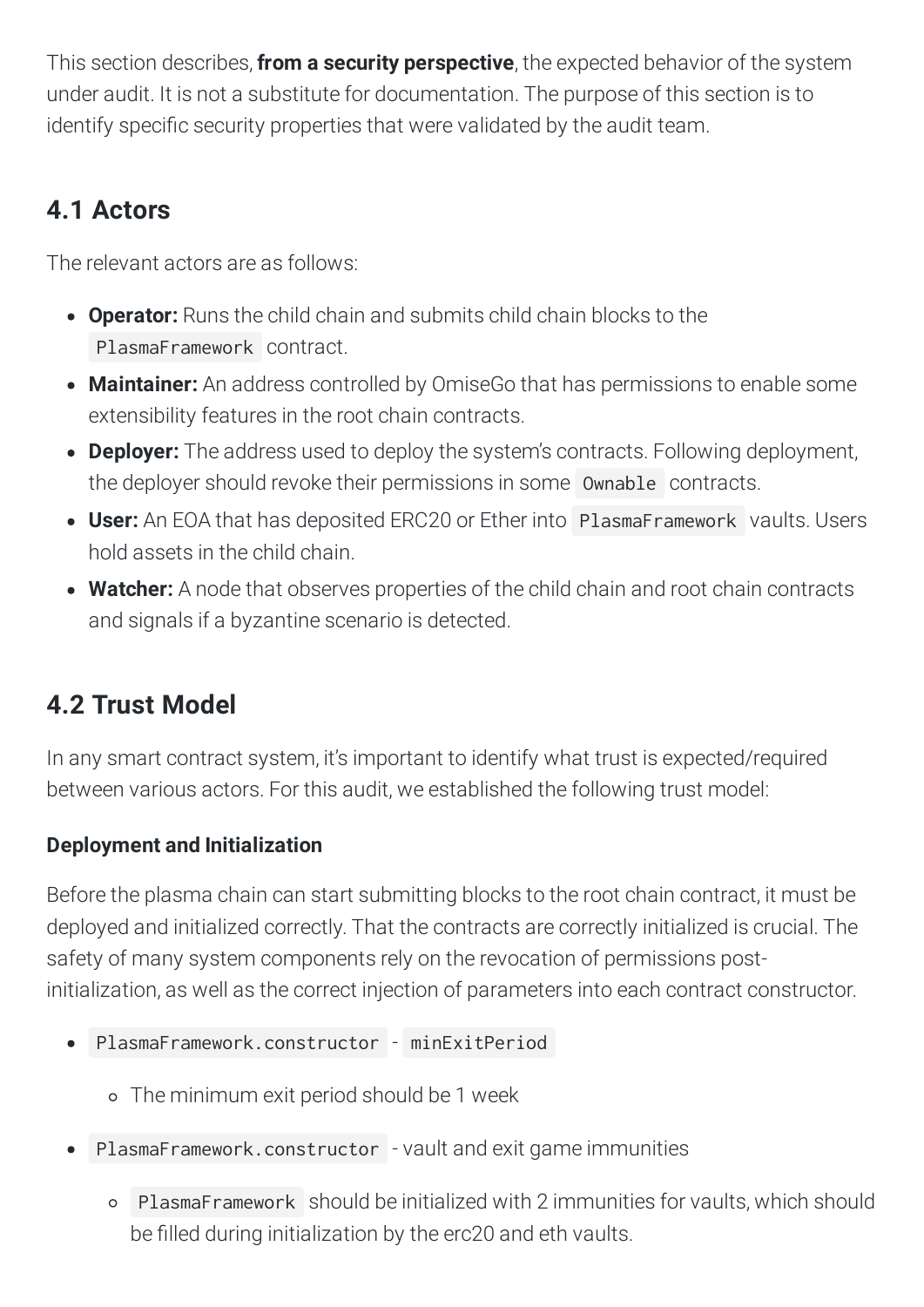- PlasmaFramework should be initialized with 1 immunity for exit games, which should be filled during initialization by the PaymentExitGame contract, configured with each of the components mentioned below.
- OutputGuardHandlerRegistry and SpendingConditionRegistry
	- Following deployment, the owner of these contracts should revoke ownership by transferring permissions to the zero address.
	- Only one payment output type should be registered in OutputGuardHandlerRegistry .
	- Two spending conditions should be registered in SpendingConditionRegistry , with the same output type registered in OutputGuardHandlerRegistry, and two different transaction types. These spending conditions should be separatelydeployed instances of PaymentOutputToPaymentTxCondition.sol .
	- **Update:** The OutputGuardHandlerRegistry was removed after refactoring suggested in [5.12.](#page-43-0)
- PaymentExitGame.constructor (args)
	- ethVaultId and erc20VaultId should be the deployed EthVault.sol and ERC20Vault.sol contracts. They should be different addresses. Each should be initialized with the correct deposit verifier contract.
	- outputGuardHandlerRegistry , spendingConditionVerifier , stateTransitionVerifier , and txFinalizationVerifier should be the deployed OutputGuardHandlerRegistry.sol , SpendingConditionRegistry.sol , PaymentTransactionStateTransitionVerifier.sol , and TxFinalizationVerifier.sol
	- **Update:** The OutputGuardHandlerRegistry was removed after refactoring suggested in [5.12.](#page-43-0)

# **User Behavior**

The safety of the system relies in large part on vigilant monitoring and decisive action on the part of the system's users. Users should be running the child chain watcher, which monitors the plasma chain and main chain contracts to alert the user if an exit is needed. In the event of a byzantine operator or some discovered flaw, it is critical that users be able to exit quickly and correctly.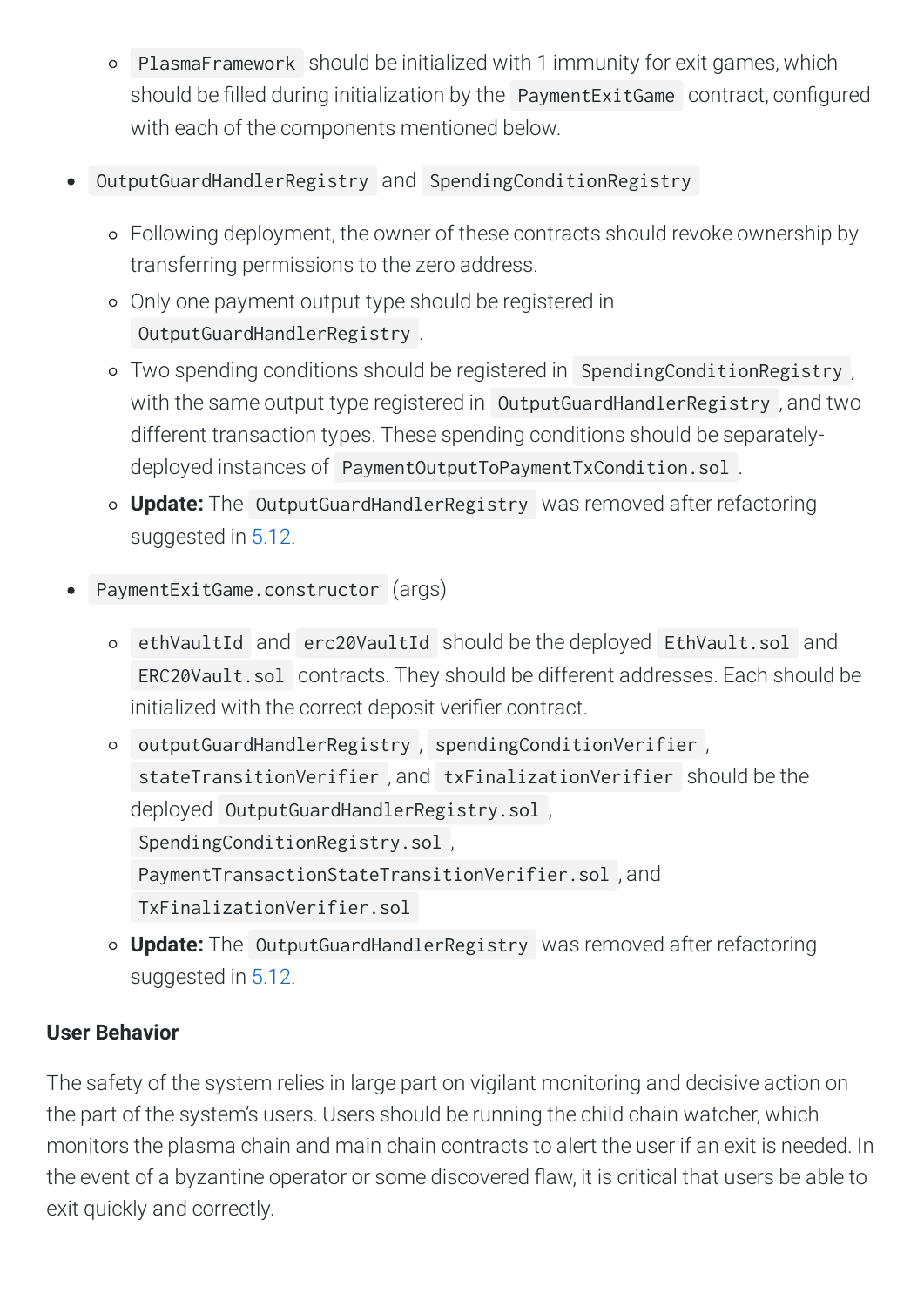- The watcher should monitor registered exit games and vaults, and alert users if a new exit game is registered. Users should examine each registered exit game to ensure it complies with their expectations of the system.
- The watcher should be used by as many users as is feasible.
- In the event that an exit is needed, users must be able to coordinate and exit safely.

# <span id="page-6-0"></span>**5 Issues**

Each issue has an assigned severity:

- **Minor** issues are subjective in nature. They are typically suggestions around best practices or readability. Code maintainers should use their own judgment as to whether to address such issues.
- **Medium** issues are objective in nature but are not security vulnerabilities. These should be addressed unless there is a clear reason not to.
- **Major** issues are security vulnerabilities that may not be directly exploitable or may require certain conditions in order to be exploited. All major issues should be addressed.
- Critical issues are directly exploitable security vulnerabilities that need to be fixed.

# <span id="page-6-1"></span>**5.1 [Merkle.checkMembership](#page-6-1) allows existence proofs for the same leaf in multiple locations in the tree Critical** ✓ **Addressed**

#### **Resolution**

This was addressed in [omisego/plasma-contracts#533](https://github.com/omisego/plasma-contracts/pull/533) by including a check in PosLib that restricts transaction indices to between 0 and  $2**16 - 1$  inclusive. A subsequent change in [omisego/plasma-contracts#547](https://github.com/omisego/plasma-contracts/pull/547) ensured the passed-in index satisfied the recommended criterion.

# **Description**

checkMembership is used by several contracts to prove that transactions exist in the child chain. The function uses a leaf , an index , and a proof to construct a hypothetical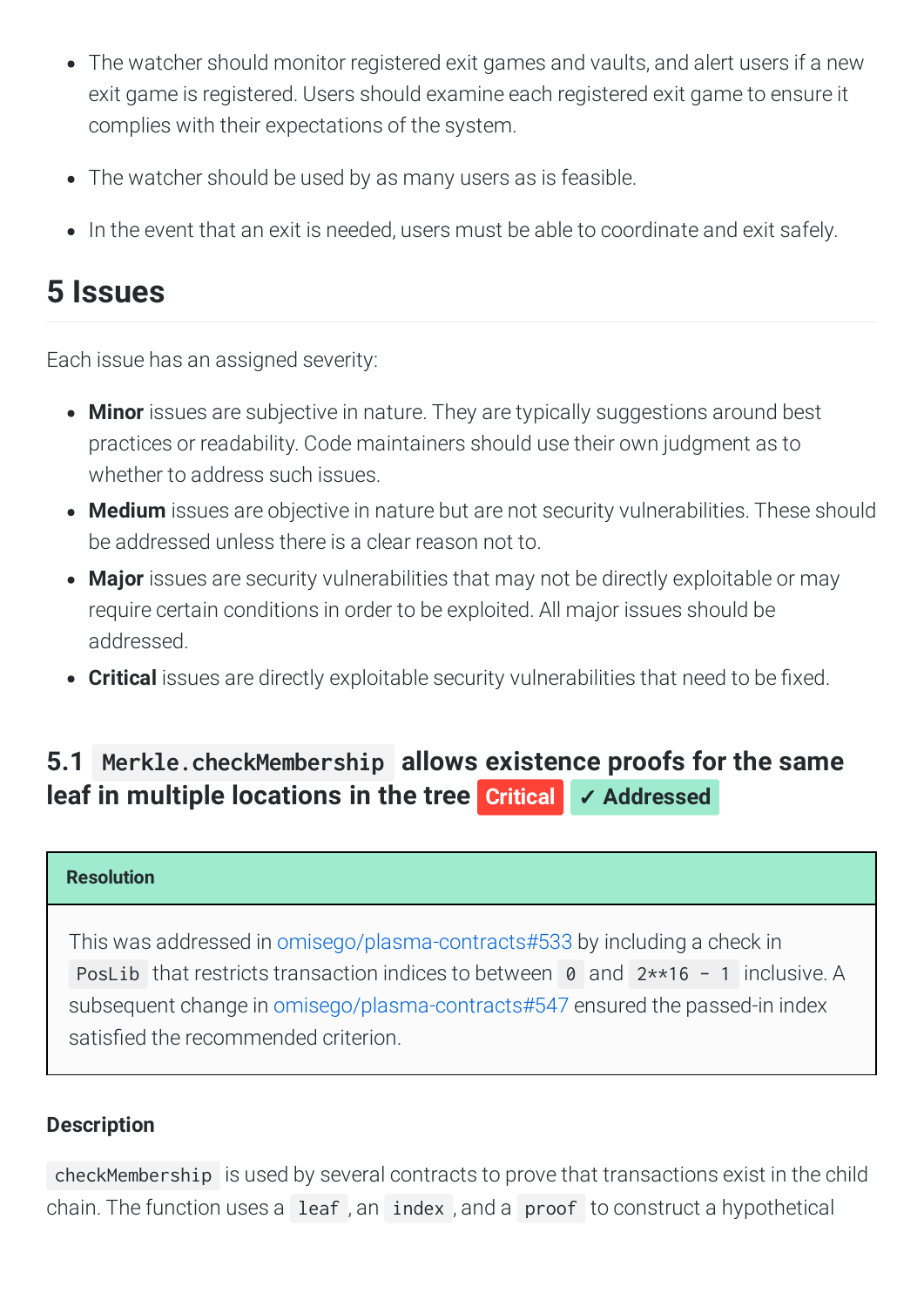root hash. This constructed hash is compared to the passed in rootHash parameter. If the two are equivalent, the proof is considered valid.

The proof is performed iteratively, and uses a pseudo-index  $(j)$  to determine whether the next proof element represents a "left branch" or "right branch":

# **code/plasma\_framework/contracts/src/utils/Merkle.sol:L28-L41**

```
uint256 j = index;// Note: We're skipping the first 32 bytes of `proof`, which holds the size of
for (uint256 i = 32; i <= proof.length; i += 32) {
     // solhint-disable-next-line no-inline-assembly
     assembly {
         proofElement := mload(add(proof, i))
     }
    if (j % 2 == 0) {
       computedHash = keccak256(abi.encodePacked(NODE_SALT, computedHash, pro
     } else {
         computedHash = keccak256(abi.encodePacked(NODE_SALT, proofElement, com
     }
    j = j / 2;
}
```
If  $j$  is even, the computed hash is placed before the next proof element. If  $j$  is odd, the computed hash is placed after the next proof element. After each iteration, j is decremented by  $j = j / 2$ .

Because checkMembership makes no requirements on the height of the tree or the size of the proof relative to the provided index , it is possible to pass in invalid values for index that prove a leaf's existence in multiple locations in the tree.

# **Examples**

By modifying existing tests, we showed that for a tree with 3 leaves, leaf 2 can be proven to exist at indices 2, 6, and 10 using the same proof each time. The modified test can be found here: https://gist.github.com/wadeAlexC/01b60099282a026f8dc1ac85d83489fd#filemerkle-test-js-L40-L67

```
it('should accidentally allow different indices to use the same proof', async () =>
  const rootHash = this.merkleTree.root;
```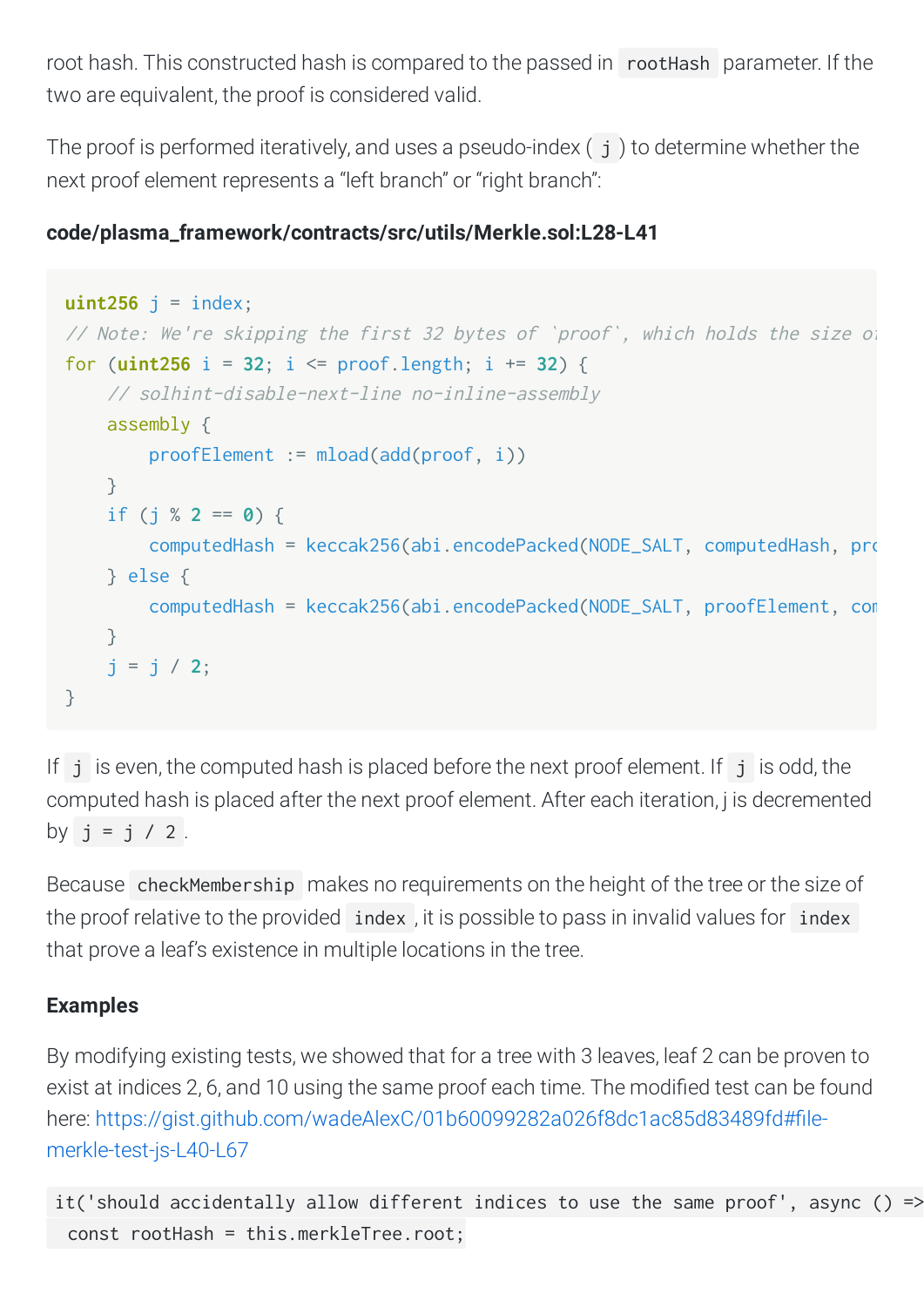```
 const result = await this.merkleContract.checkMembership(
   leaves[2],
   2,
   rootHash,
   proof,
 );
 expect(result).to.be.true;
```
const proof = this.merkleTree.getInclusionProof(leaves[2]);

```
 const nextResult = await this.merkleContract.checkMembership(
   leaves[2],
   6,
   rootHash,
   proof,
 );
 expect(nextResult).to.be.true;
```

```
 const nextNextResult = await this.merkleContract.checkMembership(
     leaves[2],
     10,
     rootHash,
     proof,
   );
   expect(nextNextResult).to.be.true;
});
```
## **Conclusion**

Exit processing is meant to bypass exits processed more than once. This is implemented using an "output id" system, where each exited output should correspond to a unique id that gets flagged in the ExitGameController contract as it's exited. Before an exit is processed, its output id is calculated and checked against ExitGameController . If the output has already been exited, the exit being processed is deleted and skipped. Crucially, output id is calculated differently for standard transactions and deposit transactions: deposit output ids factor in the transaction index.

By using the behavior described in this issue in conjunction with methods discussed in [issue](#page-30-0) 5.8 and [issue](#page-31-0) 5.10, we showed that deposit transactions can be exited twice using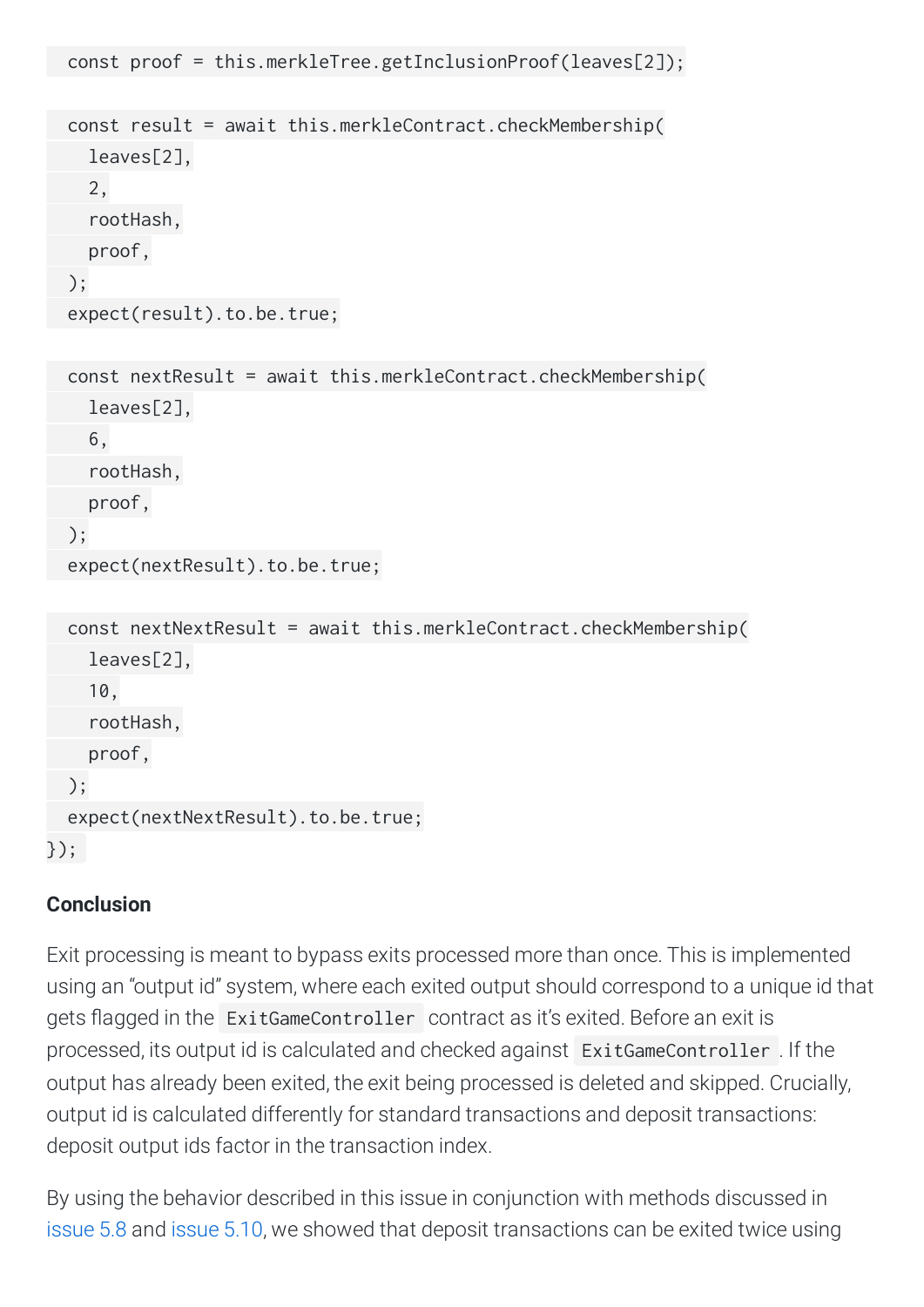indices 0 and 2\*\*16 . Because of the distinct output id calculation, these exits have different output ids and can be processed twice, allowing users to exit double their deposited amount.

A modified StandardExit.load.test.js shows that exits are successfully enqueued with a transaction index of 65536 : https://gist.github.com/wadeAlexC/4ad459b7510e512bc9556e7c919e0965#filestandardexit-load-test-js-L55

# **Recommendation**

Use the length of the proof to determine the maximum allowed index. The passed-in index should satisfy the following criterion: index  $\langle 2**$  (proof. length/32). Additionally, ensure range checks on [transaction](#page-31-0) position decoding are sufficiently restrictive (see issue 5.10).

Corresponding issue in plasma-contracts repo: [https://github.com/omisego/plasma](https://github.com/omisego/plasma-contracts/issues/546)contracts/issues/546

# <span id="page-9-0"></span>**5.2 Improper initialization of spending condition abstraction allows "v2 transactions" to exit using [PaymentExitGame](#page-9-0) Major** ✓ **Addressed**

## **Resolution**

This was addressed in [omisego/plasma-contracts#478](https://github.com/omisego/plasma-contracts/pull/478) by requiring that PaymentStartStandardExit and PaymentStartInFlightExit check the exiting transaction's transaction type.

# **Description**

PaymentOutputToPaymentTxCondition is an abstraction around the transaction signature check needed for many components of the exit games. Its only function, verify , returns true if one transaction ( inputTxBytes ) is spent by another transaction ( spendingTxBytes ):

# **code/plasma\_framework/contracts/src/exits/payment/spendingConditions/PaymentOutputT L69**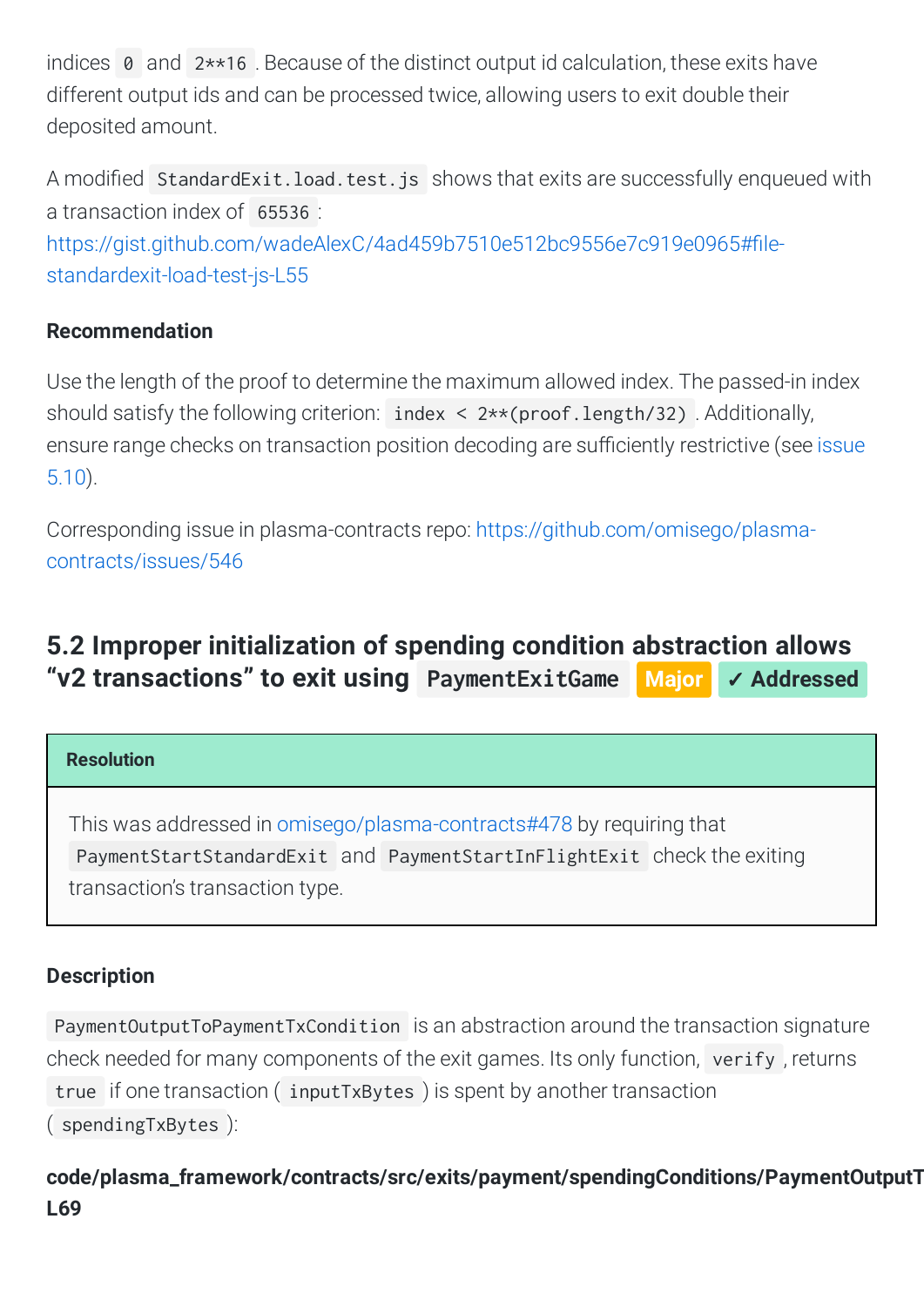```
function verify(
     bytes calldata inputTxBytes,
     uint16 outputIndex,
     uint256 inputTxPos,
     bytes calldata spendingTxBytes,
     uint16 inputIndex,
     bytes calldata signature,
     bytes calldata /*optionalArgs*/
)
     external
     view
     returns (bool)
{
    PaymentTransactionModel.Transaction memory inputTx = PaymentTransactionMod
    require(inputTx.txtType == supportInputTxType, "Input tx is an unsupported PaymentTransactionModel.Transaction memory spendingTx = PaymentTransaction
    require(spendingTx.txtType == supportSpendingTxType, "The spending tx is arUtxoPosLib.UtxoPos memory utxoPos = UtxoPosLib.build(TxPosLib.TxPos(input]
     require(
         spendingTx.inputs[inputIndex] == bytes32(utxoPos.value),
         "Spending tx points to the incorrect output UTXO position"
     );
     address payable owner = inputTx.outputs[outputIndex].owner();
     require(owner == ECDSA.recover(eip712.hashTx(spendingTx), signature), "Tx 
     return true;
}
```
#### **Verication process**

The verification process is relatively straightforward. The contract performs some basic input validation, checking that the input transaction's txType matches supportInputTxType , and that the spending transaction's txType matches supportSpendingTxType . These values are set during construction.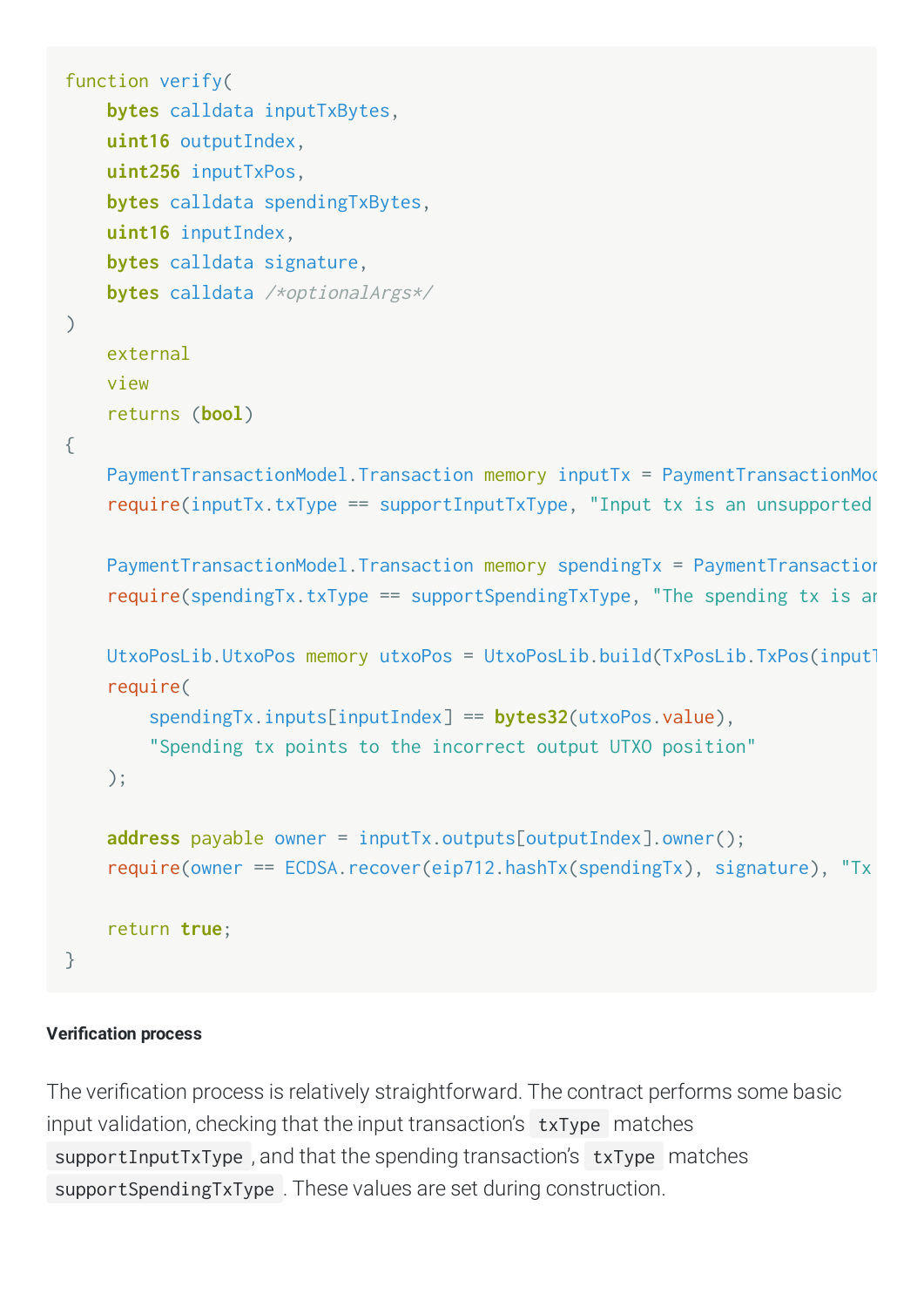Next, verify checks that the spending transaction contains an input that matches the position of one of the input transaction's outputs.

Finally, verify performs an EIP-712 hash on the spending transaction, and ensures it is signed by the owner of the output in question.

#### **Implications of the abstraction**

The abstraction used requires several files to be visited to fully understand the function of each line of code: ISpendingCondition, PaymentEIP712Lib, UtxoPosLib, TxPosLib, PaymentTransactionModel , PaymentOutputModel , RLPReader , ECDSA , and SpendingConditionRegistry . Additionally, the abstraction obfuscates the underlying spending condition verification primitive where used.

Finally, understanding the abstraction requires an understanding of how SpendingConditionRegistry is initialized, as well as the nature of its relationship with PlasmaFramework and ExitGameRegistry . The aforementioned txType values, supportInputTxType and supportSpendingTxType , are set during construction. Their use in ExitGameRegistry seems to suggest they are intended to represent different versions of transaction types, and that separate exit game contracts are meant to handle different transaction types:

# **code/plasma\_framework/contracts/src/framework/registries/ExitGameRegistry.sol:L58- L78**

#### /\*\*

- \* @notice Registers an exit game within the PlasmaFramework. Only the maintai
- \* @dev Emits ExitGameRegistered event to notify clients
- \* @param \_txType The tx type where the exit game wants to register

```
 * @param _contract Address of the exit game contract
```

```
* @param _protocol The transaction protocol, either 1 for MVP or 2 for MoreVI
 */
```
function registerExitGame(**uint256** \_txType, **address** \_contract, **uint8** \_protocol) require(\_txType != **0**, "Should not register with tx type 0"); require(\_contract != **address**(**0**), "Should not register with an empty exit g require(\_exitGames[\_txType] == **address**(**0**), "The tx type is already registe require(\_exitGameToTxType[\_contract] == **0**, "The exit game contract is alre require(Protocol.isValidProtocol(\_protocol), "Invalid protocol value");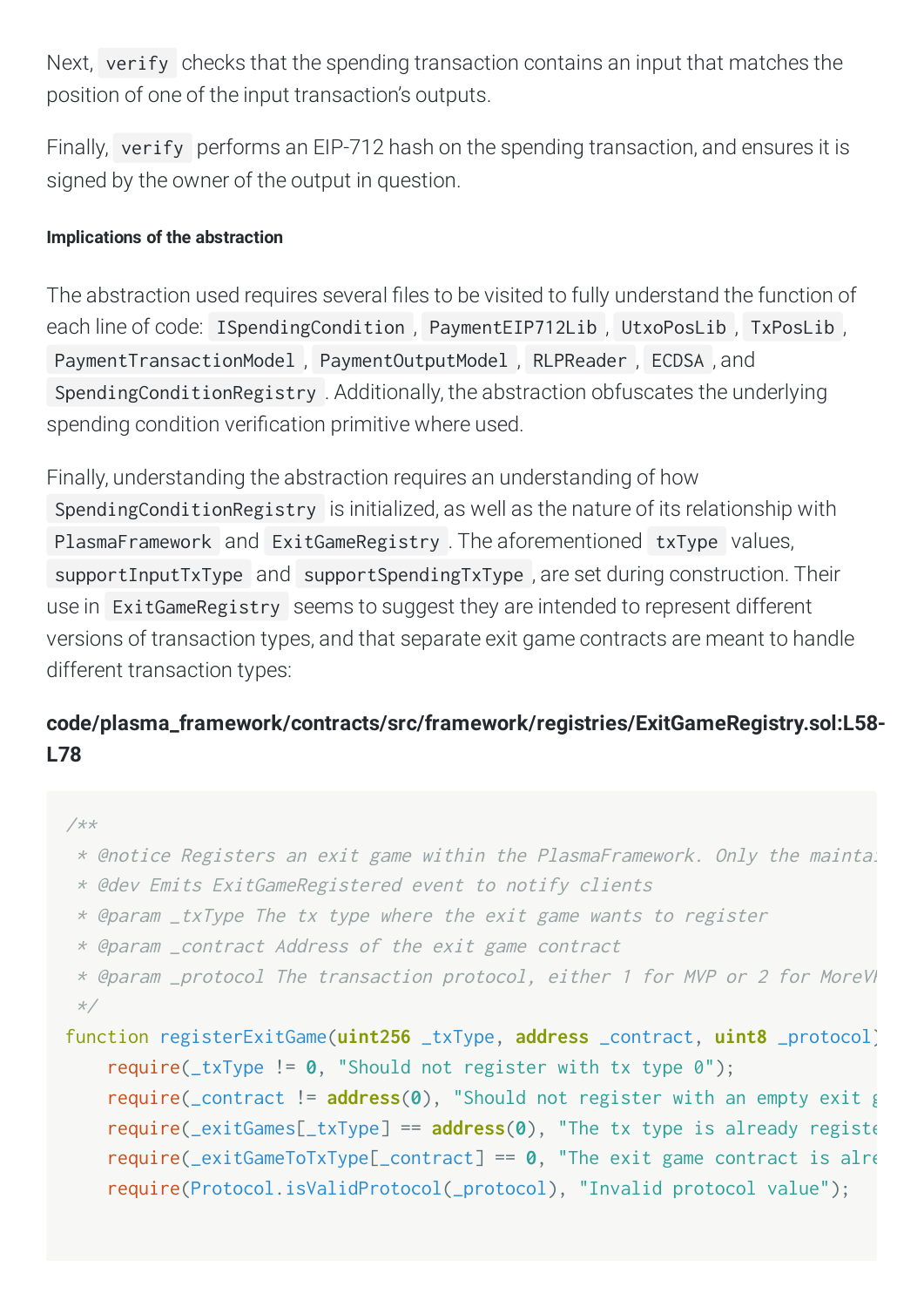```
 _exitGames[_txType] = _contract;
    exitGameToTxType[__contract] = _txType; _protocols[_txType] = _protocol;
     _exitGameQuarantine.quarantine(_contract);
     emit ExitGameRegistered(_txType, _contract, _protocol);
}
```
#### **Migration and initialization**

The migration script seems to corroborate this interpretation:

**code/plasma\_framework/migrations/5\_deploy\_and\_register\_payment\_exit\_game.js:L109- L124**

```
// handle spending condition
await deployer.deploy(
     PaymentOutputToPaymentTxCondition,
     plasmaFramework.address,
     PAYMENT_OUTPUT_TYPE,
     PAYMENT_TX_TYPE,
);
const paymentToPaymentCondition = await PaymentOutputToPaymentTxCondition.depl
await deployer.deploy(
     PaymentOutputToPaymentTxCondition,
     plasmaFramework.address,
     PAYMENT_OUTPUT_TYPE,
     PAYMENT_V2_TX_TYPE,
);
const paymentToPaymentV2Condition = await PaymentOutputToPaymentTxCondition.de
```
The migration script shown above deploys two different versions of PaymentOutputToPaymentTxCondition . The first sets supportInputTxType and supportSpendingTxType to PAYMENT\_OUTPUT\_TYPE and PAYMENT\_TX\_TYPE , respectively. The second sets those same variables to PAYMENT\_OUTPUT\_TYPE and PAYMENT\_V2\_TX\_TYPE , respectively.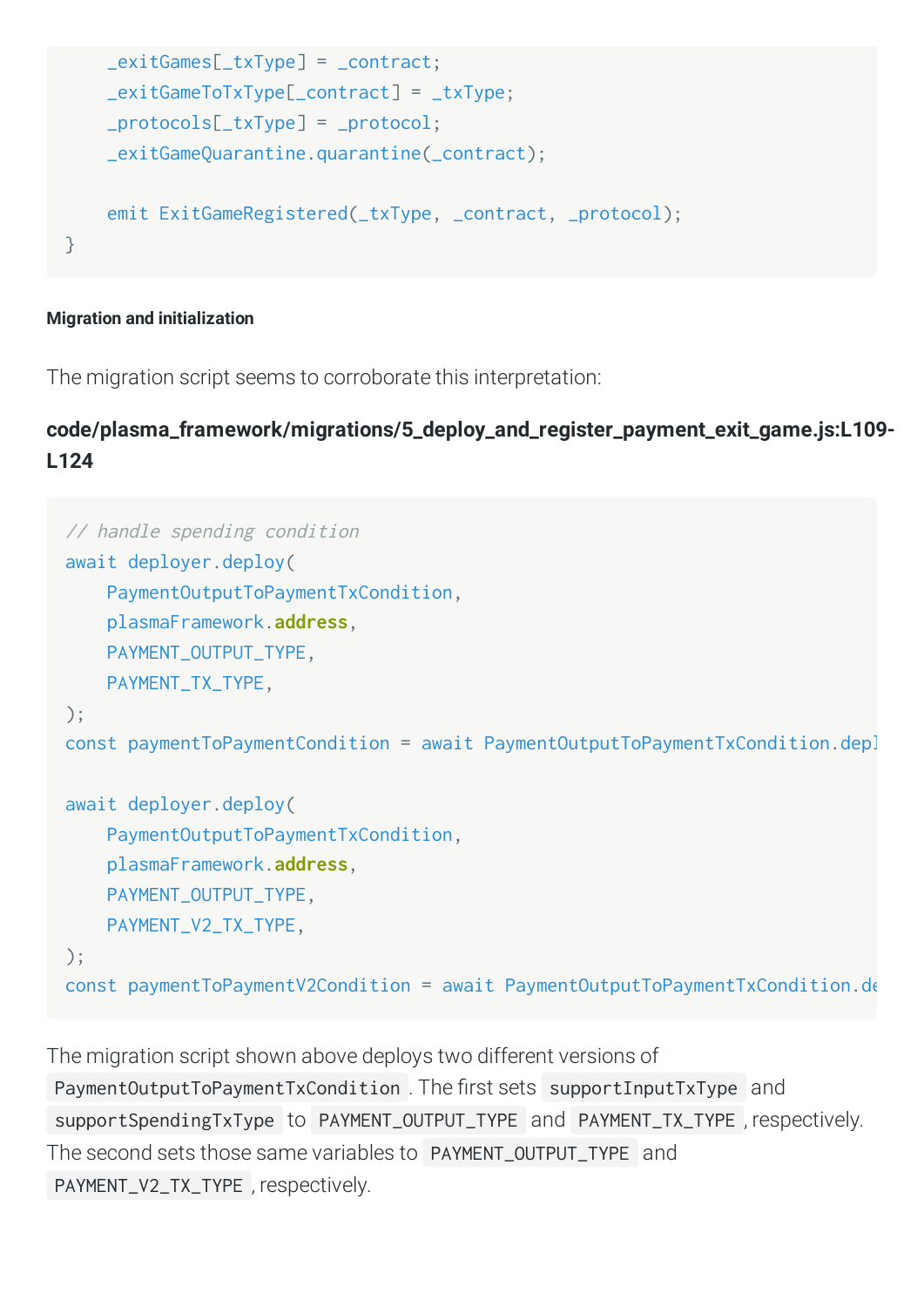The migration script then registers both of these contracts in

SpendingConditionRegistry , and then calls renounceOwnership , freezing the spending conditions registered permanently:

# **code/plasma\_framework/migrations/5\_deploy\_and\_register\_payment\_exit\_game.js:L126- L135**

```
console.log(`Registering paymentToPaymentCondition (${paymentToPaymentConditio
await spendingConditionRegistry.registerSpendingCondition(
     PAYMENT_OUTPUT_TYPE, PAYMENT_TX_TYPE, paymentToPaymentCondition.address,
);
console.log(`Registering paymentToPaymentV2Condition (${paymentToPaymentV2Cond
await spendingConditionRegistry.registerSpendingCondition(
     PAYMENT_OUTPUT_TYPE, PAYMENT_V2_TX_TYPE, paymentToPaymentV2Condition.addre
);
await spendingConditionRegistry.renounceOwnership();
```
Finally, the migration script registers a single exit game contract in PlasmaFramework :

**code/plasma\_framework/migrations/5\_deploy\_and\_register\_payment\_exit\_game.js:L137- L143**

```
// register the exit game to framework
await plasmaFramework.registerExitGame(
     PAYMENT_TX_TYPE,
     paymentExitGame.address,
     config.frameworks.protocols.moreVp,
     { from: maintainerAddress },
);
```
Note that the associated  $\mathsf{I}_t$ xType is permanently associated with the deployed exit game contract:

# **code/plasma\_framework/contracts/src/framework/registries/ExitGameRegistry.sol:L58- L78**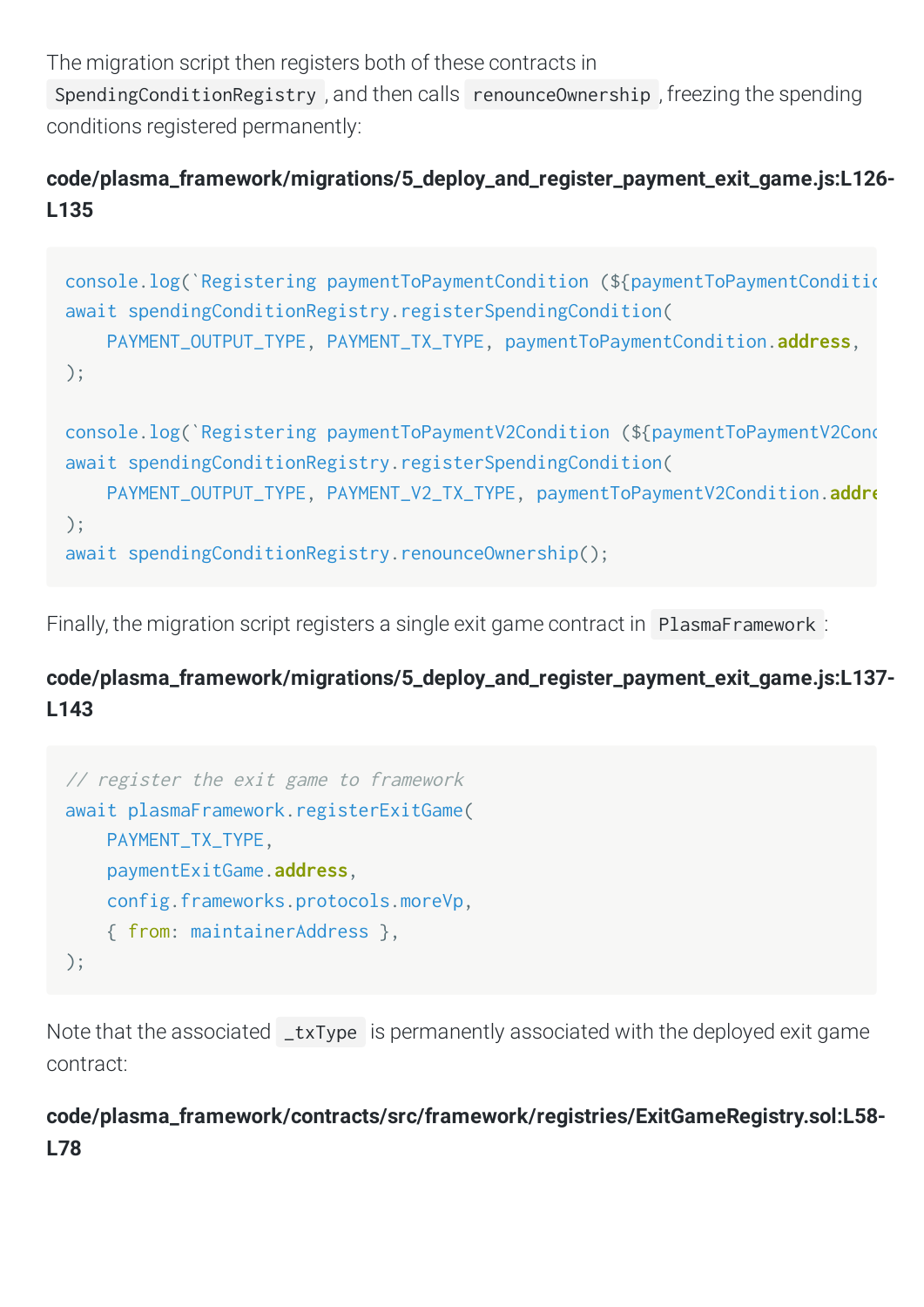```
/**
  * @notice Registers an exit game within the PlasmaFramework. Only the maintai
  * @dev Emits ExitGameRegistered event to notify clients
  * @param _txType The tx type where the exit game wants to register
  * @param _contract Address of the exit game contract
 * @param _protocol The transaction protocol, either 1 for MVP or 2 for MoreVI
  */
function registerExitGame(uint256 _txType, address _contract, uint8 _protocol)
     require(_txType != 0, "Should not register with tx type 0");
     require(_contract != address(0), "Should not register with an empty exit g
     require(_exitGames[_txType] == address(0), "The tx type is already registe
     require(_exitGameToTxType[_contract] == 0, "The exit game contract is alre
     require(Protocol.isValidProtocol(_protocol), "Invalid protocol value");
     _exitGames[_txType] = _contract;
   exitGameToTxType[contract] = _txType; _protocols[_txType] = _protocol;
     _exitGameQuarantine.quarantine(_contract);
    emit ExitGameRegistered(_txType, _contract, _protocol);
}
```
#### **Conclusion**

Crucially, this association is never used. It is implied heavily that transactions with some txType must use a certain registered exit game contract. In fact, this is not true. When using PaymentExitGame , its routers, and their associated controllers, the txType is invariably inferred from the encoded transaction, not from the mappings in ExitGameRegistry . If initialized as-is, both PAYMENT\_TX\_TYPE and PAYMENT\_V2\_TX\_TYPE transactions may be exited using PaymentExitGame , provided they exist in the plasma chain.

## **Recommendation**

- Remove PaymentOutputToPaymentTxCondition and SpendingConditionRegistry
- Implement checks for specific spending conditions directly in exit game controllers. Emphasize clarity of function: ensure it is clear when called from the top level that a signature verification check and spending condition check are being performed.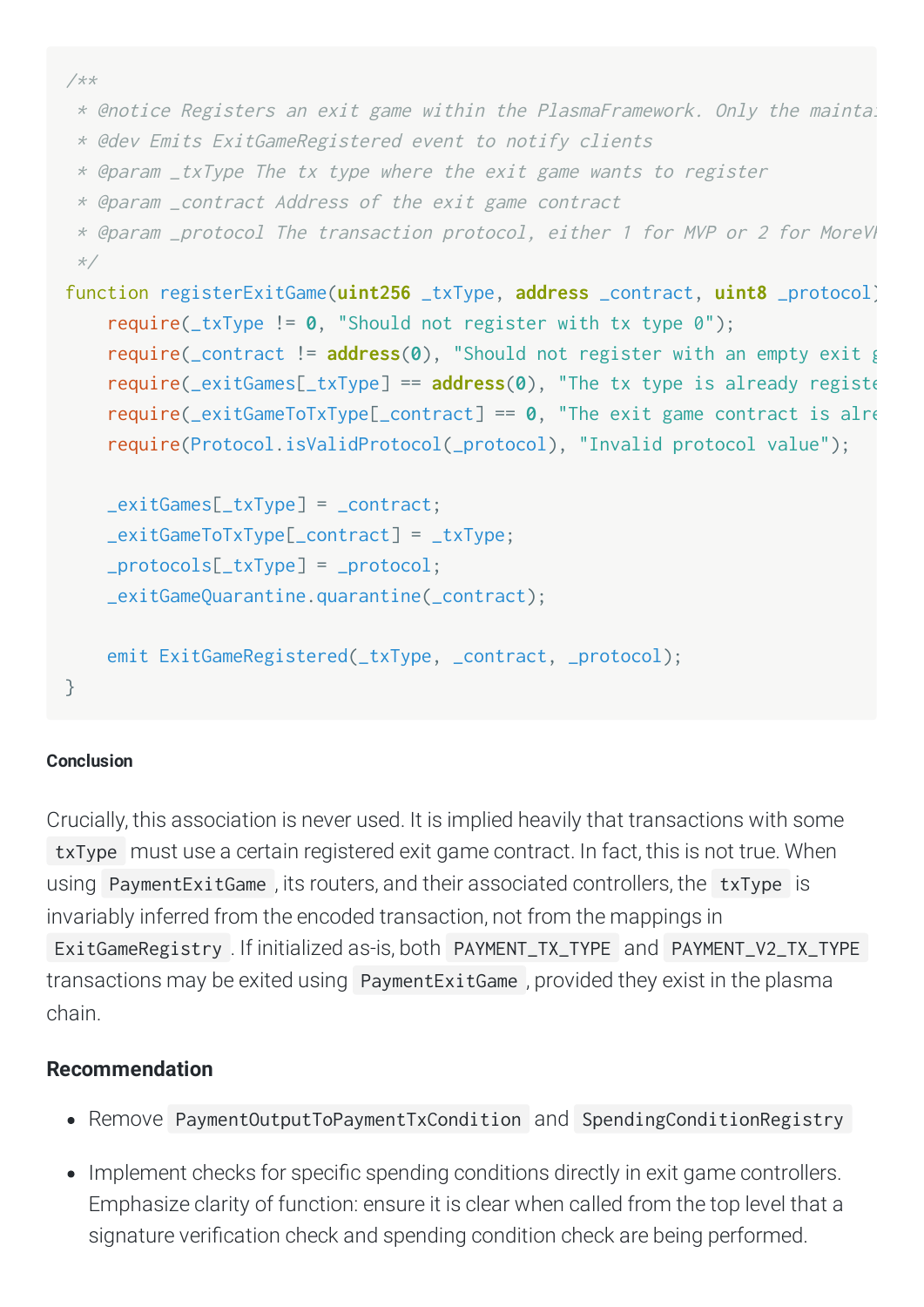If the inferred relationship between txType and PaymentExitGame is correct, ensure that each PaymentExitGame router checks for its supported txType . Alternatively, the check could be made in PaymentExitGame itself.

Corresponding issue in plasma-contracts repo: [https://github.com/omisego/plasma](https://github.com/omisego/plasma-contracts/issues/472)contracts/issues/472

# <span id="page-15-0"></span>**5.3 RLPReader - Leading zeroes allow multiple valid encodings and exit / output ids for the same [transaction](#page-15-0) Major** ✓ **Addressed**

#### **Resolution**

This was addressed in [omisego/plasma-contracts#507](https://github.com/omisego/plasma-contracts/pull/507) with the addition of checks to ensure primitive decoding functions in RLPReader ( toAddress, toUint, toBytes32 ) do not decode lists. A subsequent change in [omisego/plasma](https://github.com/omisego/plasma-contracts/pull/476)contracts#476 rejects leading zeroes in toUint , and improves on size requirements for decoded payloads. Note that the scalar "0" should be encoded as 0x80 .

## **Description**

The current implementation of RLP decoding can take 2 different txBytes and decode them to the same structure. Specifically, the RLPReader. toUint method can decode 2 different types of bytes to the same number. For example:

- 0x821234 is decoded to uint(0x1234)  $\bullet$
- 0x83001234 is decoded to uint(0x1234)  $\bullet$
- $0 \times 101$  can decode to  $uint(1)$ , even though the tag specifies a short list  $\bullet$
- $0x01$  can decode to uint(1), even though the tag specifies a single byte  $\bullet$

As explanation for this encoding:

0x821234 is broken down into 2 parts:

- 0x82 represents 0x80 (the string tag) + 0x02 bytes encoded  $\bullet$
- 0x1234 are the encoded bytes

The same for 0x83001234 :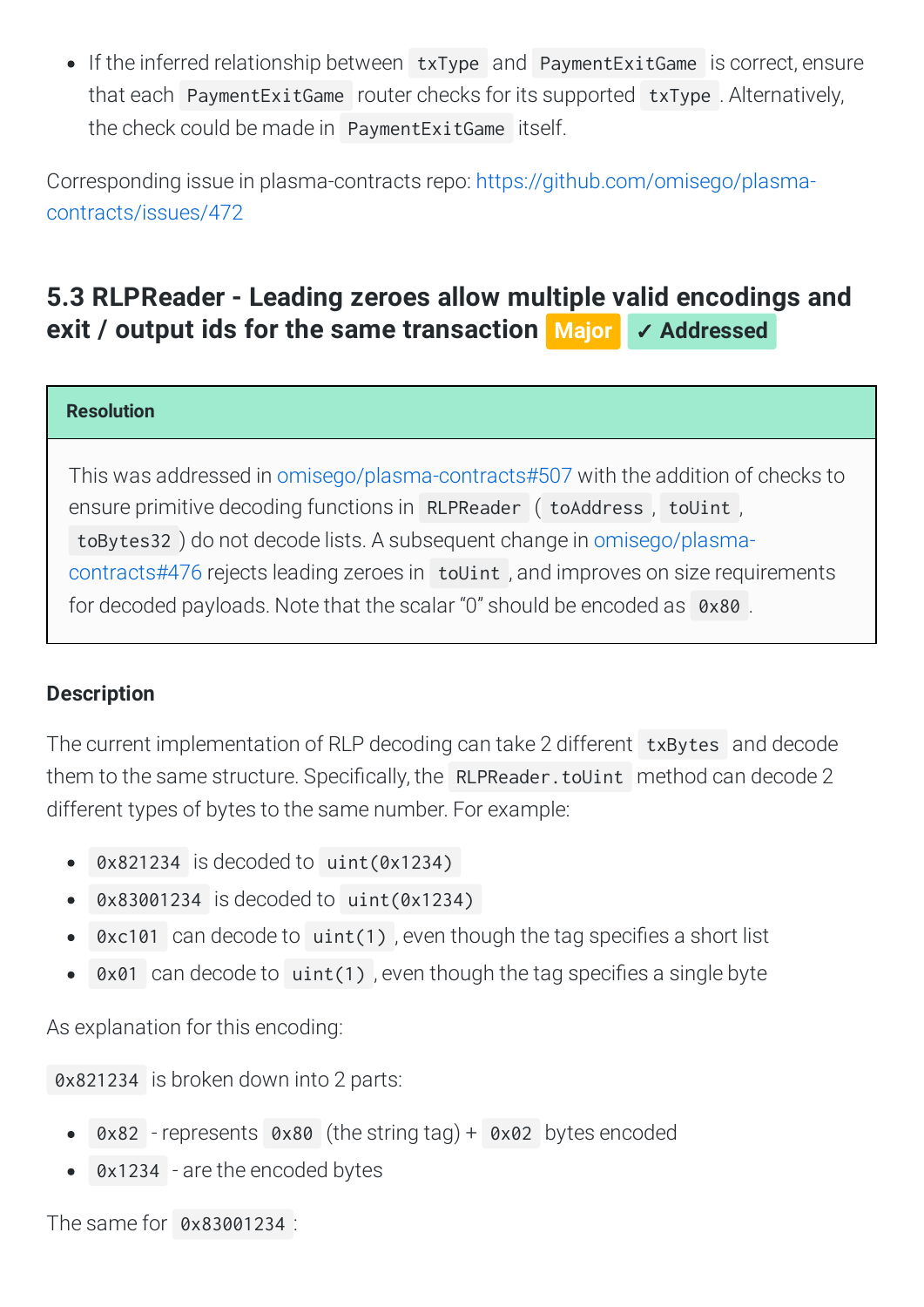- 0x83 represents 0x80 (the string tag) + 0x03 bytes encoded
- 0x001234 are the encoded bytes

The current implementation casts the encoded bytes into a uint256, so these different encodings are interpreted by the contracts as the same number:

uint(0x1234) = uint(0x001234)

#### **code/plasma\_framework/contracts/src/utils/RLPReader.sol:L112**

```
result := mload(memPtr)
```
Having different valid encodings for the same data is a problem because the encodings are used to create hashes that are used as unique ids. This means that multiple ids can be created for the same data. The data should only have one possible id.

The encoding is used to create ids in these parts of the code:

Outputid.sol

### **code/plasma\_framework/contracts/src/exits/utils/OutputId.sol:L18**

return keccak256(abi.encodePacked(\_txBytes, \_outputIndex, \_utxoPosValue));

## **code/plasma\_framework/contracts/src/exits/utils/OutputId.sol:L32**

return keccak256(abi.encodePacked(\_txBytes, \_outputIndex));

• ExitId.sol

**code/plasma\_framework/contracts/src/exits/utils/ExitId.sol:L41**

**bytes32** hashData = keccak256(abi.encodePacked(\_txBytes, \_utxoPos.value));

# **code/plasma\_framework/contracts/src/exits/utils/ExitId.sol:L54**

return **uint160**((**uint256**(keccak256(\_txBytes)) >> **105**).setBit(**151**));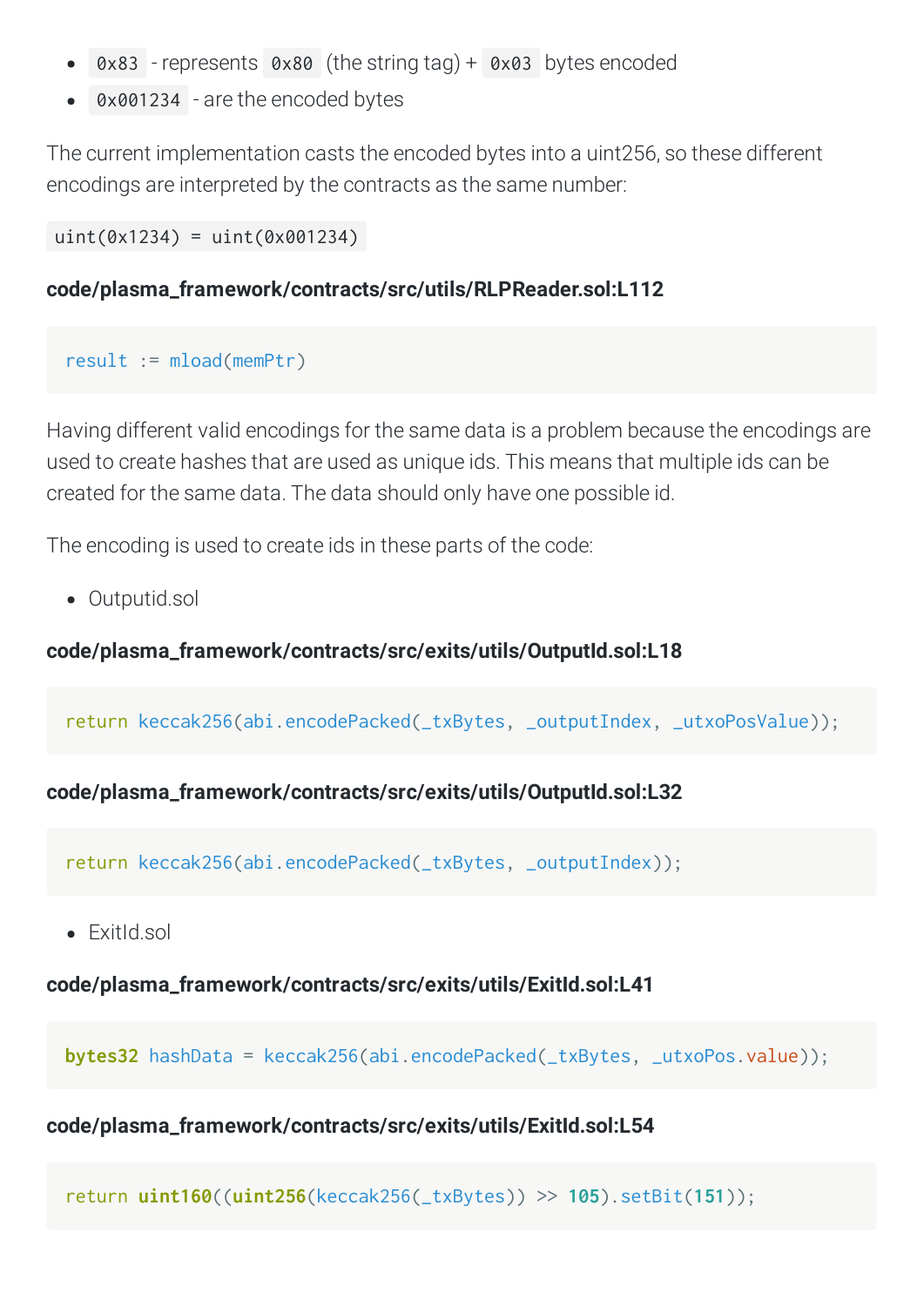• TxFinalizationVerifier sol

# code/plasma\_framework/contracts/src/exits/utils/TxFinalizationVerifier.sol:L55

```
bytes32 leafData = keccak256(data.txBytes);
```
Other methods that are affected because they rely on the return values of these methods:

- ExitId.sol
	- getStandardExitId
	- getInFlightExitId
- OutputId.sol
	- computeDepositOutputId
	- computeNormalOutputId
- PaymentChallengeIFENotCanonical.sol
	- verifyAndDeterminePositionOfTransactionIncludedInBlock
	- verifyCompetingTxFinalized
- PaymentChallengeStandardExit.sol
	- verifyChallengeTxProtocolFinalized
- PaymentStartInFlightExit.sol
	- verifyInputTransactionIsStandardFinalized
- PaymentExitGame.sol
	- getStandardExitId
	- getInFlightExitId
- PaymentOutputToPaymentTxCondition.sol
	- verify

# **Recommendation**

Enforce strict-length decoding for txBytes , and specify that uint is decoded from a 32 byte short string.

Enforcing a 32-byte length for uint means that 0x1234 should always be encoded as:

0xa00000000000000000000000000000000000000000000000000000000000001234

0xa0 represents the tag + the length:  $0 \times 80 + 32$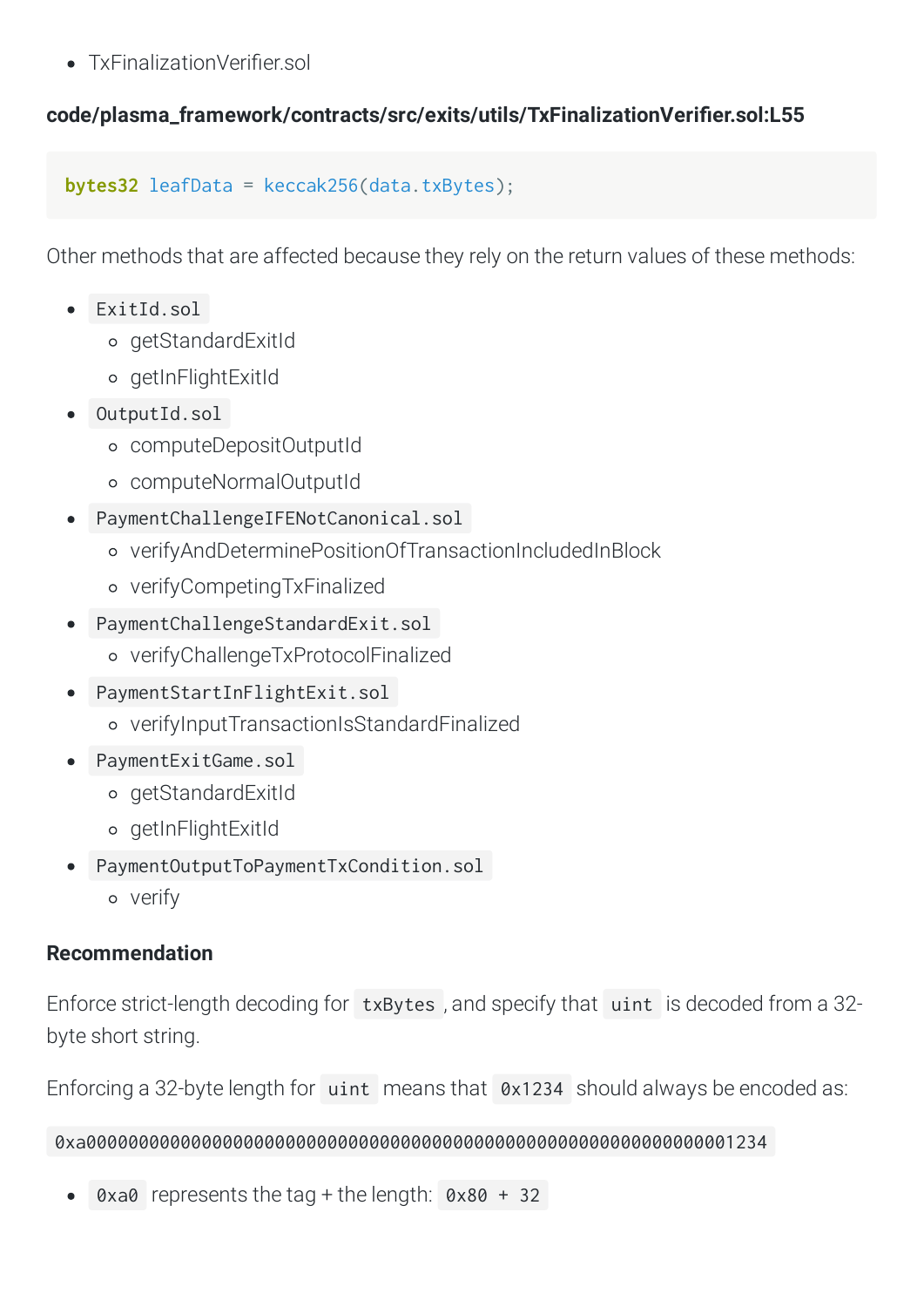0000000000000000000000000000000000000000000000000000000000001234 is the  $\bullet$ number 32 bytes long with leading zeroes

Unfortunately, using leading zeroes is against the RLP spec:

# <https://github.com/ethereum/wiki/wiki/RLP>

*positive RLP integers must be represented in big endian binary form with no leading zeroes*

This means that libraries interacting with OMG contracts which are going to correctly and fully implement the spec will generate "incorrect" encodings for uints; encodings that are not going to be recognized by the OMG contracts.

Fully correct spec encoding: 0x821234 . Proposed encoding in this solution: 0xa00000000000000000000000000000000000000000000000000000000000001234 .

Similarly enforce restrictions where they can be added; this is possible because of the strict structure format that needs to be encoded.

Some other potential solutions are included below. Note that these solutions are not recommended for reasons included below:

1. Normalize the encoding that gets passed to methods that hash the transaction for use as an id:

This can be implemented in the methods that call keccak256 on txBytes and should decode and re-encode the passed txBytes in order to normalize the passed encoding.

- a txBytes is passed
- the txBytes are decoded into structure: tmpDecodedStruct = decode(txBytes)
- the tmpDecodedStruct is re-encoded in order to normalize it: normalizedTxBytes = encode(txBytes)

This method is not recommended because it needs a Solidity encoder to be implemented and a lot of gas will be used to decode and re-encode the initial txBytes.

1. Correctly and fully implement RLP decoding

This is another solution that adds a lot of code and is prone to errors.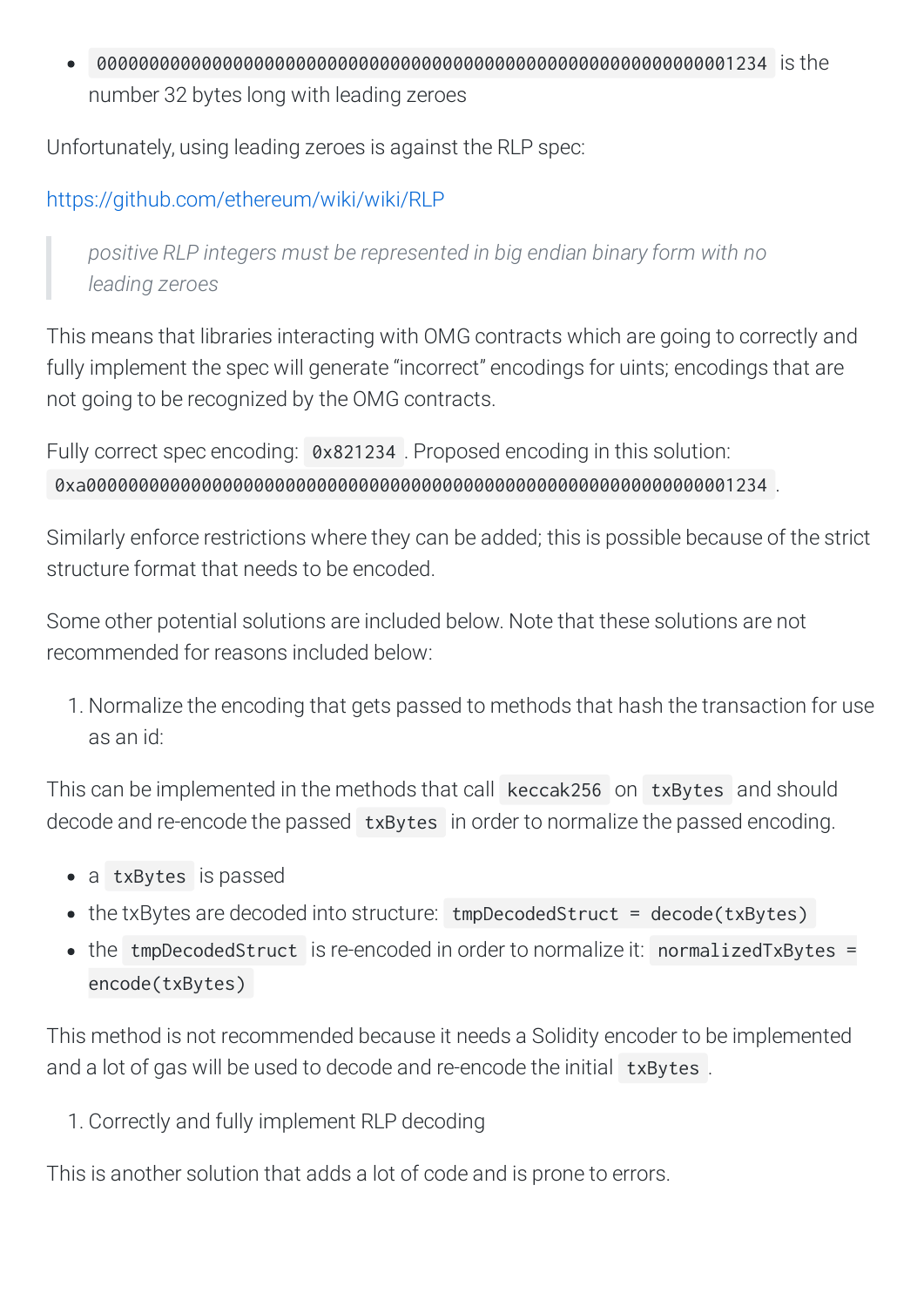The solution would be to enforce all of the restrictions when decoding and not accept any encoding that doesn't fully follow the spec. This for example means that is should not accept uints with leading zeroes.

This is a problem because it needs a lot of code that is not easy to write in Solidity (or EVM).

# <span id="page-19-0"></span>**5.4 Recommendation: Remove TxFinalizationModel and [TxFinalizationVerifier](#page-19-0) . Implement stronger checks in Merkle Medium**

#### **Resolution**

This was partially addressed in [omisego/plasma-contracts#503](https://github.com/omisego/plasma-contracts/pull/503), with the removal of several unneeded branches of logic in TxFinalizationModel (now renamed to MoreVpFinalization ). A subsequent change in [omisego/plasma-contracts#533](https://github.com/omisego/plasma-contracts/pull/533) added a non-zero proof length check in Merkle . Note that PaymentChallengeIFENotCanonical.respond still calls Merkle.checkMembership directly, and lacks the typical transaction type protocol check made in MoreVpFinalization.isStandardFinalized .

## **Description**

TxFinalizationVerifier is an abstraction around the block inclusion check needed for many of the features of plasma exit games. It uses a struct defined in TxFinalizationModel as inputs to its two functions: isStandardFinalized and isProtocolFinalized .

isStandardFinalized returns the result of an inclusion proof. Although there are several branches, only the first is used:

## code/plasma\_framework/contracts/src/exits/utils/TxFinalizationVerifier.sol:L19-L32

```
/**
* @notice Checks whether a transaction is "standard finalized"
* @dev MVP: requires that both inclusion proof and confirm signature is checke
* @dev MoreVp: checks inclusion proof only
*/
```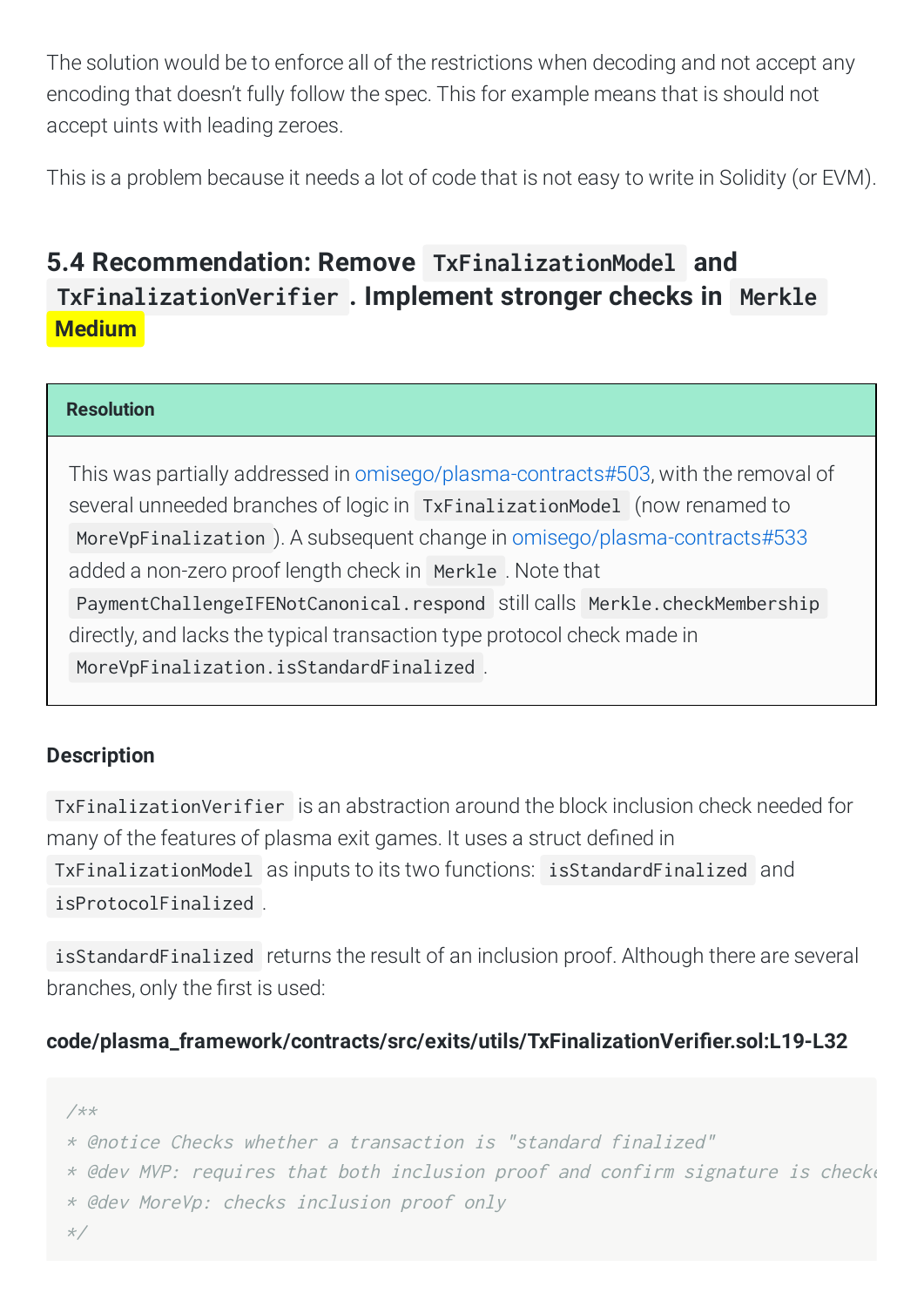```
function isStandardFinalized(Model.Data memory data) public view returns (bool
    if (data.protocol == Protocol.MORE_VP()) {
         return checkInclusionProof(data);
    \} else if (data.protocol == Protocol.MVP()) {
         revert("MVP is not yet supported");
     } else {
         revert("Invalid protocol value");
     }
}
```

```
isProtocolFinalized is unused:
```
code/plasma\_framework/contracts/src/exits/utils/TxFinalizationVerifier.sol:L34-L47

```
/**
* @notice Checks whether a transaction is "protocol finalized"
* @dev MVP: must be standard finalized
* @dev MoreVp: allows in-flight tx, so only checks for the existence of the ti
*/
function isProtocolFinalized(Model.Data memory data) public view returns (bool
    if (data.protocol == Protocol.MORE_VP()) {
         return data.txBytes.length > 0;
    \} else if (data.protocol == Protocol.MVP()) {
         revert("MVP is not yet supported");
     } else {
         revert("Invalid protocol value");
     }
}
```
The abstraction used introduces branching logic and requires several files to be visited to fully understand the function of each line of code: ITxFinalizationVerifier,

TxFinalizationModel , TxPosLib , Protocol , BlockController , and Merkle . Additionally, the abstraction obfuscates the underlying inclusion proof primitive when used in the exit game contracts. isStandardFinalized is not clearly an inclusion proof, and isProtocolFinalized simply adds confusion.

Finally, the abstraction may have ramifications on the safety of Merkle.sol. As it stands now, Merkle.checkMembership should never be called directly by the exit game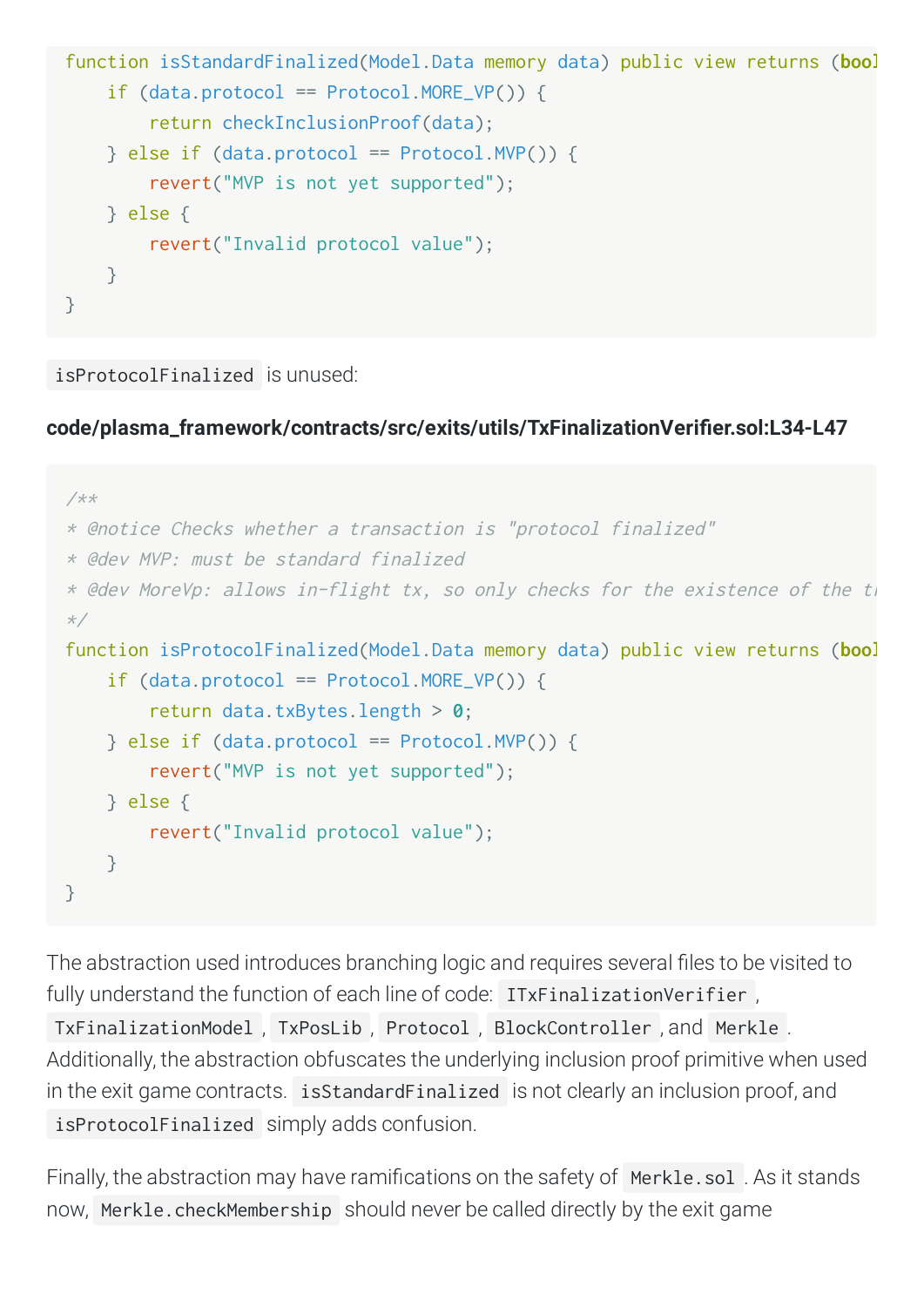controllers, as it lacks an important check made in

TxFinalizationVerifier.checkInclusionProof :

# code/plasma\_framework/contracts/src/exits/utils/TxFinalizationVerifier.sol:L49-L59

```
function checkInclusionProof(Model.Data memory data) private view returns (boo
     if (data.inclusionProof.length == 0) {
         return false;
     }
    (bytes32 root, ) = data.framework.blocks(data.txPos.blockNum());
    bytes32 leafData = keccak256(data.txBytes):
     return Merkle.checkMembership(
         leafData, data.txPos.txIndex(), root, data.inclusionProof
     );
}
```
By introducing the abstraction of TxFinalizationVerifier , the input validation performed by Merkle is split across multiple files, and the reasonable-seeming decision of calling Merkle.checkMembership directly becomes unsafe. In fact, this occurs in one location in the contracts:

# **code/plasma\_framework/contracts/src/exits/payment/controllers/PaymentChallengeIFENot L204**

```
function verifyAndDeterminePositionOfTransactionIncludedInBlock(
     bytes memory txbytes,
     UtxoPosLib.UtxoPos memory utxoPos,
     bytes32 root,
     bytes memory inclusionProof
\left( \right) private
     pure
     returns(uint256)
{
     bytes32 leaf = keccak256(txbytes);
     require(
         Merkle.checkMembership(leaf, utxoPos.txIndex(), root, inclusionProof),
          "Transaction is not included in block of Plasma chain"
```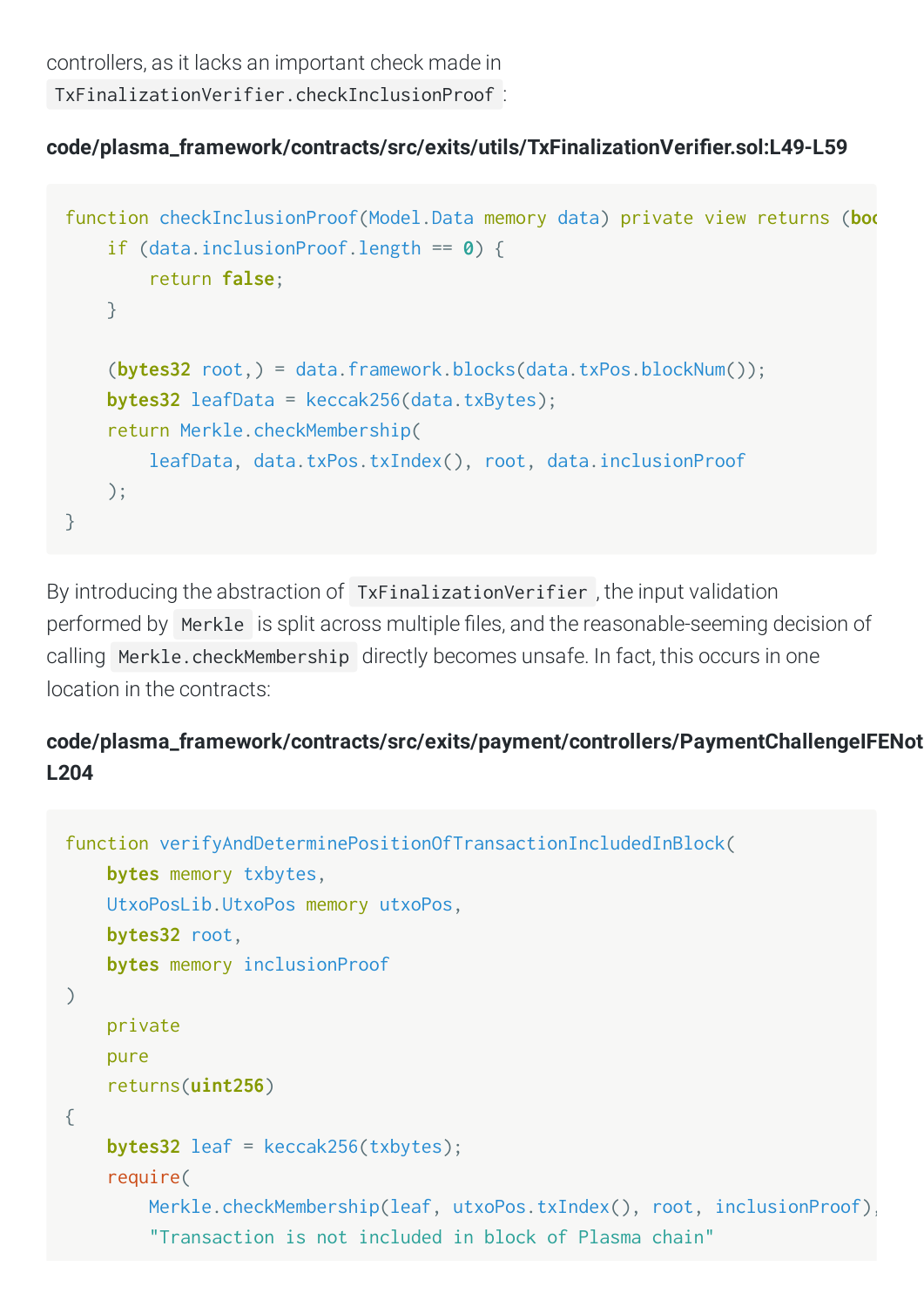```
 );
 return utxoPos.value;
```
## **Recommendation**

}

- 1. Remove TxFinalizationVerifier and TxFinalizationModel
- 2. Implement a proof length check in Merkle.sol
- 3. Call Merkle.checkMembership directly from exit controller contracts:
- PaymentChallengeIFEOutputSpent.verifyInFlightTransactionStandardFinalized :

**code/plasma\_framework/contracts/src/exits/payment/controllers/PaymentChallengeIFEOut**

require(controller.txFinalizationVerifier.isStandardFinalized(finalizationData

PaymentChallengeIFENotCanonical.verifyCompetingTxFinalized :

**code/plasma\_framework/contracts/src/exits/payment/controllers/PaymentChallengeIFENot**

require(self.txFinalizationVerifier.isStandardFinalized(finalizationData), "Fa

PaymentStartInFlightExit.verifyInputTransactionIsStandardFinalized :

**code/plasma\_framework/contracts/src/exits/payment/controllers/PaymentStartInFlightExit. L308**

require(exitData.controller.txFinalizationVerifier.isStandardFinalized(finaliz "Input transaction is not standard finalized");

1. If none of the above recommendations are implemented, ensure that PaymentChallengeIFENotCanonical uses the abstraction TxFinalizationVerifier so that a length check is performed on the inclusion proof.

Corresponding issue in plasma-contracts repo: [https://github.com/omisego/plasma](https://github.com/omisego/plasma-contracts/issues/471)contracts/issues/471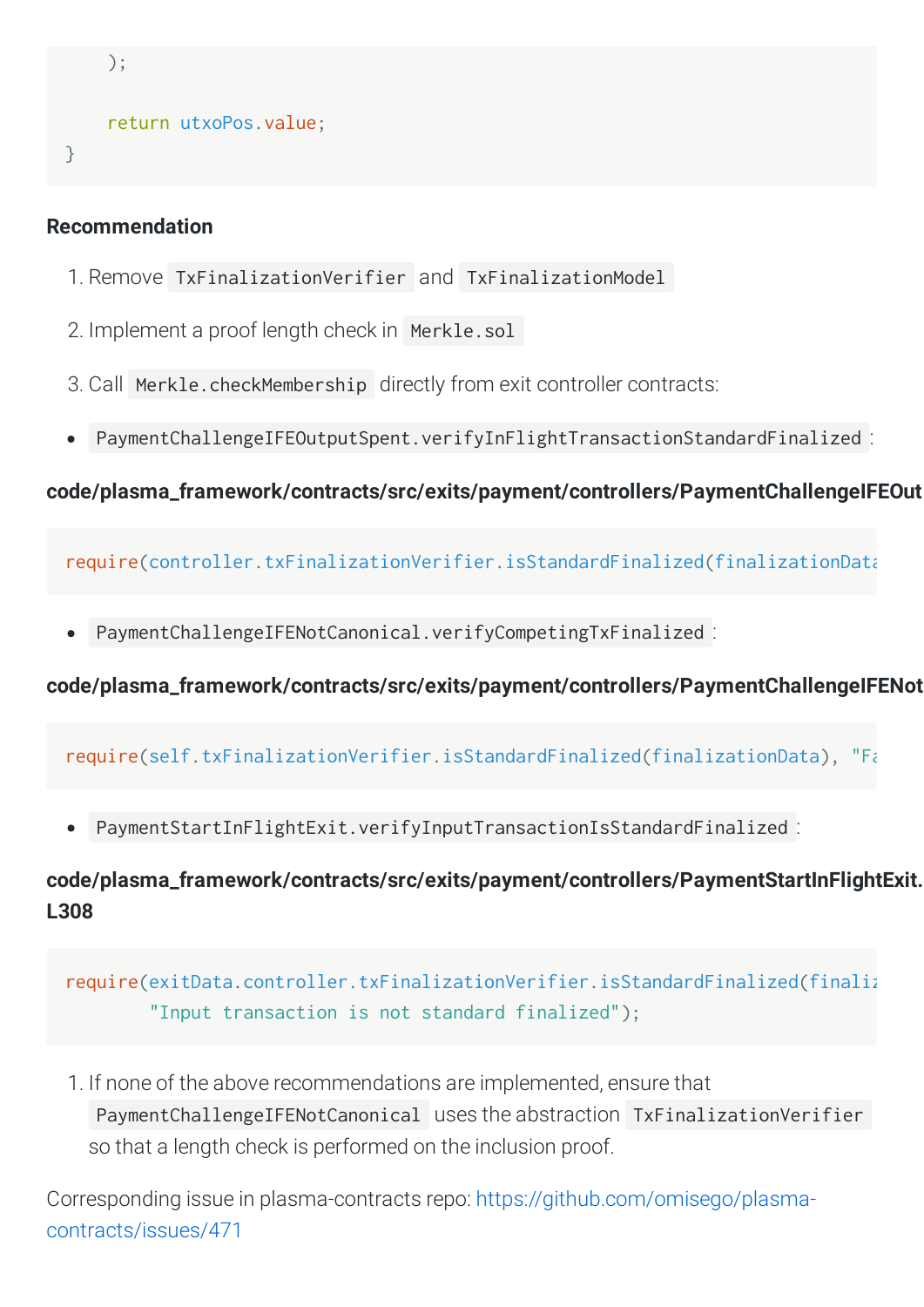# <span id="page-23-0"></span>**5.5 Merkle - The [implementation](#page-23-0) does not enforce inclusion of leaf nodes. Medium** ✓ **Addressed**

#### **Resolution**

This was addressed in [omisego/plasma-contracts#452](https://github.com/omisego/plasma-contracts/pull/452) with the addition of leaf and node salts to the checkMembership function.

#### **Description**

A observation with the current Merkle tree implementation is that it may be possible to validate nodes other than leaves. This is done by providing checkMembership with a reference to a hash within the tree, rather than a leaf.

#### **code/plasma\_framework/contracts/src/utils/Merkle.sol:L9-L42**

```
/**
  * @notice Checks that a leaf hash is contained in a root hash
  * @param leaf Leaf hash to verify
  * @param index Position of the leaf hash in the Merkle tree
  * @param rootHash Root of the Merkle tree
  * @param proof A Merkle proof demonstrating membership of the leaf hash
  * @return True, if the leaf hash is in the Merkle tree; otherwise, False
*/
function checkMembership(bytes32 leaf, uint256 index, bytes32 rootHash, bytes
     internal
     pure
     returns (bool)
{
    require(proof.length \% 32 == 0, "Length of Merkle proof must be a multiple
     bytes32 proofElement;
     bytes32 computedHash = leaf;
    uint256 j = index; // Note: We're skipping the first 32 bytes of `proof`, which holds the siz
     for (uint256 i = 32; i <= proof.length; i += 32) {
         // solhint-disable-next-line no-inline-assembly
         assembly {
```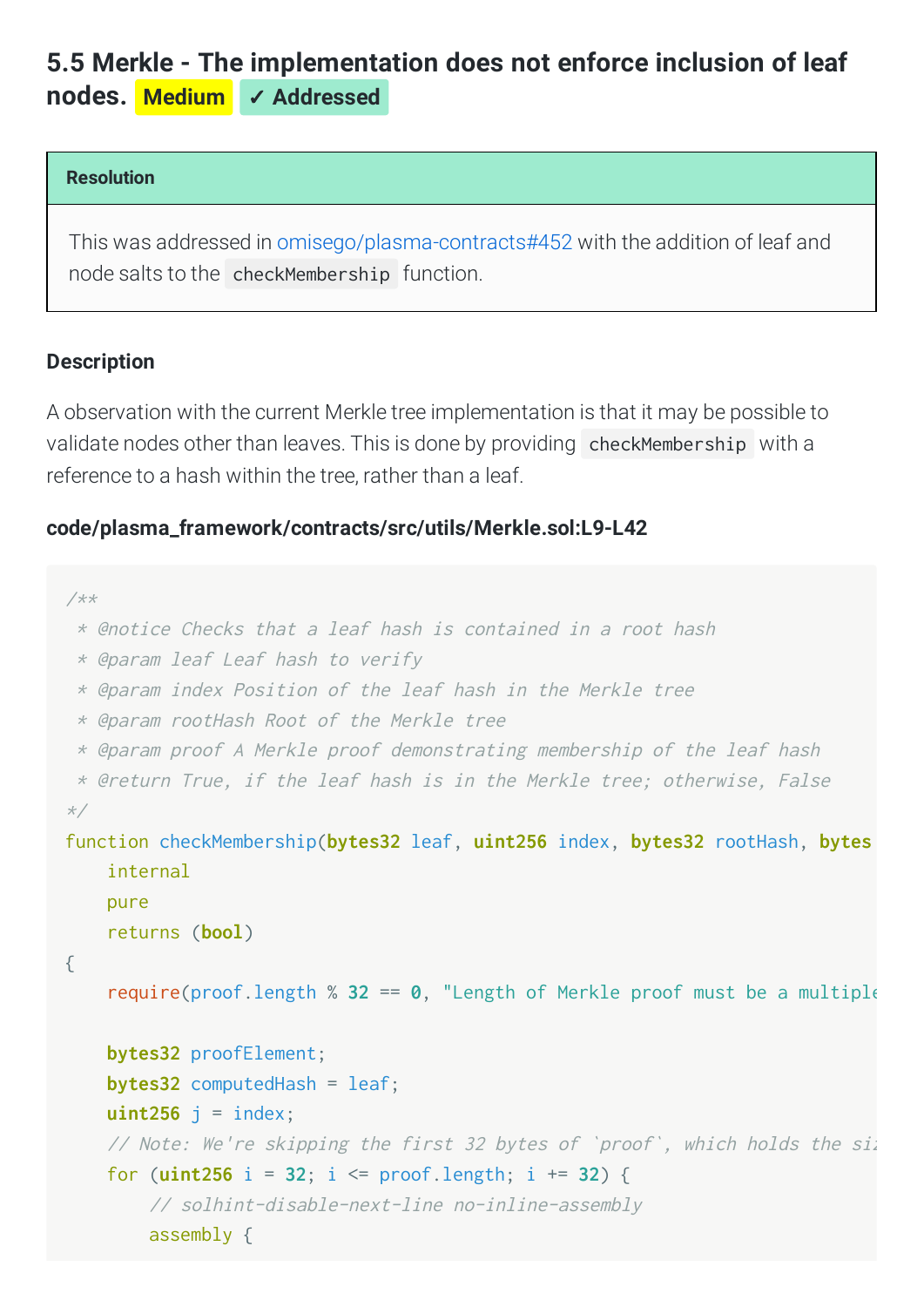```
 proofElement := mload(add(proof, i))
         }
        if (j \% 2 == 0) {
             computedHash = keccak256(abi.encodePacked(computedHash, proofEleme
         } else {
             computedHash = keccak256(abi.encodePacked(proofElement, computedHa
         }
         j = j / 2;
     }
     return computedHash == rootHash;
}
```
The current implementation will validate the provided "leaf" and return true . This is a known problem of Merkle trees [https://en.wikipedia.org/wiki/Merkle\\_tree#Second\\_preimage\\_attack.](https://en.wikipedia.org/wiki/Merkle_tree#Second_preimage_attack)

# **Examples**

Provide a hash from within the Merkle tree as the leaf argument. The index has to match the index of that node in regards to its current level in the tree. The rootHash has to be the correct Merkle tree rootHash . The proof has to skip the necessary number of levels because the nodes "underneath" the provided "leaf" will not be processed.

# **Recommendation**

A remediation needs a fixed Merkle tree size as well as the addition of a byte prepended to each node in the tree. Another way would be to create a structure for the Merkle node and mark it as leaf or no leaf .

Corresponding issue in plasma-contracts repo: [https://github.com/omisego/plasma](https://github.com/omisego/plasma-contracts/issues/425)contracts/issues/425

# <span id="page-24-0"></span>**5.6 Maintainer can bypass exit game quarantine by registering not[yet-deployed](#page-24-0) contracts Medium** ✓ **Addressed**

**Resolution**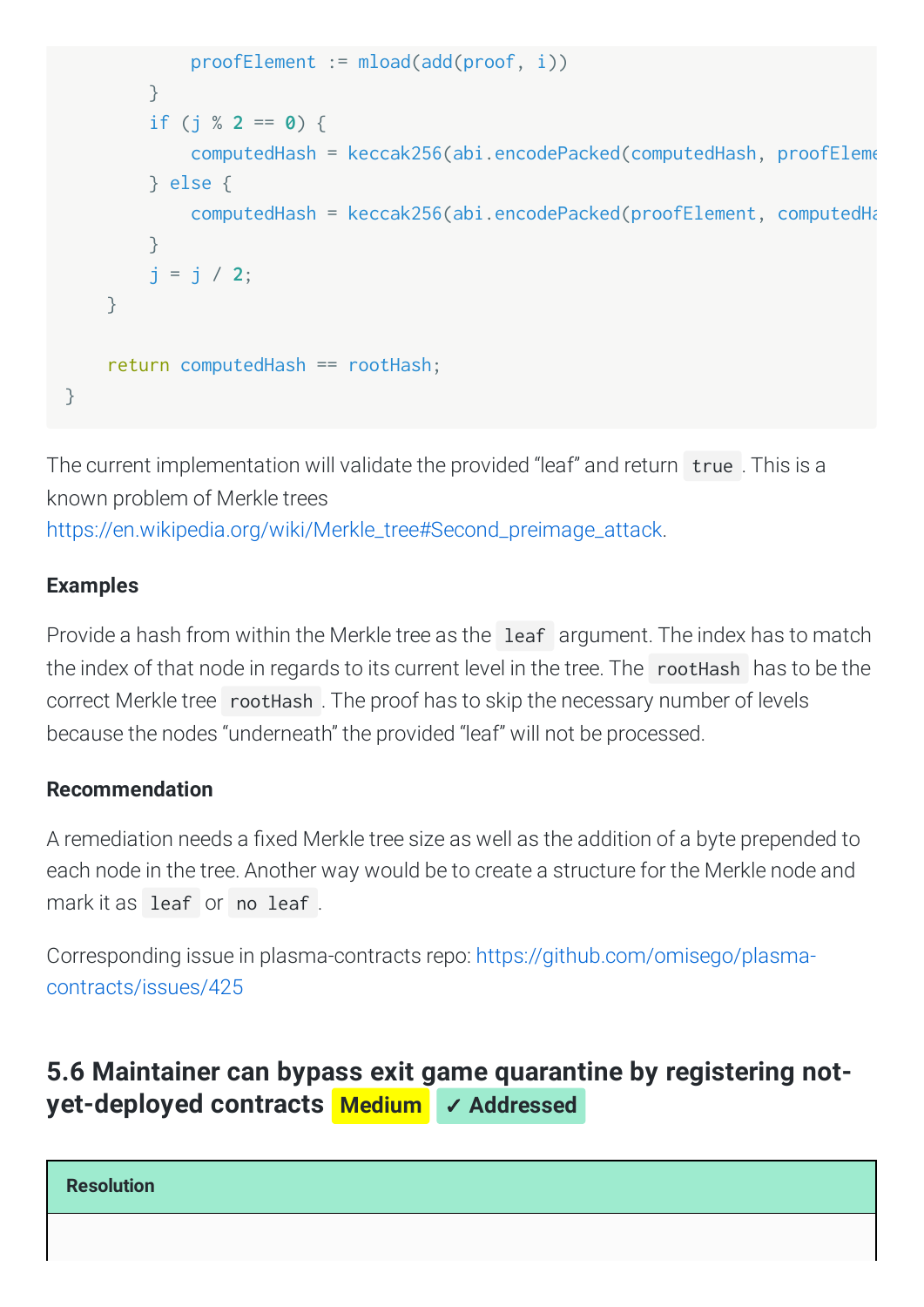This was addressed in commit [7669076be1dff47473ee877dcebef5989d7617ac](https://github.com/omisego/plasma-contracts/pull/469/commits/7669076be1dff47473ee877dcebef5989d7617ac) by adding a check that registered contracts had nonzero extcodesize .

# **Description**

The plasma framework uses an ExitGameRegistry to allow the maintainer to add new exit games after deployment. An exit game is any arbitrary contract. In order to prevent the maintainer from adding malicious exit games that steal user funds, the framework uses a "quarantine" system whereby newly-registered exit games have restricted permissions until their quarantine period has expired. The quarantine period is by default  $3 *$ minExitPeriod , and is intended to facilitate auditing of the new exit game's functionality by the plasma users.

However, by registering an exit game at a contract which has not yet been deployed, the maintainer can prevent plasma users from auditing the game until the quarantine period has expired. After the quarantine period has expired, the maintainer can deploy the malicious exit game and immediately steal funds.

# **Explanation**

Exit games are registered in the following function, callable only by the plasma contract maintainer:

# **code/plasma\_framework/contracts/src/framework/registries/ExitGameRegistry.sol:L58- L78**

```
/**
```

```
 * @notice Registers an exit game within the PlasmaFramework. Only the maintai
```
- \* @dev Emits ExitGameRegistered event to notify clients
- \* @param \_txType The tx type where the exit game wants to register
- \* @param \_contract Address of the exit game contract

```
* @param _protocol The transaction protocol, either 1 for MVP or 2 for MoreVI
 */
```

```
function registerExitGame(uint256 _txType, address _contract, uint8 _protocol)
     require(_txType != 0, "Should not register with tx type 0");
     require(_contract != address(0), "Should not register with an empty exit g
     require(_exitGames[_txType] == address(0), "The tx type is already registe
     require(_exitGameToTxType[_contract] == 0, "The exit game contract is alre
```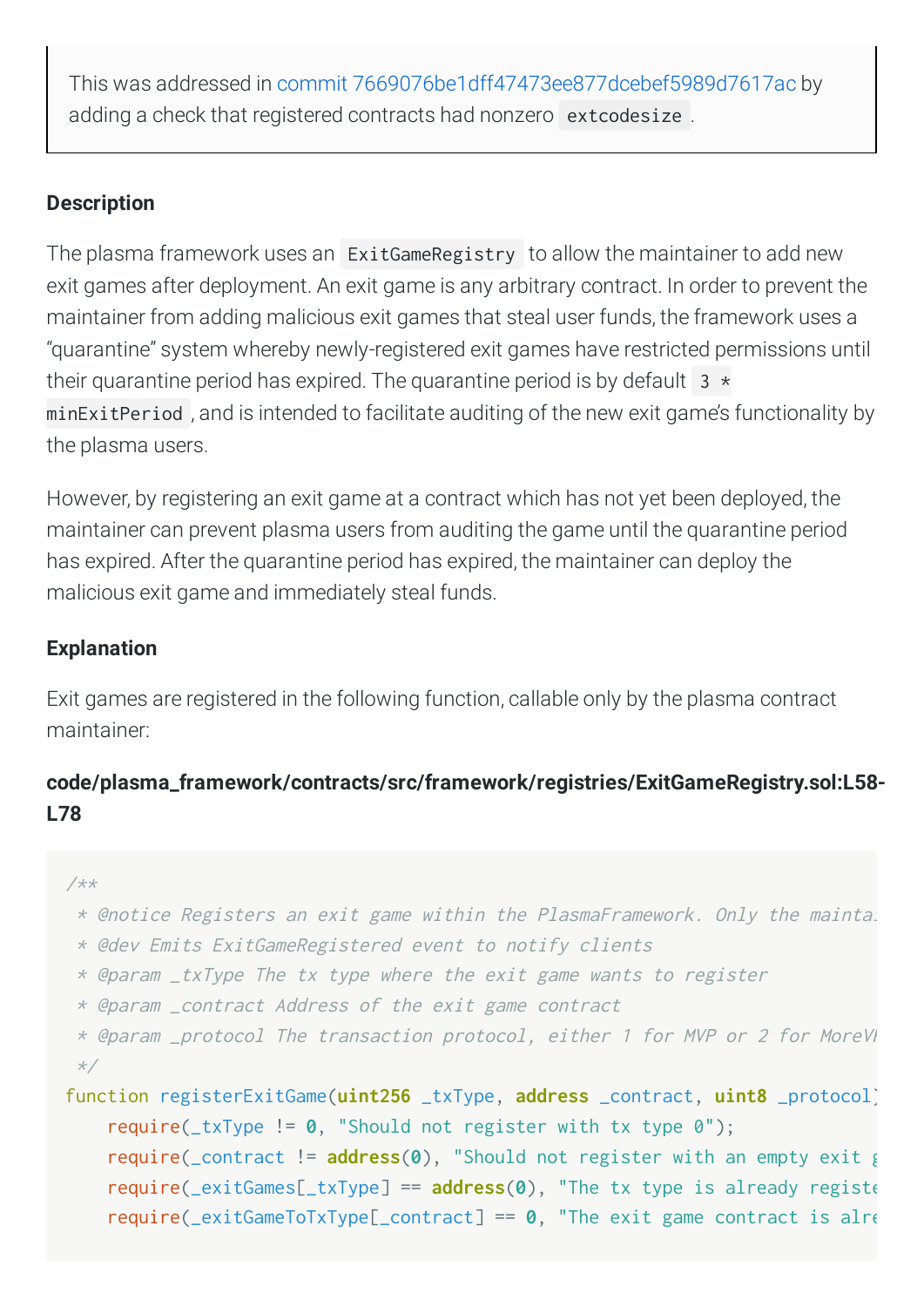```
 require(Protocol.isValidProtocol(_protocol), "Invalid protocol value");
    exitGames[_txType] = contract;exitGameToTxType[__contract] = _txType; _protocols[_txType] = _protocol;
     _exitGameQuarantine.quarantine(_contract);
     emit ExitGameRegistered(_txType, _contract, _protocol);
}
```
Notably, the function does not check the extcodesize of the submitted contract. As such, the maintainer can submit the address of a contract which does not yet exist and is not auditable.

After at least  $3 * minExitPeriod$  seconds pass, the submitted contract now has full permissions as a registered exit game and can pass all checks using the onlyFromNonQuarantinedExitGame modifier:

# **code/plasma\_framework/contracts/src/framework/registries/ExitGameRegistry.sol:L33- L40**

```
/**
  * @notice A modifier to verify that the call is from a non-quarantined exit g
  */
modifier onlyFromNonQuarantinedExitGame() {
     require(_exitGameToTxType[msg.sender] != 0, "The call is not from a regist
    require(!_exitGameQuarantine.isQuarantined(msg.sender), "ExitGame is quara
     _;
}
```
Additionally, the submitted contract passes checks made by external contracts using the isExitGameSafeToUse function:

# **code/plasma\_framework/contracts/src/framework/registries/ExitGameRegistry.sol:L48- L56**

```
/**
```

```
 * @notice Checks whether the contract is safe to use and is not under quarant
```
\* @dev Exposes information about exit games quarantine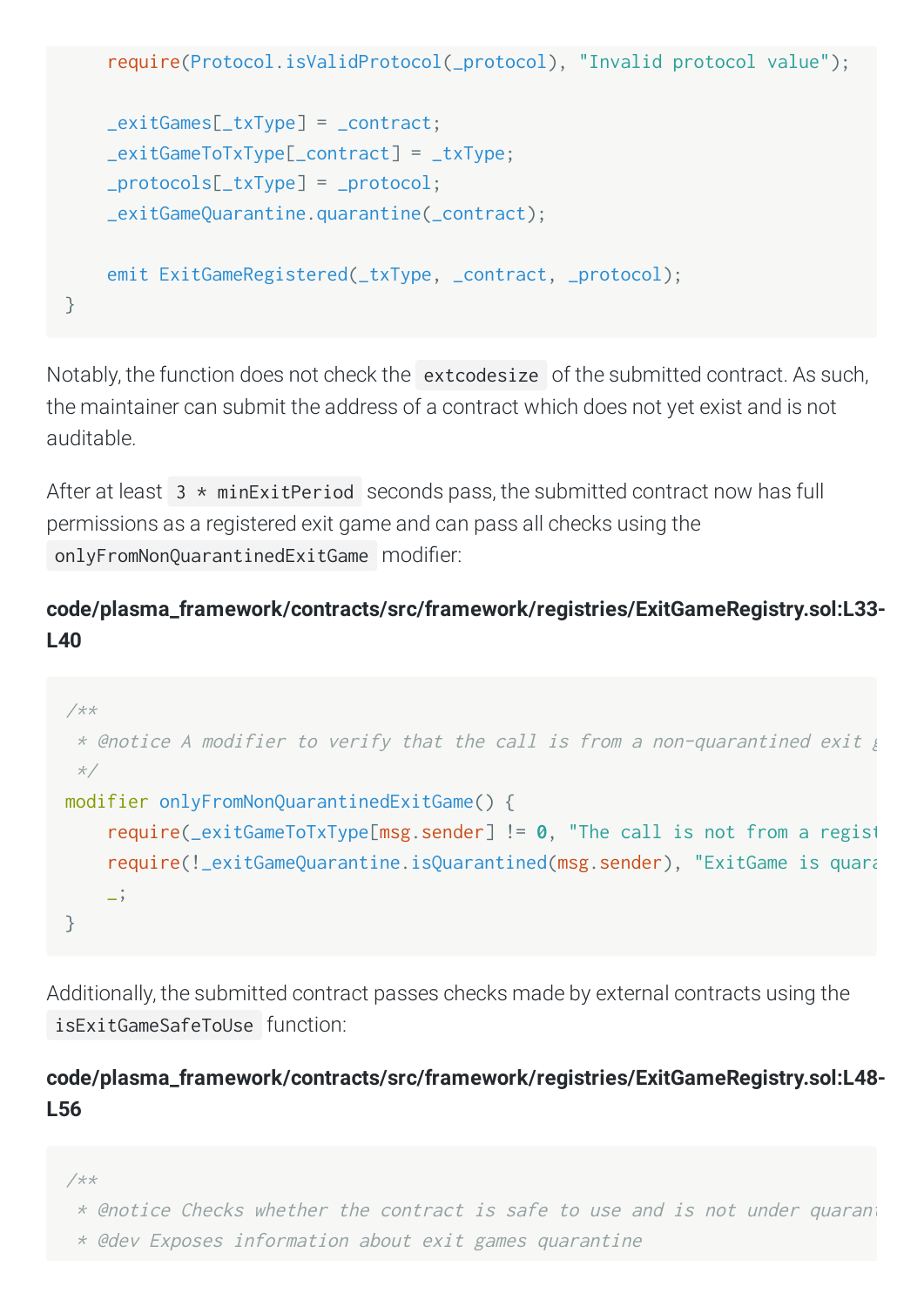```
 * @param _contract Address of the exit game contract
  * @return boolean Whether the contract is safe to use and is not under quaran
  */
function isExitGameSafeToUse(address _contract) public view returns (bool) {
     return _exitGameToTxType[_contract] != 0 && !_exitGameQuarantine.isQuarant
}
```
These permissions allow a registered quarantine to:

1. Withdraw any users' tokens from ERC20Vault :

#### **code/plasma\_framework/contracts/src/vaults/Erc20Vault.sol:L52-L55**

```
function withdraw(address payable receiver, address token, uint256 amount) ext
     IERC20(token).safeTransfer(receiver, amount);
   emit Erc20Withdrawn(receiver, token, amount);
}
```
1. Withdraw any users' ETH from EthVault :

## **code/plasma\_framework/contracts/src/vaults/EthVault.sol:L46-L54**

```
function withdraw(address payable receiver, uint256 amount) external onlyFromM
     // we do not want to block exit queue if transfer is unucessful
     // solhint-disable-next-line avoid-call-value
     (bool success, ) = receiver.call.value(amount)("");
     if (success) {
        emit EthWithdrawn(receiver, amount);
     } else {
         emit WithdrawFailed(receiver, amount);
     }
```
1. Activate and deactivate the ExitGameController reentrancy mutex:

## **code/plasma\_framework/contracts/src/framework/ExitGameController.sol:L63-L66**

```
function activateNonReentrant() external onlyFromNonQuarantinedExitGame() {
     require(!mutex, "Reentrant call");
```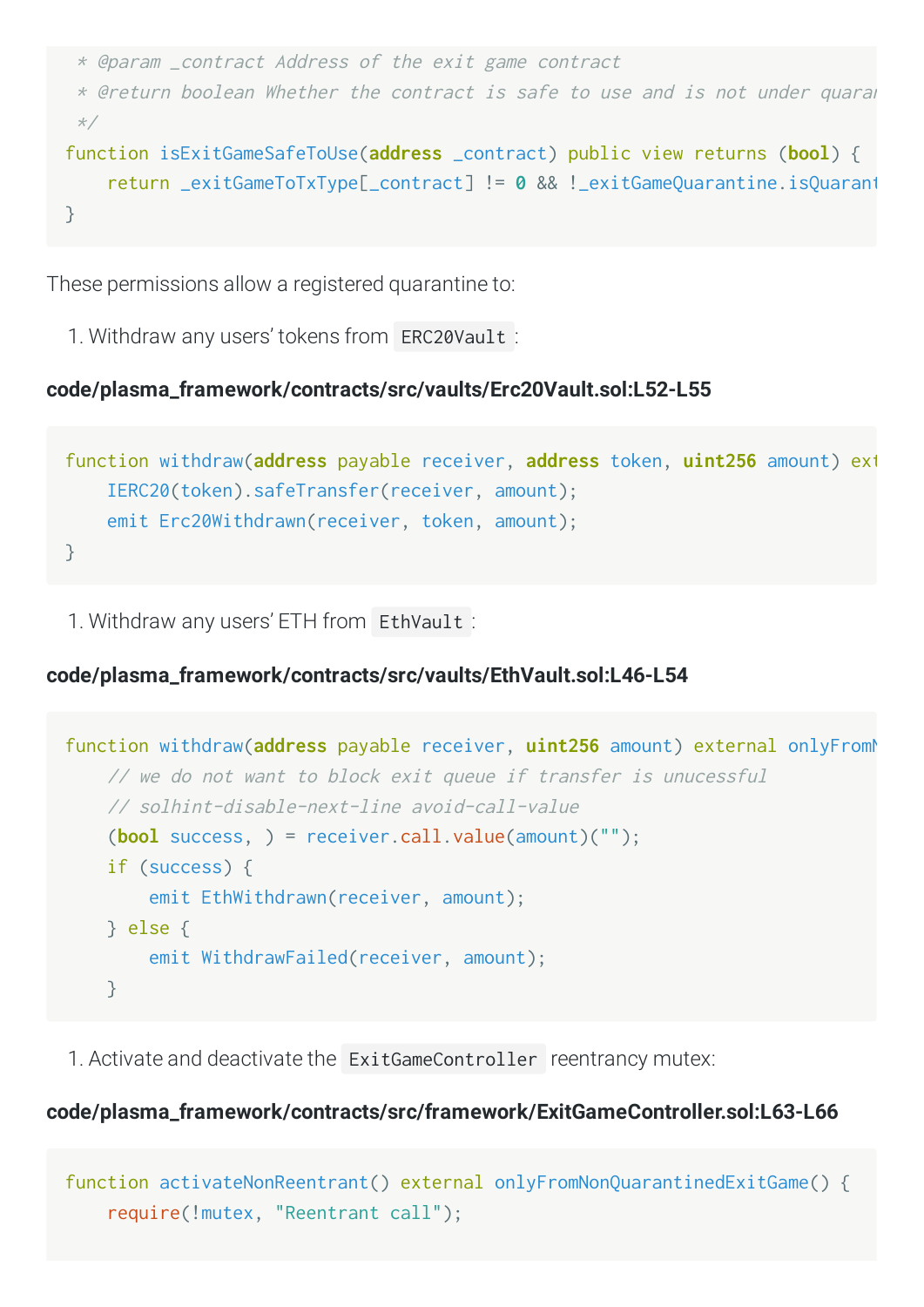```
 mutex = true;
```
}

**code/plasma\_framework/contracts/src/framework/ExitGameController.sol:L72-L75**

```
function deactivateNonReentrant() external onlyFromNonQuarantinedExitGame() {
     require(mutex, "Not locked");
     mutex = false;
}
```
1. enqueue arbitrary exits:

## **code/plasma\_framework/contracts/src/framework/ExitGameController.sol:L115-L138**

```
function enqueue(
     uint256 vaultId,
     address token,
     uint64 exitableAt,
     TxPosLib.TxPos calldata txPos,
     uint160 exitId,
     IExitProcessor exitProcessor
\left( \right) external
     onlyFromNonQuarantinedExitGame
     returns (uint256)
{
    bytes32 key = exitQueueKey(vaultId, token);
     require(hasExitQueue(key), "The queue for the (vaultId, token) pair is not
     PriorityQueue queue = exitsQueues[key];
     uint256 priority = ExitPriority.computePriority(exitableAt, txPos, exitId)
     queue.insert(priority);
     delegations[priority] = exitProcessor;
     emit ExitQueued(exitId, priority);
     return priority;
}
```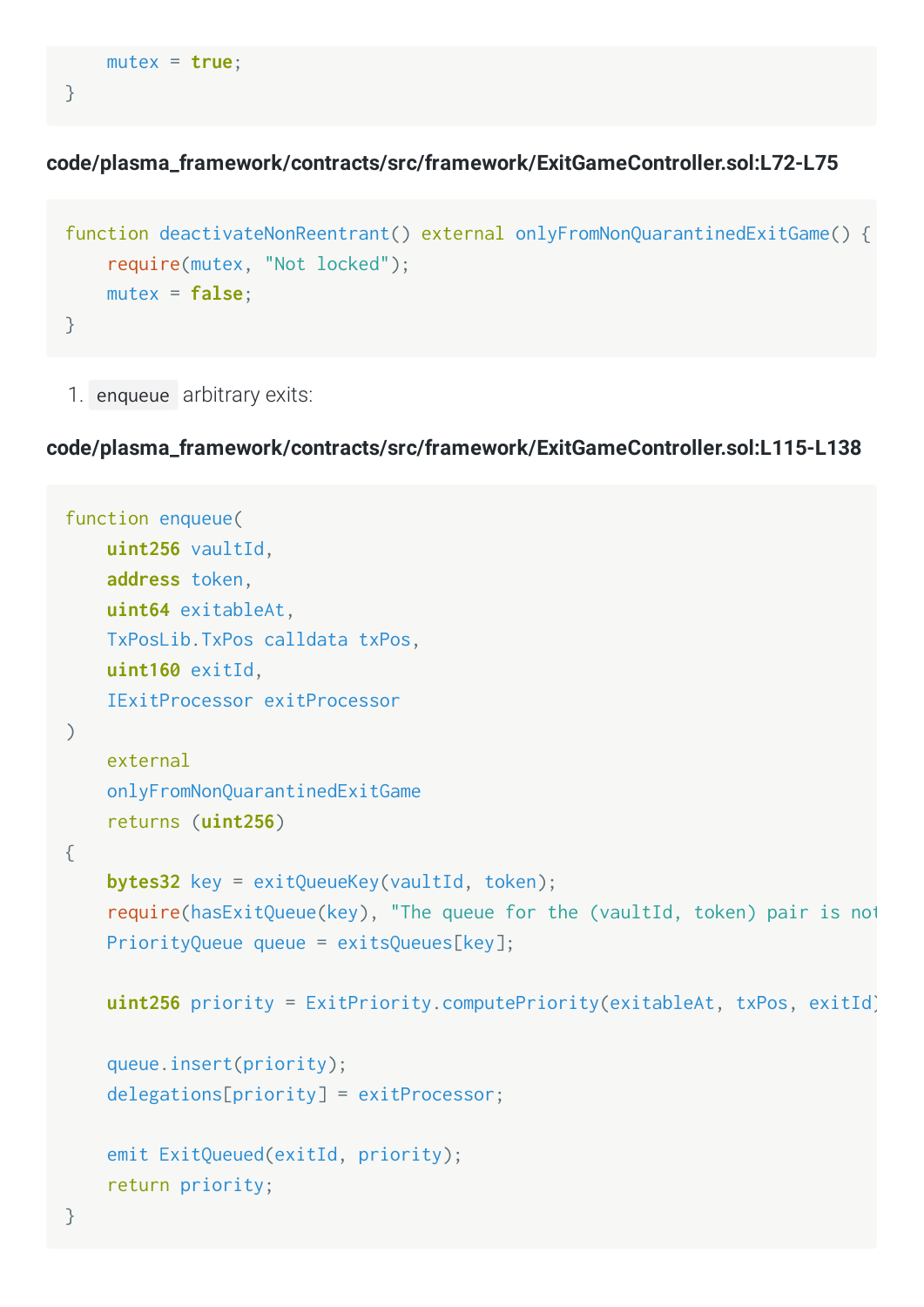1. Flag outputs as "spent":

# **code/plasma\_framework/contracts/src/framework/ExitGameController.sol:L210-L213**

```
function flagOutputSpent(bytes32 _outputId) external onlyFromNonQuarantinedExi
     require(_outputId != bytes32(""), "Should not flag with empty outputId");
     isOutputSpent[_outputId] = true;
}
```
#### **Recommendation**

registerExitGame should check that extcodesize of the submitted contract is nonzero.

Corresponding issue in plasma-contracts repo: [https://github.com/omisego/plasma](https://github.com/omisego/plasma-contracts/issues/410)contracts/issues/410

# <span id="page-29-0"></span>**5.7 [EthVault](#page-29-0) - Unused state variable Minor** ✓ **Addressed**

#### **Resolution**

This was addressed in commit [ea36f5ff46ab72ec5c281fa0a3dffe3bcc83178b](https://github.com/omisego/plasma-contracts/commit/ea36f5ff46ab72ec5c281fa0a3dffe3bcc83178b).

#### **Description**

The state variable withdrawEntryCounter is not used in the code.

#### **code/plasma\_framework/contracts/src/vaults/EthVault.sol:L8**

**uint256** private withdrawEntryCounter = **0**;

#### **Recommendation**

Remove it from the contract.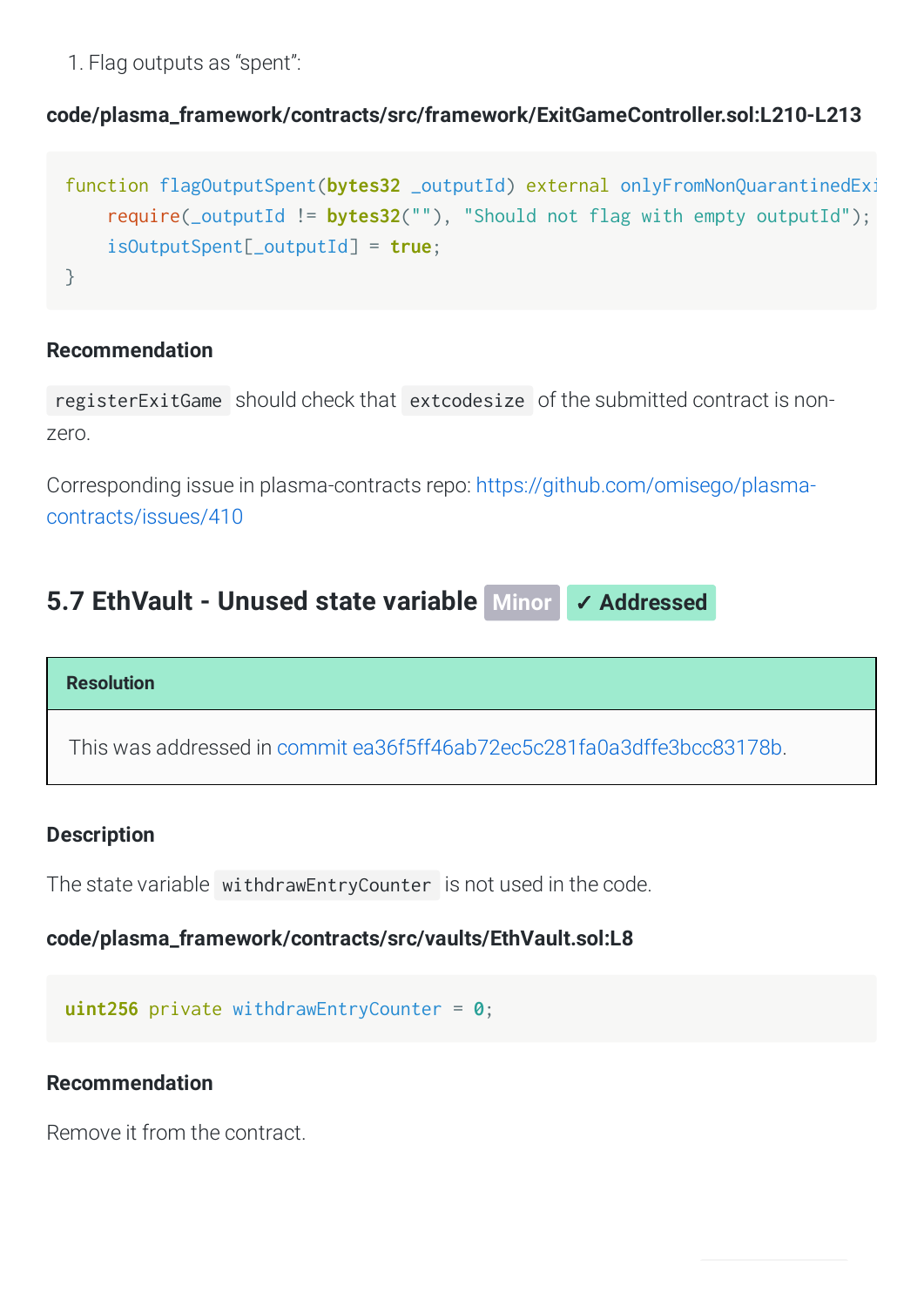# <span id="page-30-0"></span>**5.8 [Recommendation:](#page-30-0) Add a tree height limit check to Merkle.sol Minor**

# **Description**

Each plasma block has a maximum of  $2 \times 16$  transactions, which corresponds to a maximum Merkle tree height of 16. The Merkle library currently checks that the proof is comprised of 32-byte segments, but neglects to check the maximum height:

## **code/plasma\_framework/contracts/src/utils/Merkle.sol:L17-L23**

| function checkMembership(bytes32 leaf, uint256 index, bytes32 rootHash, bytes |  |  |  |  |
|-------------------------------------------------------------------------------|--|--|--|--|
| internal                                                                      |  |  |  |  |
| pure                                                                          |  |  |  |  |
| returns (bool)                                                                |  |  |  |  |
|                                                                               |  |  |  |  |
| require(proof.length % 32 == 0, "Length of Merkle proof must be a multiple    |  |  |  |  |

Corresponding issue in plasma-contracts repo: [https://github.com/omisego/plasma](https://github.com/omisego/plasma-contracts/issues/467)contracts/issues/467

# <span id="page-30-1"></span>**5.9 [Recommendation:](#page-30-1) remove IsDeposit and add a similar getter to BlockController Minor** ✓ **Addressed**

# **Resolution** This was addressed in commit [0fee13f7f084983139eb47636ff785ebea8a1c36](https://github.com/omisego/plasma-contracts/pull/516/commits/0fee13f7f084983139eb47636ff785ebea8a1c36) by removing the IsDeposit contract and replicating its functionality in BlockController.sol .

# **Description**

The IsDeposit library is used to check whether a block number is a deposit or not. The logic is simple - if blockNum % childBlockInterval is nonzero, the block number is a deposit.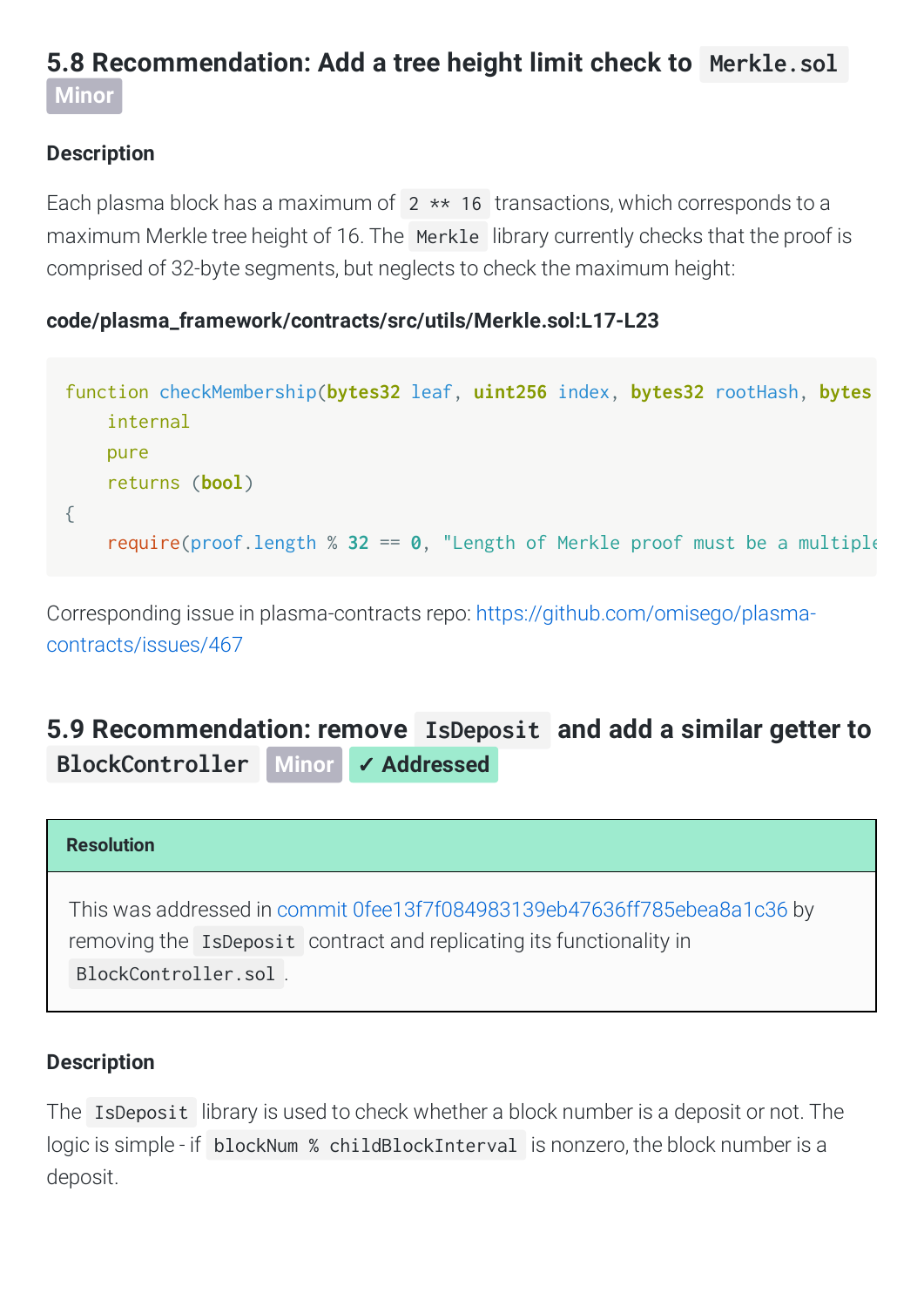By including this check in BlockController instead, the contract can perform an existence check as well. The function in BlockController would return the same result as the IsDeposit library, but would additionally revert if the block in question does not exist:

```
function isDeposit(uint _blockNum) public view returns (bool) {
   require(blocks[_blockNum].timestamp != 0, "Block does not exist");
   return _blockNum % childBlockInterval != 0;
}
```
Note that this check is made at the cost of an external call. If the check needs to be made multiple times in a transaction, the result should be cached.

Corresponding issue in plasma-contracts repo: [https://github.com/omisego/plasma](https://github.com/omisego/plasma-contracts/issues/466)contracts/issues/466

# <span id="page-31-0"></span>**5.10 [Recommendation:](#page-31-0) Merge TxPosLib into UtxoPosLib and implement a decode function with range checks. Minor**

#### **Resolution**

This was partially addressed in [omisego/plasma-contracts#515](https://github.com/omisego/plasma-contracts/pull/515) with the merging of TxPosLib and UtxoPosLib into PosLib . A subsequent change in [omisego/plasma](https://github.com/omisego/plasma-contracts/pull/533)contracts#533 implemented stricter range checks for block number and transaction index. Note that the maximum output index in PosLib is still 9999, well above the currently-supported maximum of "3". Additionally, PosLib.encode lacks an explicit range check on txIndex and PosLib.decode lacks an explicit range check on outputIndex .

## **Description**

TxPosLib and UtxoPosLib serve very similar functions. They both provide utility functions to access the block number and tx index of a packed utxo position variable. UtxoPosLib , additionally, provides a function to retrieve the output index of a packed utxo position variable.

What they both lack, though, is sanity checks on the values packed inside a utxo position variable. By implementing a function UtxoPosLib.decode(uint \_utxoPos) returns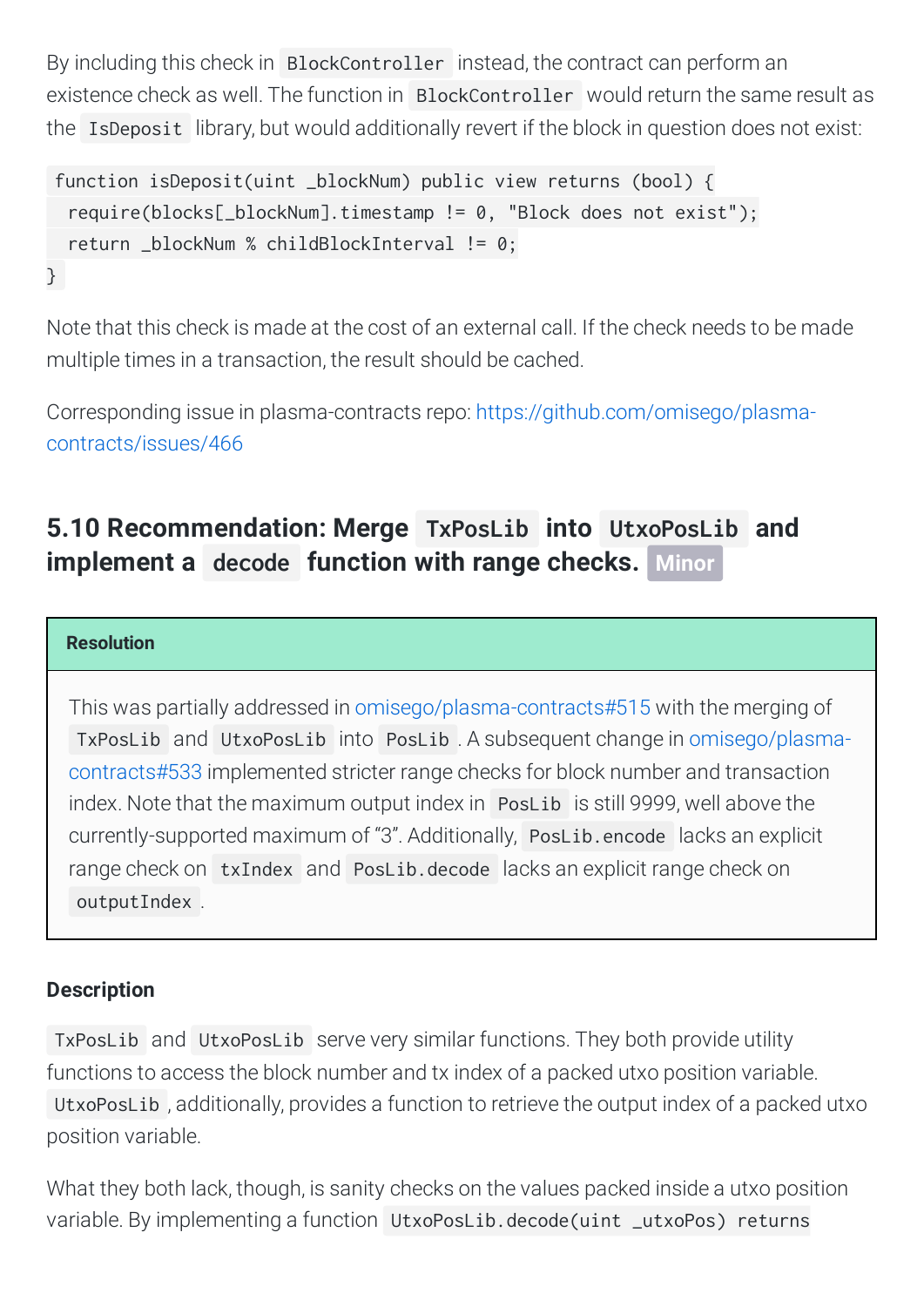(UtxoPos) , each exit controller contract can ensure that the values it is using make logical sense. The decode function should check that:

- txIndex is between 0 and 2\*\*16
- outputIndex is between 0 and 3  $\bullet$

Currently, neither of these restrictions is explicitly enforced. As for blockNum , the best check is that it exists in the PlasmaFramework contract with a nonzero root. Since UtxoPosLib is a pure library, that check is better performed elsewhere (See [issue](#page-30-1) 5.9).

Once implemented, all contracts should avoid casting values directly to the UtxoPos struct, in favor of using the decode function. Merging the two files will help with this.

Corresponding issue in plasma-contracts repo: [https://github.com/omisego/plasma](https://github.com/omisego/plasma-contracts/issues/465)contracts/issues/465

# <span id="page-32-0"></span>**5.11 [Recommendation:](#page-32-0) Implement additional existence and range checks on inputs and storage reads Minor**

#### **Resolution**

This was partially addressed in [omisego/plasma-contracts#524](https://github.com/omisego/plasma-contracts/pull/524) and [omisego/plasma-contracts#483.](https://github.com/omisego/plasma-contracts/pull/483) Not all recommended checks were included.

## **Description**

Many input validation and storage read checks are made implicitly, rather than explicitly. The following compilation notes each line of code in the exit controller contracts where an additional check should be added.

# **Examples**

- **1. PaymentChallengeIFEInputSpent :**
	- Check that inFlightTx has a nonzero input at the provided index:

# **code/plasma\_framework/contracts/src/exits/payment/controllers/PaymentChallengeIFEInpu**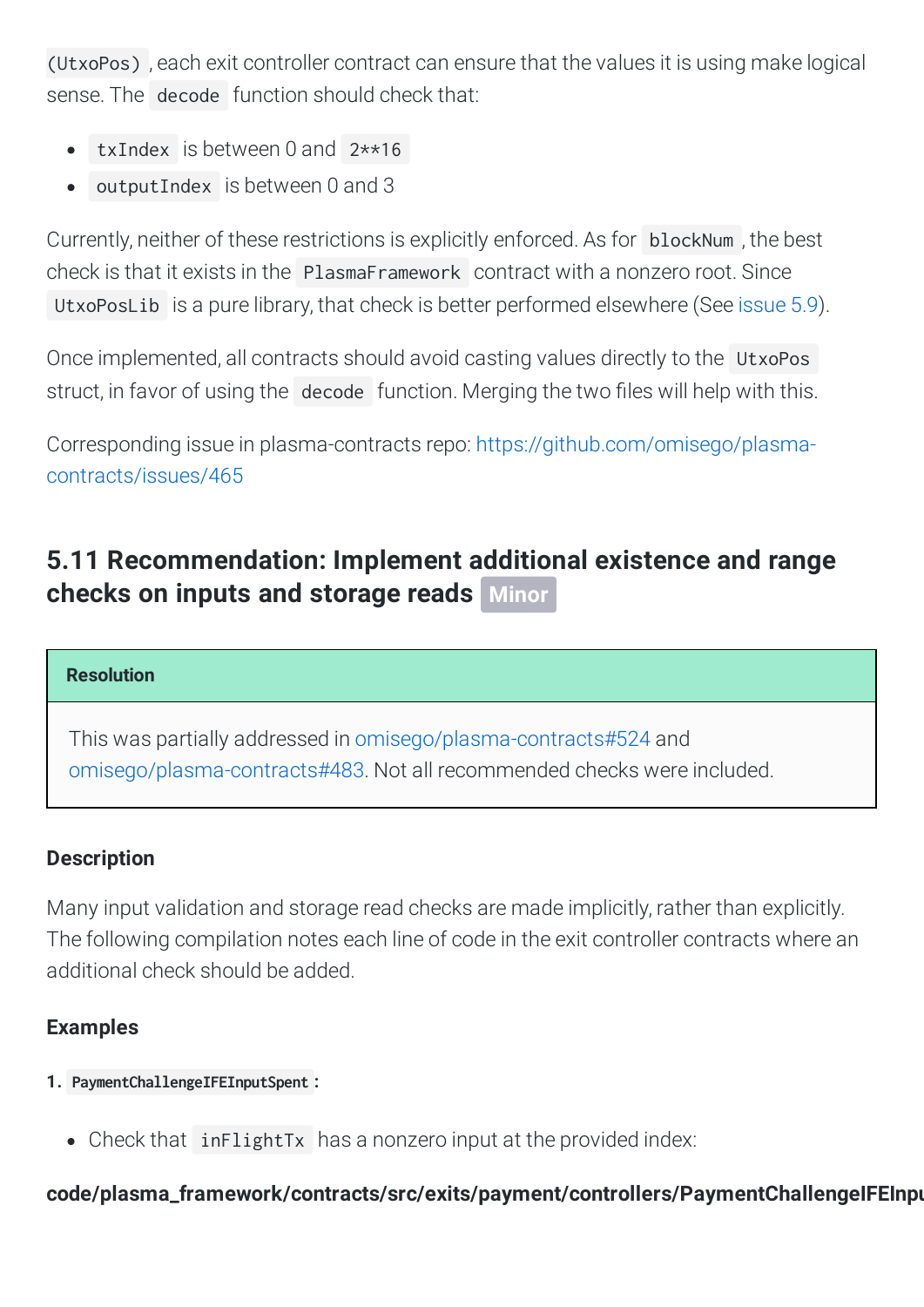Check that each transaction is nonzero and is correctly formed:

# **code/plasma\_framework/contracts/src/exits/payment/controllers/PaymentChallengeIFEInpu L101**

```
require(
     keccak256(args.inFlightTx) != keccak256(args.challengingTx),
     "The challenging transaction is the same as the in-flight transaction"
);
```
Check that resulting outputId is nonzero:

#### **code/plasma\_framework/contracts/src/exits/payment/controllers/PaymentChallengeIFEInpu**

**bytes32** ifeInputOutputId = data.ife.inputs[data.args.inFlightTxInputIndex].out

• See [issue](http://localhost:1313/audits/2020/01/omisego-morevp/issue%205.10:) 5.10:

**code/plasma\_framework/contracts/src/exits/payment/controllers/PaymentChallengeIFEInpu**

UtxoPosLib.UtxoPos memory utxoPos = UtxoPosLib.UtxoPos(data.args.inputUtxoPos)

• See [issue](http://localhost:1313/audits/2020/01/omisego-morevp/issue%205.9:) 5.9:

**code/plasma\_framework/contracts/src/exits/payment/controllers/PaymentChallengeIFEInpu**

```
bytes32 challengingTxInputOutputId = data.controller.isDeposit.test(utxoPos.bl
```
Check that inputTx is nonzero and well-formed:

# **code/plasma\_framework/contracts/src/exits/payment/controllers/PaymentChallengeIFEInpu L128**

- ? OutputId.computeDepositOutputId(data.args.inputTx, utxoPos.outputIndex(), ut
- : OutputId.computeNormalOutputId(data.args.inputTx, utxoPos.outputIndex());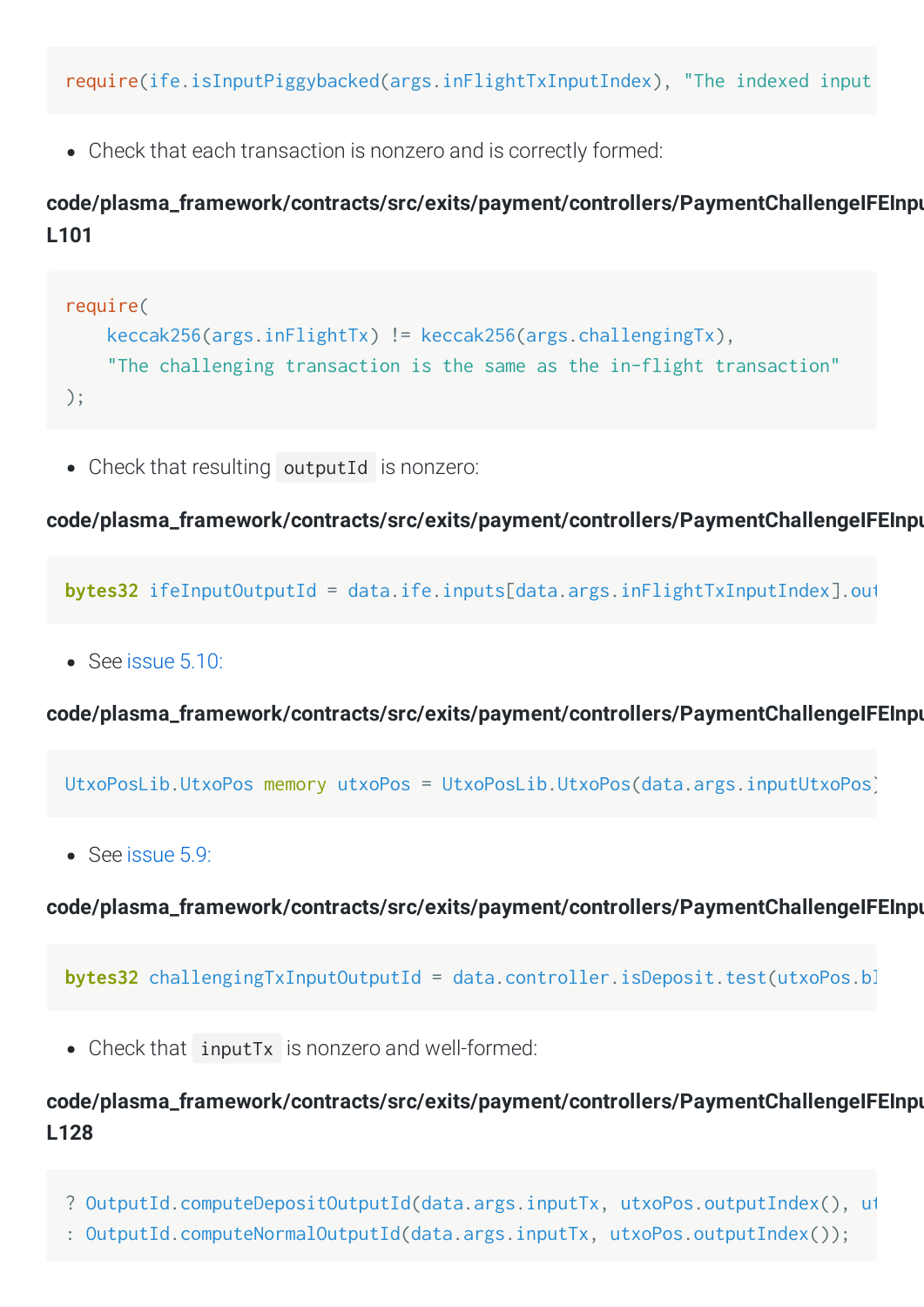Check that output is nonzero:

#### **code/plasma\_framework/contracts/src/exits/payment/controllers/PaymentChallengeIFEInpu**

WireTransaction.Output memory output = WireTransaction.getOutput(data.args.cha

 $\bullet$  See [issue](http://localhost:1313/audits/2020/01/omisego-morevp/issue%205.10:) 5.10:

#### **code/plasma\_framework/contracts/src/exits/payment/controllers/PaymentChallengeIFEInpu**

UtxoPosLib.UtxoPos memory inputUtxoPos = UtxoPosLib.UtxoPos(data.args.inputUt)

• Check that challengingTx has a nonzero input at provided index:

#### **code/plasma\_framework/contracts/src/exits/payment/controllers/PaymentChallengeIFEInpu**

data.args.challengingTxInputIndex,

- **2. PaymentChallengeIFENotCanonical :**
	- Check that each transaction is nonzero and is correctly formed:

# **code/plasma\_framework/contracts/src/exits/payment/controllers/PaymentChallengeIFENot L101**

```
require(
     keccak256(args.inFlightTx) != keccak256(args.competingTx),
     "The competitor transaction is the same as transaction in-flight"
);
```
See [issue](http://localhost:1313/audits/2020/01/omisego-morevp/issue%205.10:) 5.10:

#### **code/plasma\_framework/contracts/src/exits/payment/controllers/PaymentChallengeIFENot**

UtxoPosLib.UtxoPos memory inputUtxoPos = UtxoPosLib.UtxoPos(args.inputUtxoPos)

• See [issue](http://localhost:1313/audits/2020/01/omisego-morevp/issue%205.9:) 5.9: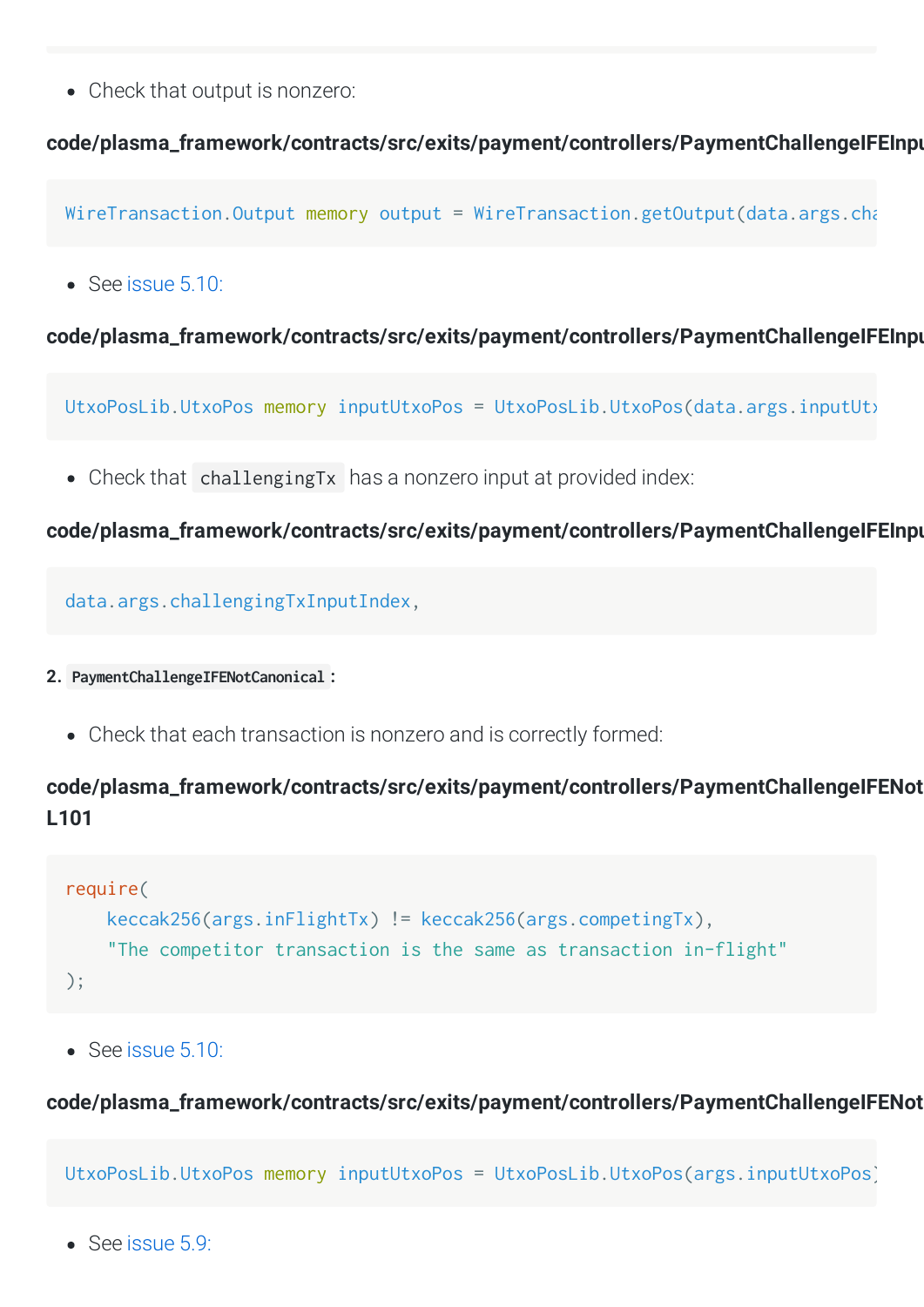```
if (self.isDeposit.test(inputUtxoPos.blockNum())) {
```
Check that inputTx is nonzero and well-formed:

**code/plasma\_framework/contracts/src/exits/payment/controllers/PaymentChallengeIFENot L110**

```
outputId = OutputId.computeDepositOutputId(args.inputTx, inputUtxoPos.outp
} else {
     outputId = OutputId.computeNormalOutputId(args.inputTx, inputUtxoPos.outpu
```
Check that inFlightTx has a nonzero input at the provided index:

**code/plasma\_framework/contracts/src/exits/payment/controllers/PaymentChallengeIFENot L113**

```
require(outputId == ife.inputs[args.inFlightTxInputIndex].outputId,
         "Provided inputs data does not point to the same outputId from the in-
```
Check that output is nonzero:

**code/plasma\_framework/contracts/src/exits/payment/controllers/PaymentChallengeIFENot**

WireTransaction.Output memory output = WireTransaction.getOutput(args.inputTx,

• Check that competing Tx has a nonzero input at provided index:

**code/plasma\_framework/contracts/src/exits/payment/controllers/PaymentChallengeIFENot**

args.competingTxInputIndex,

Check that resulting position is nonzero:

**code/plasma\_framework/contracts/src/exits/payment/controllers/PaymentChallengeIFENot**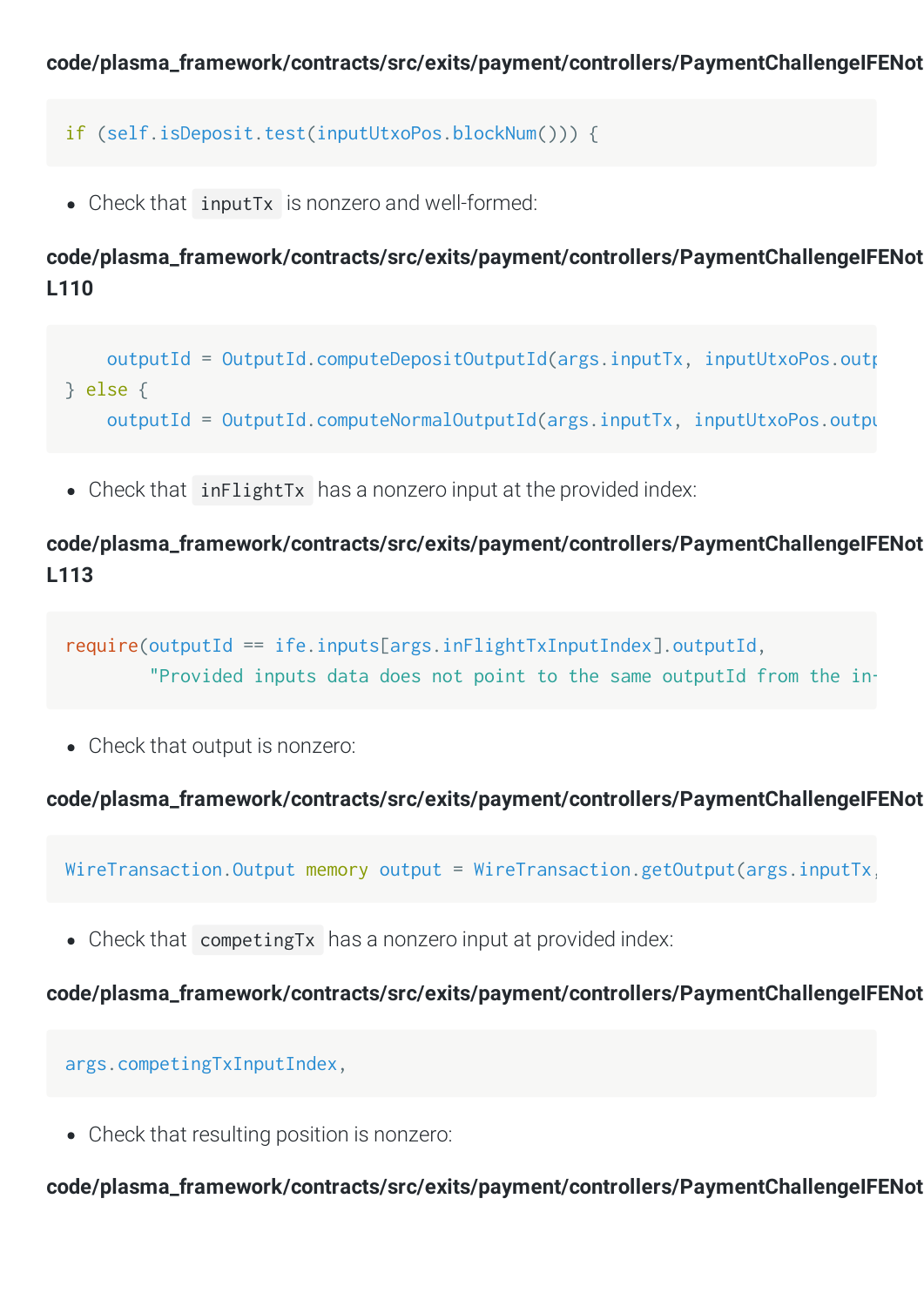**uint256** competitorPosition = verifyCompetingTxFinalized(self, args, output);

Check that inFlightTxPos is nonzero:

# **code/plasma\_framework/contracts/src/exits/payment/controllers/PaymentChallengeIFENot L173**

```
require(
     ife.oldestCompetitorPosition > inFlightTxPos,
     "In-flight transaction must be younger than competitors to respond to non-
```
See [issue](http://localhost:1313/audits/2020/01/omisego-morevp/issue%205.10:) 5.10:

**code/plasma\_framework/contracts/src/exits/payment/controllers/PaymentChallengeIFENot**

UtxoPosLib.UtxoPos memory utxoPos = UtxoPosLib.UtxoPos(inFlightTxPos);

Check that block root is nonzero:

**code/plasma\_framework/contracts/src/exits/payment/controllers/PaymentChallengeIFENot**

(**bytes32** root, ) = self.framework.blocks(utxoPos.blockNum());

Check that inFlightTx is nonzero and well-formed:

**code/plasma\_framework/contracts/src/exits/payment/controllers/PaymentChallengeIFENot**

inFlightTx, utxoPos, root, inFlightTxInclusionProof

See [issue](http://localhost:1313/audits/2020/01/omisego-morevp/issue%205.10:) 5.10:

**code/plasma\_framework/contracts/src/exits/payment/controllers/PaymentChallengeIFENot**

UtxoPosLib.UtxoPos memory competingTxUtxoPos = UtxoPosLib.UtxoPos(args.competi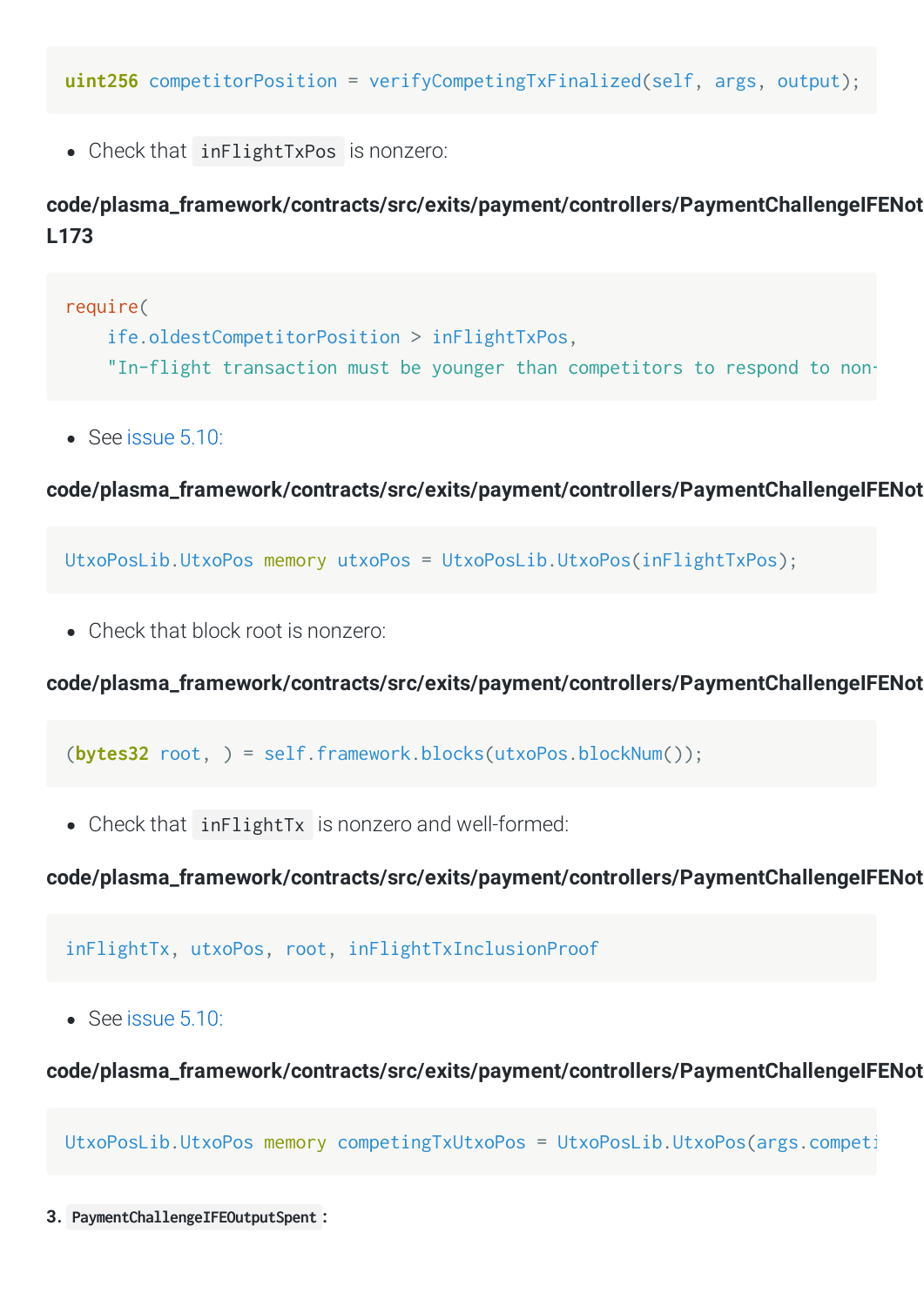Check that inFlightTx is nonzero and is well-formed:

**code/plasma\_framework/contracts/src/exits/payment/controllers/PaymentChallengeIFEOut**

**uint160** exitId = ExitId.getInFlightExitId(args.inFlightTx);

• See [issue](http://localhost:1313/audits/2020/01/omisego-morevp/issue%205.10:) 5.10:

**code/plasma\_framework/contracts/src/exits/payment/controllers/PaymentChallengeIFEOut**

UtxoPosLib.UtxoPos memory utxoPos = UtxoPosLib.UtxoPos(args.outputUtxoPos);

• Check that inFlightTx has a nonzero output at the provided index:

# **code/plasma\_framework/contracts/src/exits/payment/controllers/PaymentChallengeIFEOut L63**

```
require(
     ife.isOutputPiggybacked(outputIndex),
     "Output is not piggybacked"
```
);

• Check that bond size is nonzero:

**code/plasma\_framework/contracts/src/exits/payment/controllers/PaymentChallengeIFEOut**

**uint256** piggybackBondSize = ife.outputs[outputIndex].piggybackBondSize;

• See [issue](http://localhost:1313/audits/2020/01/omisego-morevp/issue%205.10:) 5.10:

**code/plasma\_framework/contracts/src/exits/payment/controllers/PaymentChallengeIFEOut**

UtxoPosLib.UtxoPos memory utxoPos = UtxoPosLib.UtxoPos(args.outputUtxoPos);

See [issue](http://localhost:1313/audits/2020/01/omisego-morevp/issue%205.10:) 5.10:

**code/plasma\_framework/contracts/src/exits/payment/controllers/PaymentChallengeIFEOut**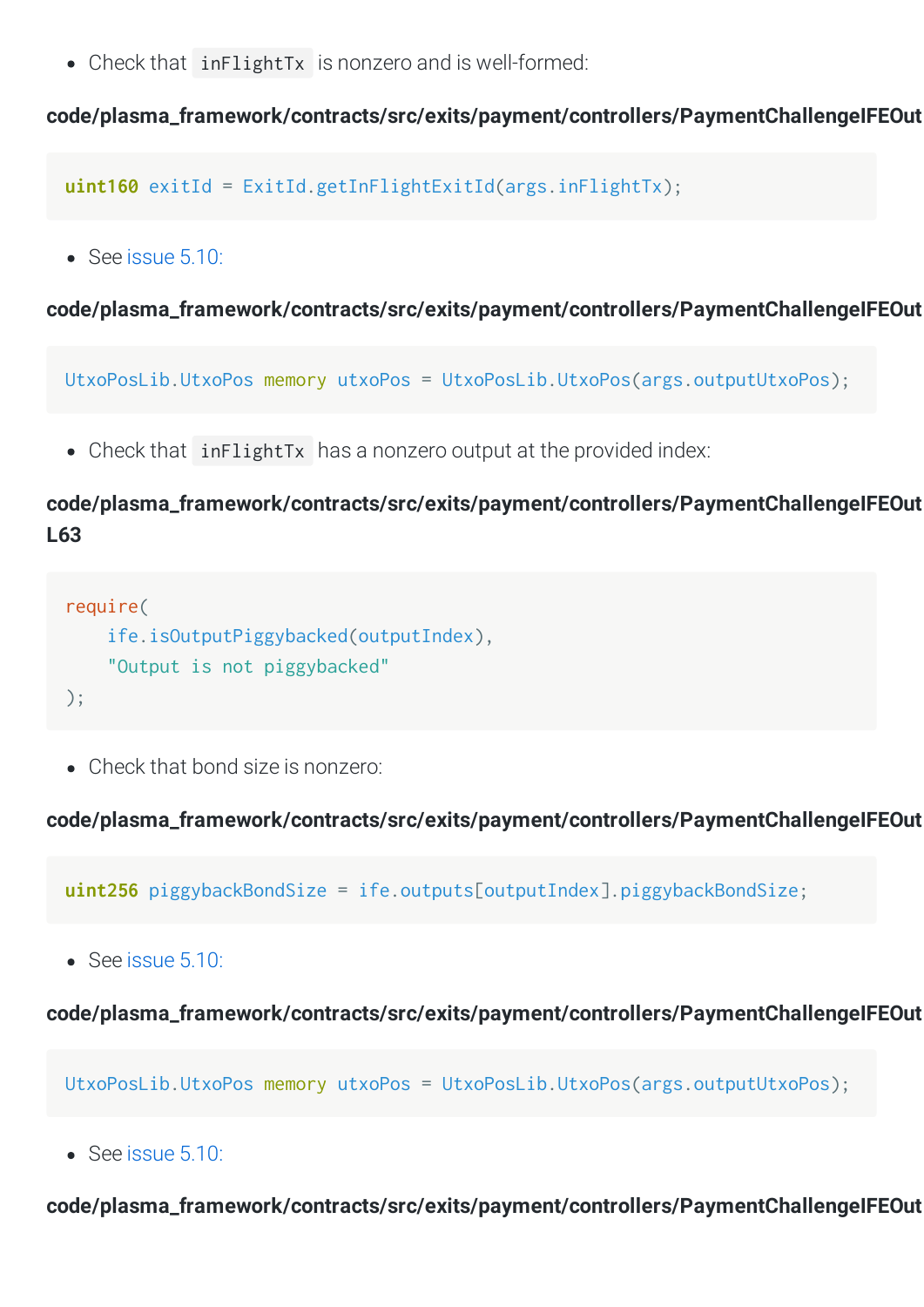UtxoPosLib.UtxoPos memory utxoPos = UtxoPosLib.UtxoPos(args.outputUtxoPos);

Check that challengingTx is nonzero and is well-formed:

## **code/plasma\_framework/contracts/src/exits/payment/controllers/PaymentChallengeIFEOut**

**uint256** challengingTxType = WireTransaction.getTransactionType(args.challengin

Check that output is nonzero:

## **code/plasma\_framework/contracts/src/exits/payment/controllers/PaymentChallengeIFEOut**

WireTransaction.Output memory output =  $WireTransaction.getOutput (args.challen)$ 

• Check that challengingTx has a nonzero input at provided index:

## **code/plasma\_framework/contracts/src/exits/payment/controllers/PaymentChallengeIFEOut**

#### args.challengingTxInputIndex,

- **4. PaymentChallengeStandardExit :**
	- See [issue](http://localhost:1313/audits/2020/01/omisego-morevp/issue%205.10:) 5.10:

**code/plasma\_framework/contracts/src/exits/payment/controllers/PaymentChallengeStanda**

UtxoPosLib.UtxoPos memory utxoPos = UtxoPosLib.UtxoPos(data.exitData.utxoPos);

Check that exitingTx is nonzero and well-formed:

## **code/plasma\_framework/contracts/src/exits/payment/controllers/PaymentChallengeStanda**

#### .decode(data.args.exitingTx)

Check that output is nonzero: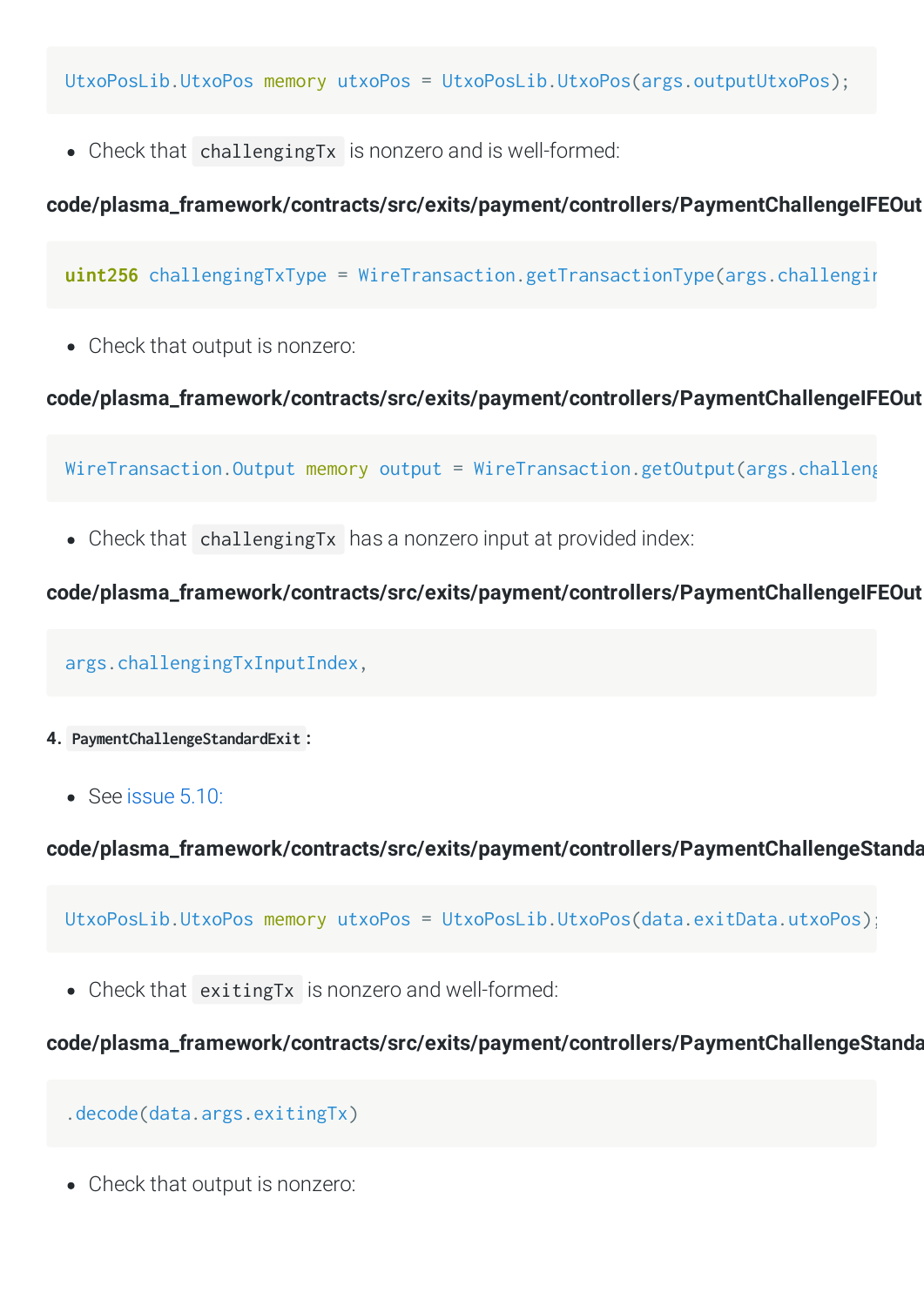# **code/plasma\_framework/contracts/src/exits/payment/controllers/PaymentChallengeStanda L113**

```
PaymentOutputModel.Output memory output = PaymentTransactionModel
     .decode(data.args.exitingTx)
     .outputs[utxoPos.outputIndex()];
```
Check that challengeTx is nonzero and well-formed:

**code/plasma\_framework/contracts/src/exits/payment/controllers/PaymentChallengeStanda**

**uint256** challengeTxType = WireTransaction.getTransactionType(data.args.challen

See [issue](http://localhost:1313/audits/2020/01/omisego-morevp/issue%205.10:) 5.10:

**code/plasma\_framework/contracts/src/exits/payment/controllers/PaymentChallengeStanda**

txPos: TxPosLib.TxPos(data.args.challengeTxPos),

• See [issue](http://localhost:1313/audits/2020/01/omisego-morevp/issue%205.9:) 5.9:

**code/plasma\_framework/contracts/src/exits/payment/controllers/PaymentChallengeStanda**

**bytes32** outputId = data.controller.isDeposit.test(utxoPos.blockNum())

• Check that challengeTx has a nonzero input at provided index:

**code/plasma\_framework/contracts/src/exits/payment/controllers/PaymentChallengeStanda**

```
args.inputIndex,
```
- **5. PaymentPiggybackInFlightExit :**
	- Check that inFlightTx is nonzero and well-formed:

**code/plasma\_framework/contracts/src/exits/payment/controllers/PaymentPiggybackInFligh**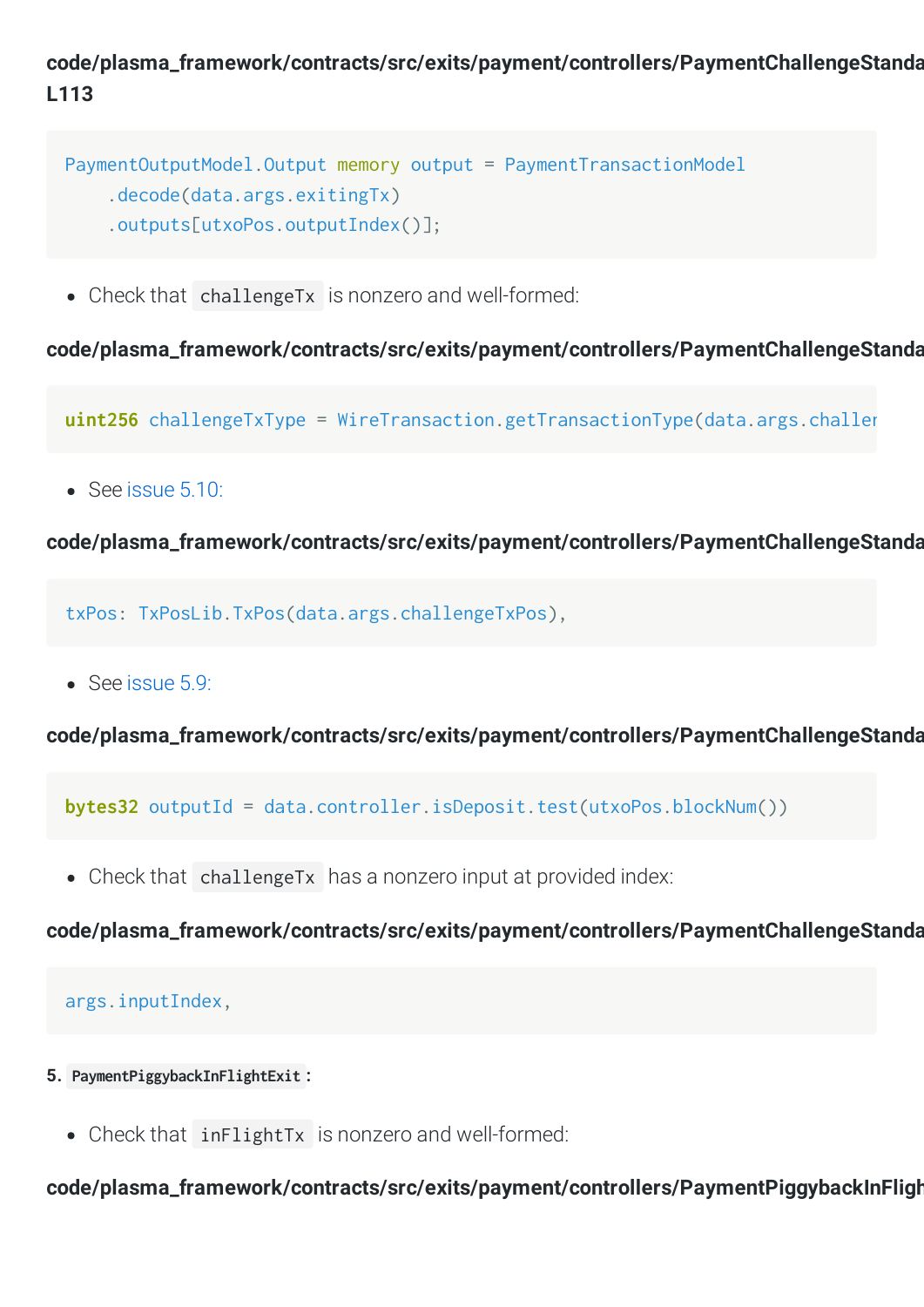**uint160** exitId = ExitId.getInFlightExitId(args.inFlightTx);

• Check that inFlightTx has a nonzero input at provided index:

# **code/plasma\_framework/contracts/src/exits/payment/controllers/PaymentPiggybackInFligh**

require(!exit.isInputPiggybacked(args.inputIndex), "Indexed input already pigg

 $\bullet$  See [issue](http://localhost:1313/audits/2020/01/omisego-morevp/issue%205.10:) 5.10:

**code/plasma\_framework/contracts/src/exits/payment/controllers/PaymentPiggybackInFligh**

enqueue(self, withdrawData.token, UtxoPosLib.UtxoPos(exit.position), exitId);

Check that inFlightTx is nonzero and is well-formed:

**code/plasma\_framework/contracts/src/exits/payment/controllers/PaymentPiggybackInFligh**

**uint160** exitId = ExitId.getInFlightExitId(args.inFlightTx);

• Check that inFlightTx has a nonzero output at provided index:

**code/plasma\_framework/contracts/src/exits/payment/controllers/PaymentPiggybackInFligh**

require(!exit.isOutputPiggybacked(args.outputIndex), "Indexed output already p

• See [issue](http://localhost:1313/audits/2020/01/omisego-morevp/issue%205.10:) 5.10:

**code/plasma\_framework/contracts/src/exits/payment/controllers/PaymentPiggybackInFligh**

enqueue(self, withdrawData.token, UtxoPosLib.UtxoPos(exit.position), exitId);

- **6. PaymentStartInFlightExit :**
	- Check that inFlightTx is nonzero and is well-formed:

**code/plasma\_framework/contracts/src/exits/payment/controllers/PaymentStartInFlightExit.**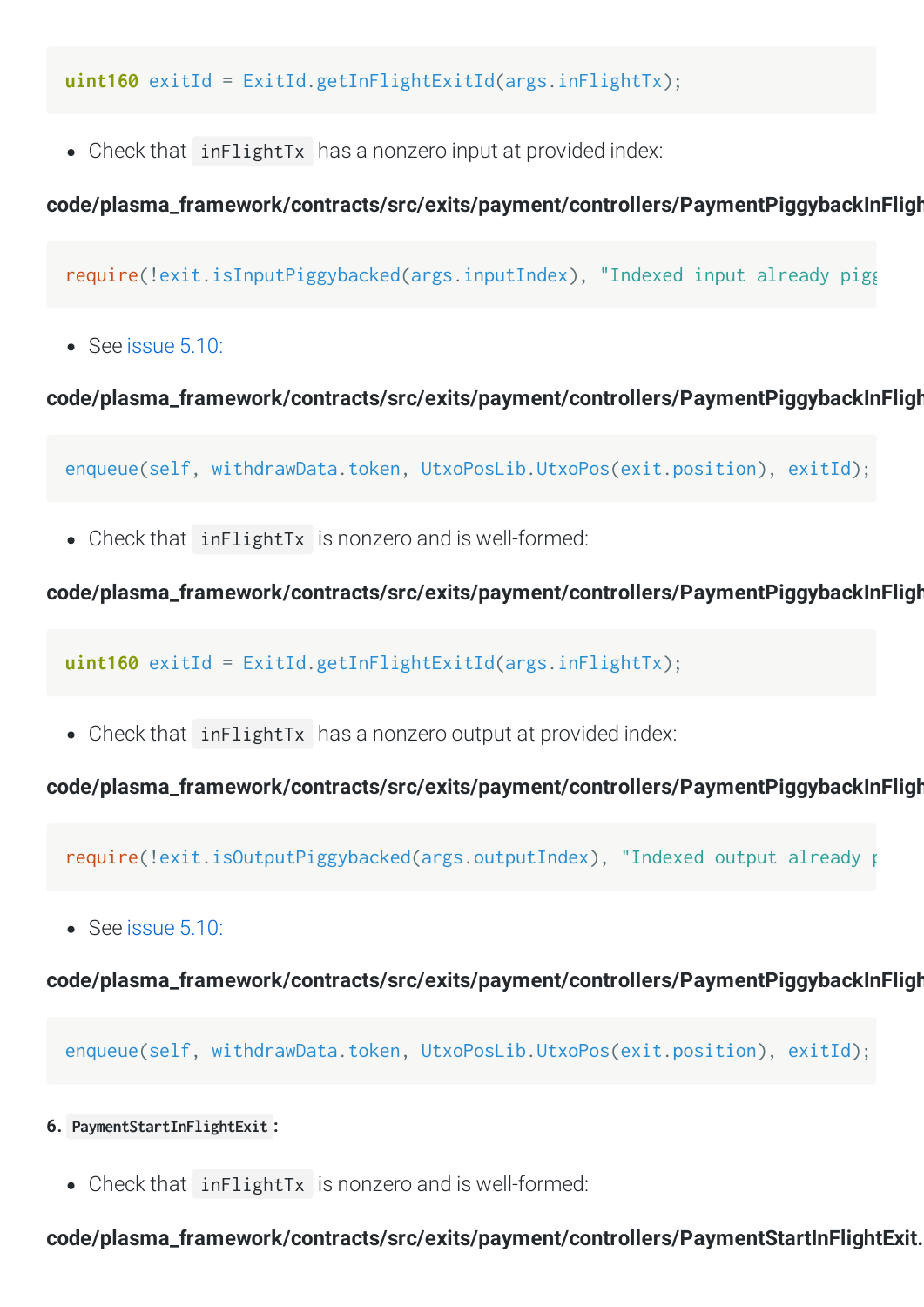exitData.exitId = ExitId.getInFlightExitId(args.inFlightTx);

Check that the length of inputTxs is nonzero:

**code/plasma\_framework/contracts/src/exits/payment/controllers/PaymentStartInFlightExit.**

```
exitData.inputTxs = args.inputTxs;
```
 $\bullet$  See [issue](http://localhost:1313/audits/2020/01/omisego-morevp/issue%205.10:) 5.10:

**code/plasma\_framework/contracts/src/exits/payment/controllers/PaymentStartInFlightExit.**

utxosPos[i] = UtxoPosLib.UtxoPos(inputUtxosPos[i]);

 $\bullet$  See [issue](http://localhost:1313/audits/2020/01/omisego-morevp/issue%205.9:) 5.9:

**code/plasma\_framework/contracts/src/exits/payment/controllers/PaymentStartInFlightExit.**

**bool** isDepositTx = controller.isDeposit.test(utxoPos[i].blockNum());

Check that each inputTxs is nonzero and well-formed:

**code/plasma\_framework/contracts/src/exits/payment/controllers/PaymentStartInFlightExit. L183**

```
outputIds[i] = isDepositTx
```
- ? OutputId.computeDepositOutputId(inputTxs[i], utxoPos[i].outputIndex(), u
- : OutputId.computeNormalOutputId(inputTxs[i], utxoPos[i].outputIndex());
- Check that each output is nonzero:

#### **code/plasma\_framework/contracts/src/exits/payment/controllers/PaymentStartInFlightExit.**

WireTransaction.Output memory output = WireTransaction.getOutput(inputTxs[i],

• Check that inFlightTx has nonzero inputs for all i: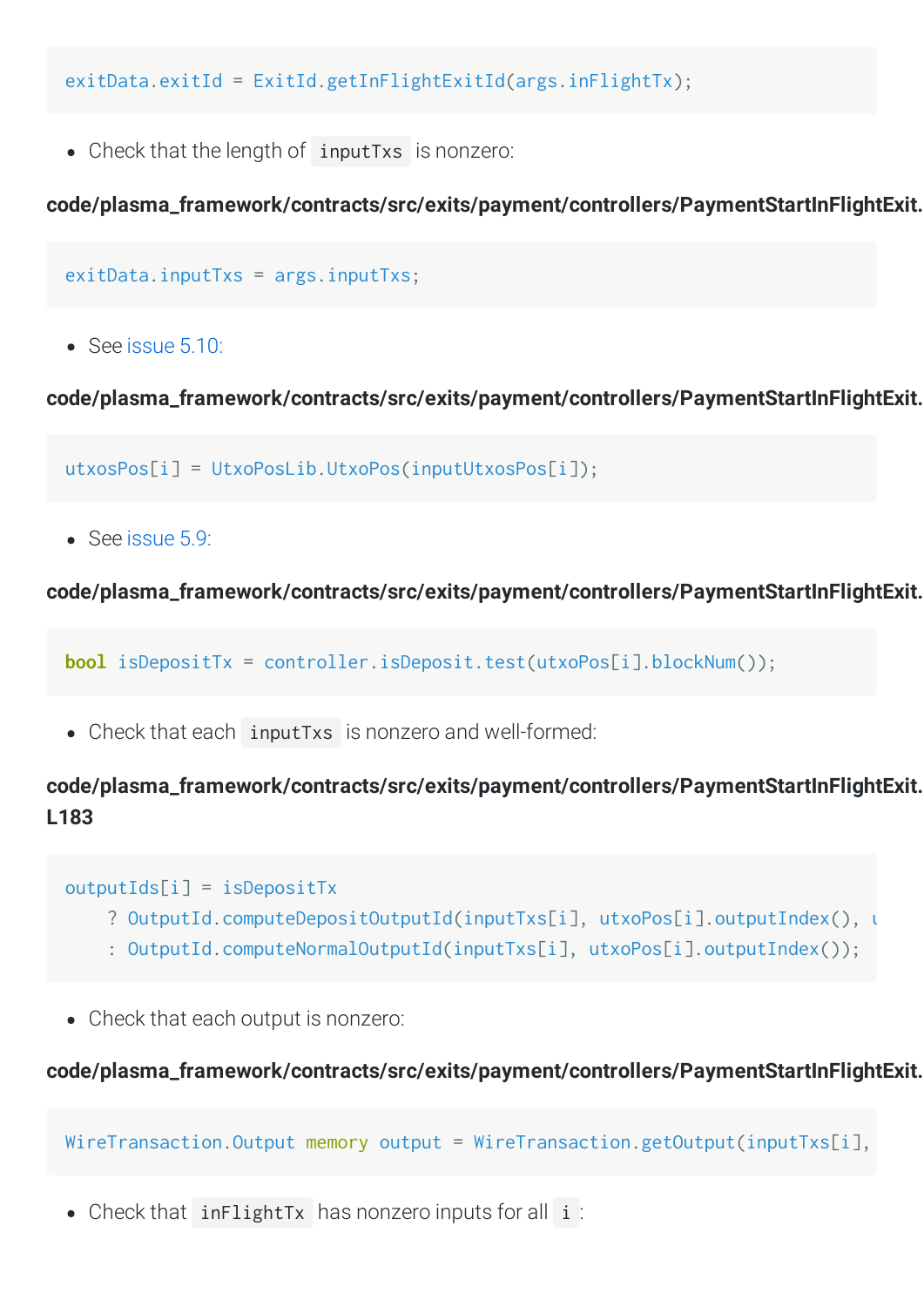# **code/plasma\_framework/contracts/src/exits/payment/controllers/PaymentStartInFlightExit. L328**

## exitData.inFlightTxRaw, i,

Check that each output is nonzero:

**code/plasma\_framework/contracts/src/exits/payment/controllers/PaymentStartInFlightExit.**

PaymentOutputModel.Output memory output = exitData.inFlightTx.outputs[i];

- **7. PaymentStartStandardExit :**
	- See [issue](http://localhost:1313/audits/2020/01/omisego-morevp/issue%205.10:) 5.10:

**code/plasma\_framework/contracts/src/exits/payment/controllers/PaymentStartStandardExi**

UtxoPosLib.UtxoPos memory utxoPos = UtxoPosLib.UtxoPos(args.utxoPos);

Check that output is nonzero:

**code/plasma\_framework/contracts/src/exits/payment/controllers/PaymentStartStandardExi**

PaymentOutputModel.Output memory output = outputTx.outputs[utxoPos.outputInde>

Check that timestamp is nonzero:

#### **code/plasma\_framework/contracts/src/exits/payment/controllers/PaymentStartStandardExi**

(, **uint256** blockTimestamp) = controller.framework.blocks(utxoPos.blockNum());

Corresponding issue in plasma-contracts repo: [https://github.com/omisego/plasma](https://github.com/omisego/plasma-contracts/issues/463)contracts/issues/463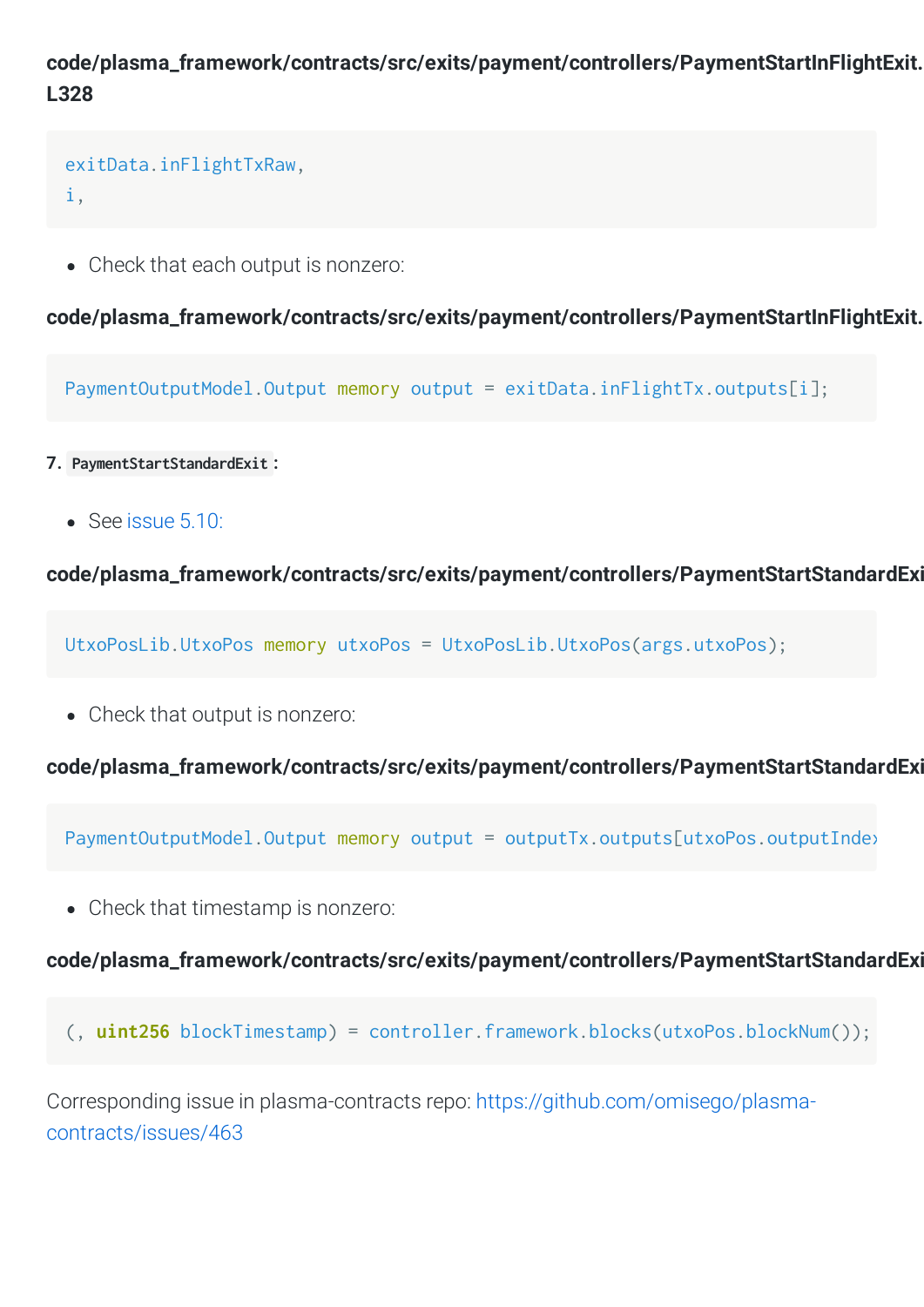# <span id="page-43-0"></span>**5.12 [Recommendation:](#page-43-0) Remove optional arguments and clean unused code Minor** ✓ **Addressed**

#### **Resolution**

This was addressed in [o](https://github.com/omisego/plasma-contracts/pull/503)[misego/plasma-contracts#49](https://github.com/omisego/plasma-contracts/pull/496)[6](https://github.com/omisego/plasma-contracts/pull/503) and omisego/plasmacontracts#503 with the removal of the output guard handler pattern, the simplication of the tx finalization check via MoreVpFinalization, and the removal of various unused function parameters and struct fields.

## **Description**

Several locations in the codebase feature unused arguments, functions, return values, and more. There are two primary reasons to remove these artifacts from the codebase:

- 1. Mass exits are the primary safeguard against a byzantine operator. The biggest bottleneck of a mass exit is transaction throughput, so plasma rootchain implementations should strive to be as efficient as possible. Many unused features require external calls, memory allocation, unneeded calculation, and more.
- 2. The contracts are set up to be extensible by way of the addition of new exit games to the system. "Optional" or unimplemented features in current exit games should be removed for simplicity's sake, as they currently make up a large portion of the codebase.

## **Examples**

- Output guard handlers
	- These offer very little utility in the current contracts. The main contract, PaymentOutputGuardHandler , has three functions:
		- isValid enforces that some "preimage" value passed in via calldata has a length of zero. This could be removed along with the unused "preimage" parameter.
		- getExitTarget converts a bytes20 to address payable (with the help of AddressPayable.sol ). This could be removed in favor of using AddressPayable directly where needed.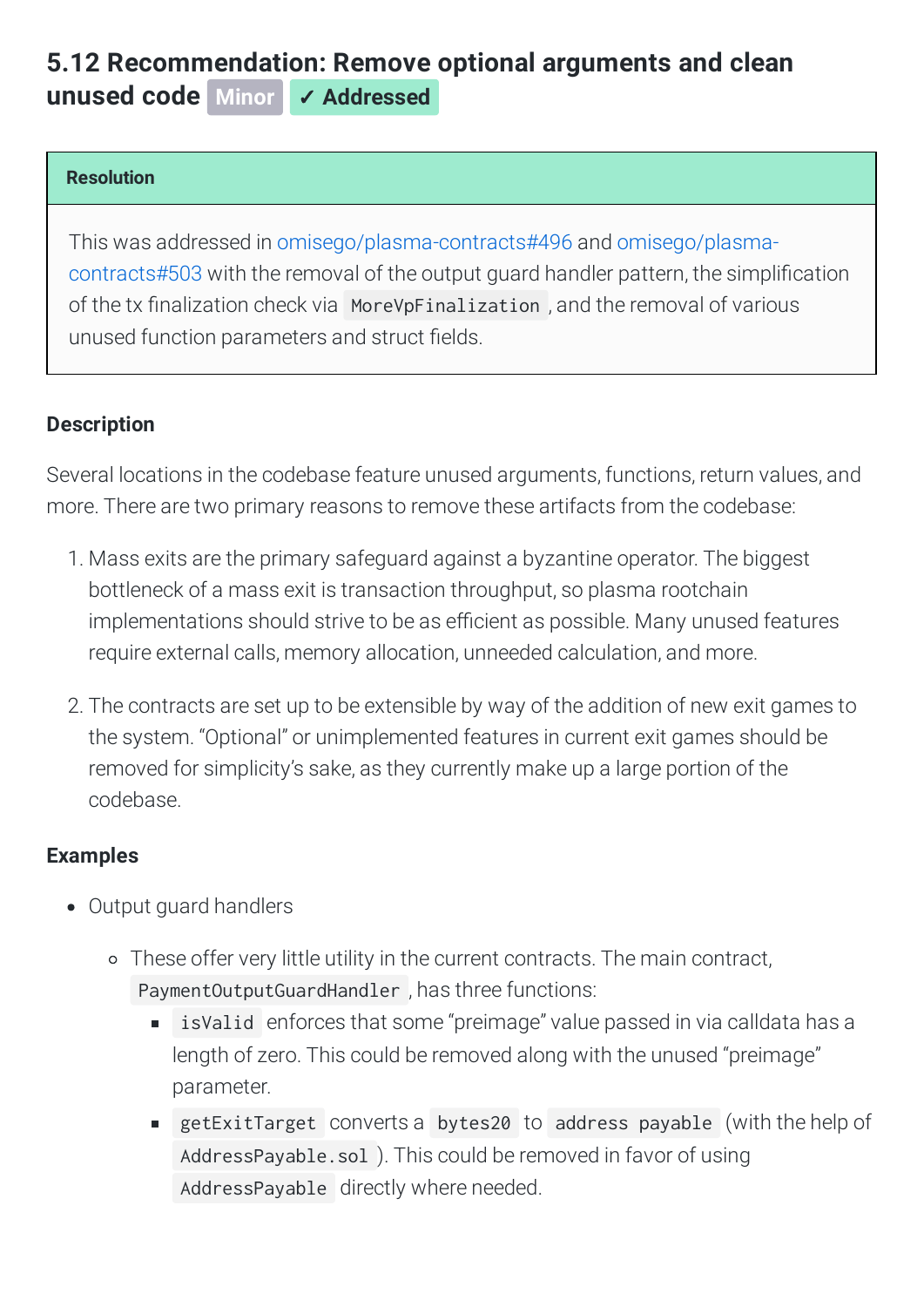- getConfirmSigAddress simply returns an empty address. This should be removed wherever used - empty fields should be a rare exception or an error, rather than being injected as unused values into critical functions.
- The minimal utility offered comes at the price of using an external call to the OutputGuardHandlerRegistry , as well as an external call for each of the functions mentioned above. Overall, the existence of output guard handlers adds thousands of gas to the exit process.
- Referenced contracts: IOutputGuardHandler , OutputGuardModel , PaymentOutputGuardHandler , OutputGuardHandlerRegistry
- Payment router arguments
	- o Several fields in the exit router structs are marked "optional," and are not used in the contracts. While this is not particularly impactful, it does clutter and confuse the contracts. Many "optional" fields are referenced and passed into functions which do not use them. Of note is the crucially-important signature verification function, PaymentOutputToPaymentTxCondition.verify , where StartExitData.inputSpendingConditionOptionalArgs resolves to an unnamed parameter:

# **code/plasma\_framework/contracts/src/exits/payment/controllers/PaymentStartInFlightExit. L332**

```
bool isSpentByInFlightTx = condition.verify(
     exitData.inputTxs[i],
     exitData.inputUtxosPos[i].outputIndex(),
     exitData.inputUtxosPos[i].txPos().value,
     exitData.inFlightTxRaw,
     i,
     exitData.inFlightTxWitnesses[i],
     exitData.inputSpendingConditionOptionalArgs[i]
);
require(isSpentByInFlightTx, "Spending condition failed");
```
# **code/plasma\_framework/contracts/src/exits/payment/spendingConditions/PaymentOutputT L47**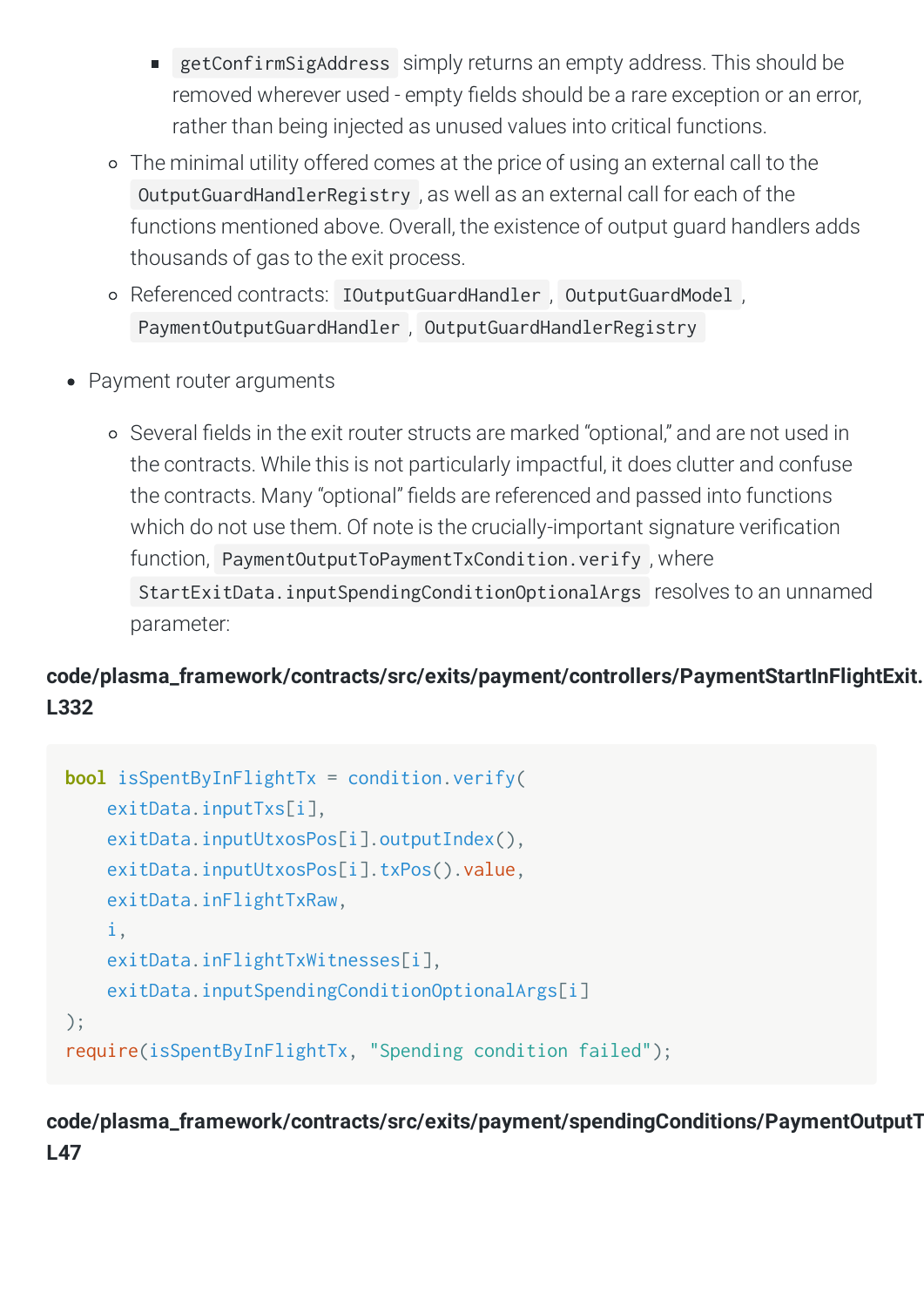```
function verify(
     bytes calldata inputTxBytes,
     uint16 outputIndex,
     uint256 inputTxPos,
     bytes calldata spendingTxBytes,
     uint16 inputIndex,
     bytes calldata signature,
     bytes calldata /*optionalArgs*/
```
The additional fields clutter the namespace of each struct, confusing the purpose of the other fields. For example, PaymentInFlightExitRouterArgs. StartExitArgs features two fields, inputTxsConfirmSigs and inFlightTxsWitnesses, the former of which is marked "optional". In fact, the  $inFlightTxswitness$  field ends up containing the signatures passed to the spending condition verifier and ECDSA library:

# **code/plasma\_framework/contracts/src/exits/payment/routers/PaymentInFlightExitRouterArg L24**

#### /\*\*

\* @notice Wraps arguments for startInFlightExit.

\* @param inFlightTx RLP encoded in-flight transaction.

```
* @param inputTxs Transactions that created the inputs to the in-flight transa
* @param inputUtxosPos Utxos that represent in-flight transaction inputs. In t
* @param outputGuardPreimagesForInputs (Optional) Output guard pre-images for 
* @param inputTxsInclusionProofs Merkle proofs that show the input-creating th
* @param inputTxsConfirmSigs (Optional) Confirm signatures for the input txs. 
* @param inFlightTxWitnesses Witnesses for in-flight transaction. In the same 
* @param inputSpendingConditionOptionalArgs (Optional) Additional args for the
*/
struct StartExitArgs {
    bytes inFlightTx;
    bytes[] inputTxs;
     uint256[] inputUtxosPos;
    bytes[] outputGuardPreimagesForInputs;
```
**bytes**[] inputTxsInclusionProofs;

**bytes**[] inputTxsConfirmSigs;

**bytes**[] inFlightTxWitnesses;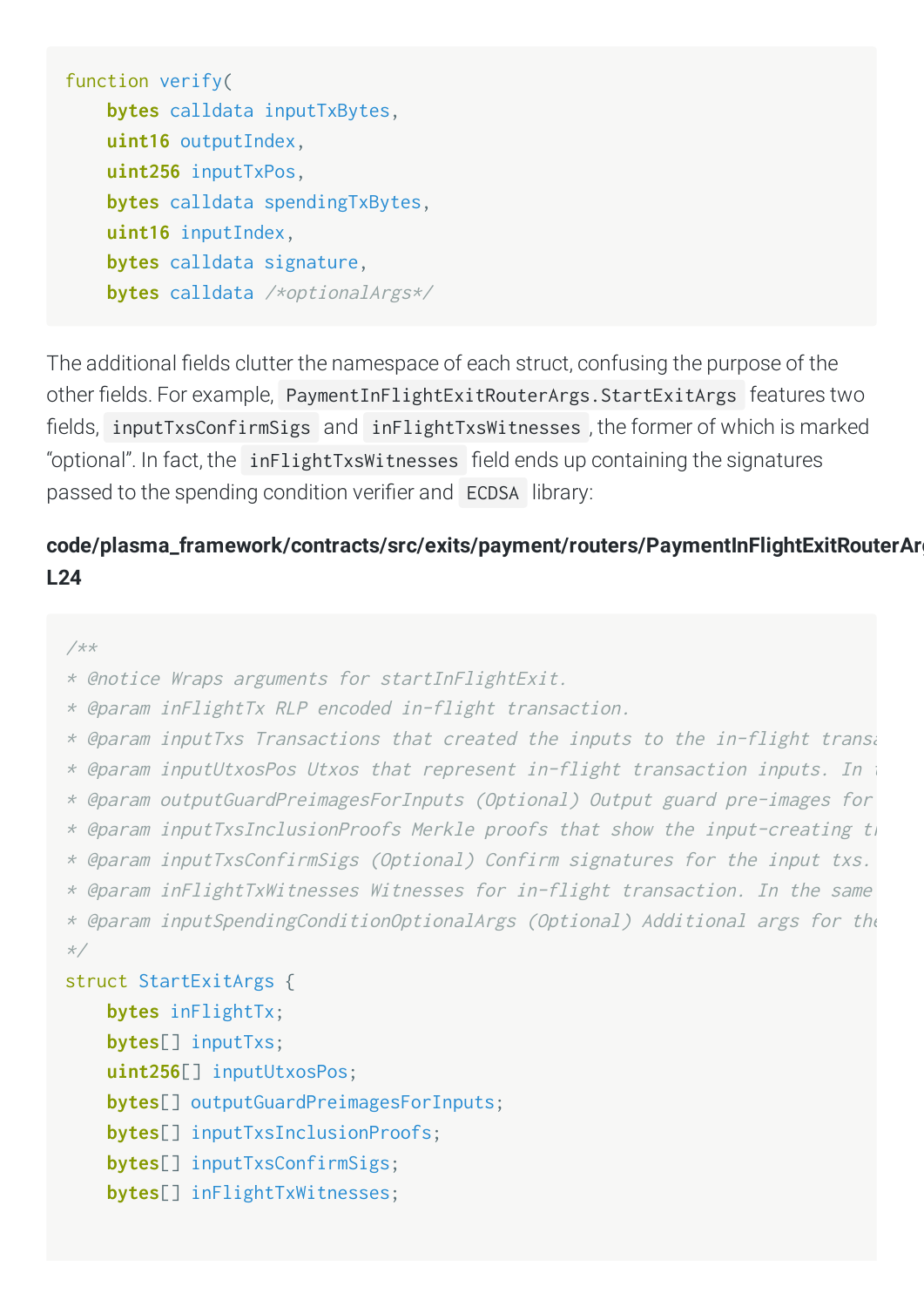}

Corresponding issue in plasma-contracts repo: [https://github.com/omisego/plasma](https://github.com/omisego/plasma-contracts/issues/457)contracts/issues/457

# <span id="page-46-0"></span>**5.13 Recommendation: Remove WireTransaction and PaymentOutputModel . Fold functionality into an extended**

**[PaymentTransactionModel](#page-46-0) Minor**

# **Description**

RLP decoding is performed on transaction bytes in each of WireTransaction , PaymentOutputModel , and PaymentTransactionModel . The latter is the primary decoding function for transactions, while the former two contracts deal with outputs specifically.

Both WireTransaction and PaymentOutputModel make use of RLPReader to decode transaction objects, and both implement very similar features. Rather than having a codebase with two separate definitions for struct Output . PaymentTransactionModel should be extended to implement all required functionality.

# **Examples**

- PaymentTransactionModel should include three distinct decoding functions:
	- decodeDepositTx decodes a deposit transaction, which has no inputs and exactly 1 output.
	- decodeSpendTx decodes a spend transaction, which has exactly 4 inputs and 4 outputs.
	- $\circ$  decodeOutput decodes an output, which is a long list with 4 fields (uint, address , address , uint )

A mock implementation including decodeSpendTx and decodeOutput is shown here: <https://gist.github.com/wadeAlexC/7820c0cd82fd5fdc11a0ad58a84165ae>

OmiseGo may want to consider enforcing restrictions on the ordering of empty and nonempty fields here as well.

Corresponding issue in plasma-contracts repo: [https://github.com/omisego/plasma](https://github.com/omisego/plasma-contracts/issues/456)contracts/issues/456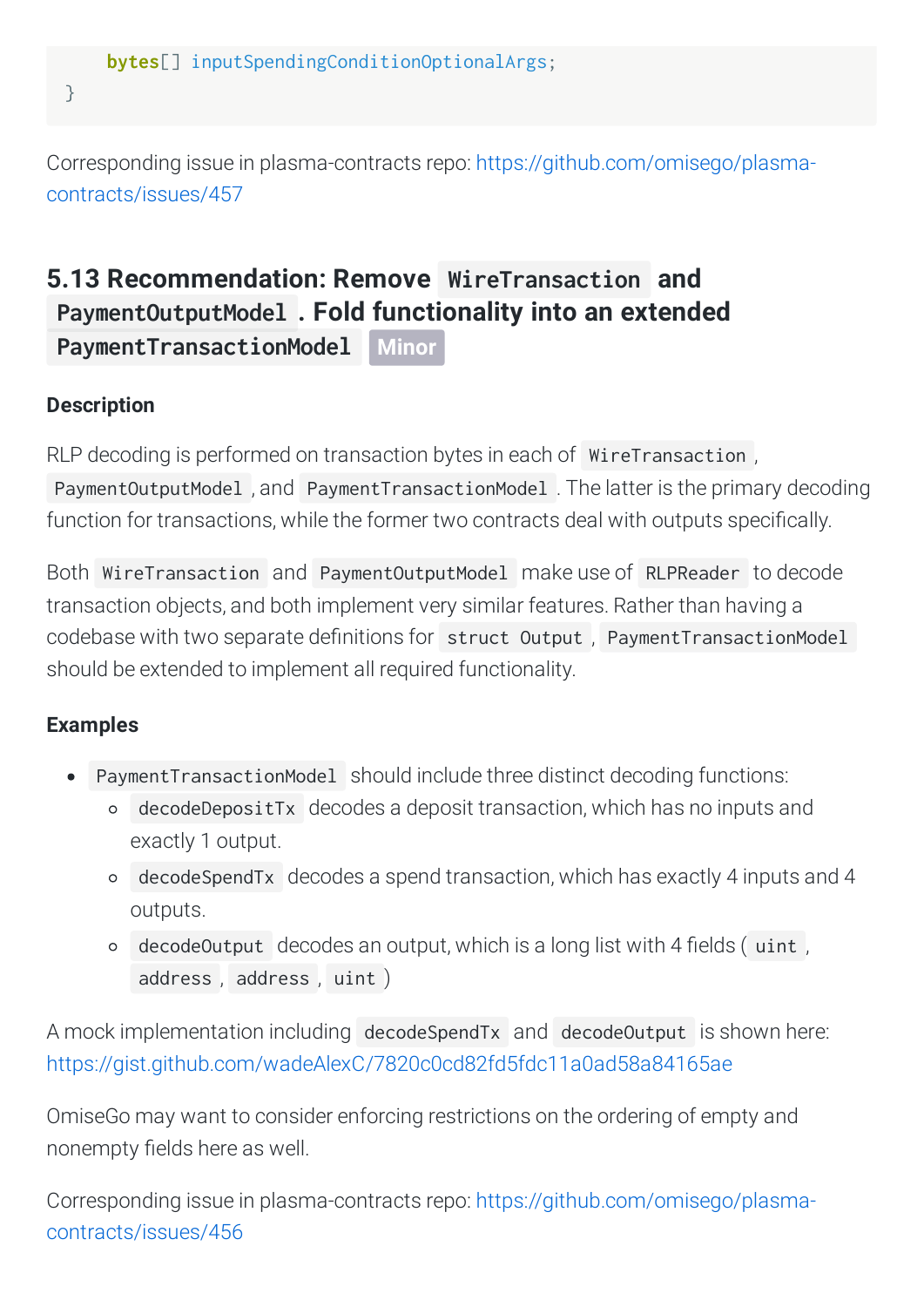#### <span id="page-47-0"></span>**Resolution**

This was addressed in commit [32288ccff5b867a7477b4eaf3beb0587a4684d7a](https://github.com/omisego/plasma-contracts/pull/459/commits/32288ccff5b867a7477b4eaf3beb0587a4684d7a) by adding a check that the returned value is nonzero.

#### **Description**

The OpenZeppelin ECDSA library returns address(0x00) for many cases with malformed signatures:

#### **contracts/cryptography/ECDSA.sol:L57-L63**

```
if (uint256(s) > 0x7FFFFFFFFFFFFFFFFFFFFFFFFFFFFFFF5D576E7357A4501DDFE92F46681
     return address(0);
}
if (v != 27 && v != 28) {
    return address(0);
}
```
The PaymentOutputToPaymentTxCondition contract does not explicitly handle this case:

# **code/plasma\_framework/contracts/src/exits/payment/spendingConditions/PaymentOutputT L68**

```
address payable owner = inputTx.outputs[outputIndex].owner();
require(owner == ECDSA.recover(eip712.hashTx(spendingTx), signature), "Tx in n
return true;
```
#### **Recommendation**

Adding a check to handle this case will make it easier to reason about the code.

Corresponding issue in plasma-contracts repo: [https://github.com/omisego/plasma](https://github.com/omisego/plasma-contracts/issues/454)contracts/issues/454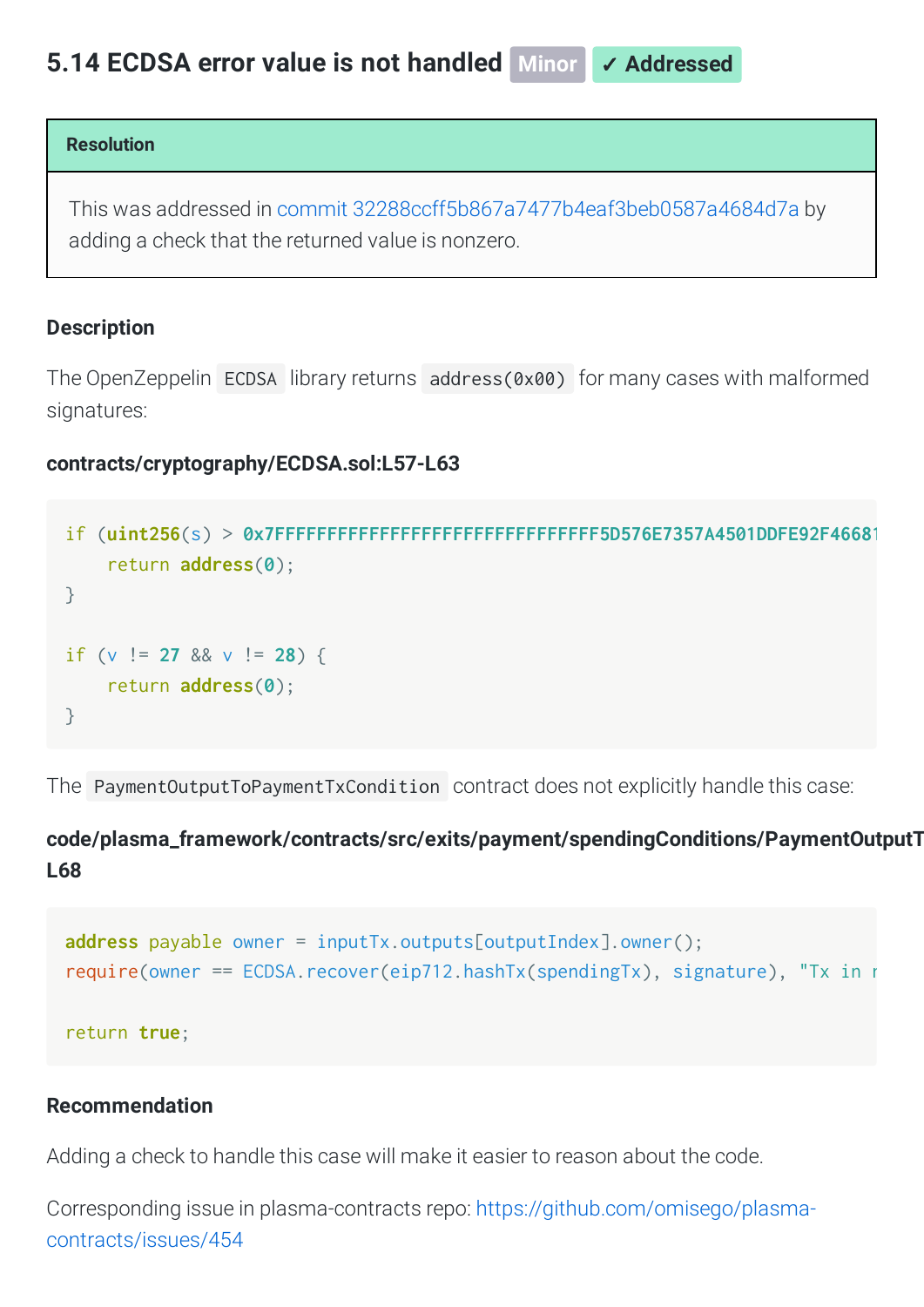# <span id="page-48-0"></span>**5.15 No existence checks on framework block and [timestamp](#page-48-0) reads**

**Minor** ✓ **Addressed**

## **Resolution**

This was addressed in commit [c5e5a460a2082b809a2c45b2d6a69b738b34937a](https://github.com/omisego/plasma-contracts/commit/c5e5a460a2082b809a2c45b2d6a69b738b34937a) by adding checks that block root and timestamp reads return nonzero values.

# **Description**

The exit game libraries make several queries to the main PlasmaFramework contract where plasma block hashes and timestamps are stored. In multiple locations, the return values of these queries are not checked for existence.

# **Examples**

1. PaymentStartStandardExit.setupStartStandardExitData :

# **code/plasma\_framework/contracts/src/exits/payment/controllers/PaymentStartStandardExi**

- (, **uint256** blockTimestamp) = controller.framework.blocks(utxoPos.blockNum());
- 1. PaymentChallengeIFENotCanonical.respond :

# **code/plasma\_framework/contracts/src/exits/payment/controllers/PaymentChallengeIFENot**

(**bytes32** root, ) = self.framework.blocks(utxoPos.blockNum());

1. PaymentPiggybackInFlightExit.enqueue :

# **code/plasma\_framework/contracts/src/exits/payment/controllers/PaymentPiggybackInFligh**

- (, **uint256** blockTimestamp) = controller.framework.blocks(utxoPos.blockNum());
- 1. TxFinalizationVerifier.checkInclusionProof :

## code/plasma\_framework/contracts/src/exits/utils/TxFinalizationVerifier.sol:L54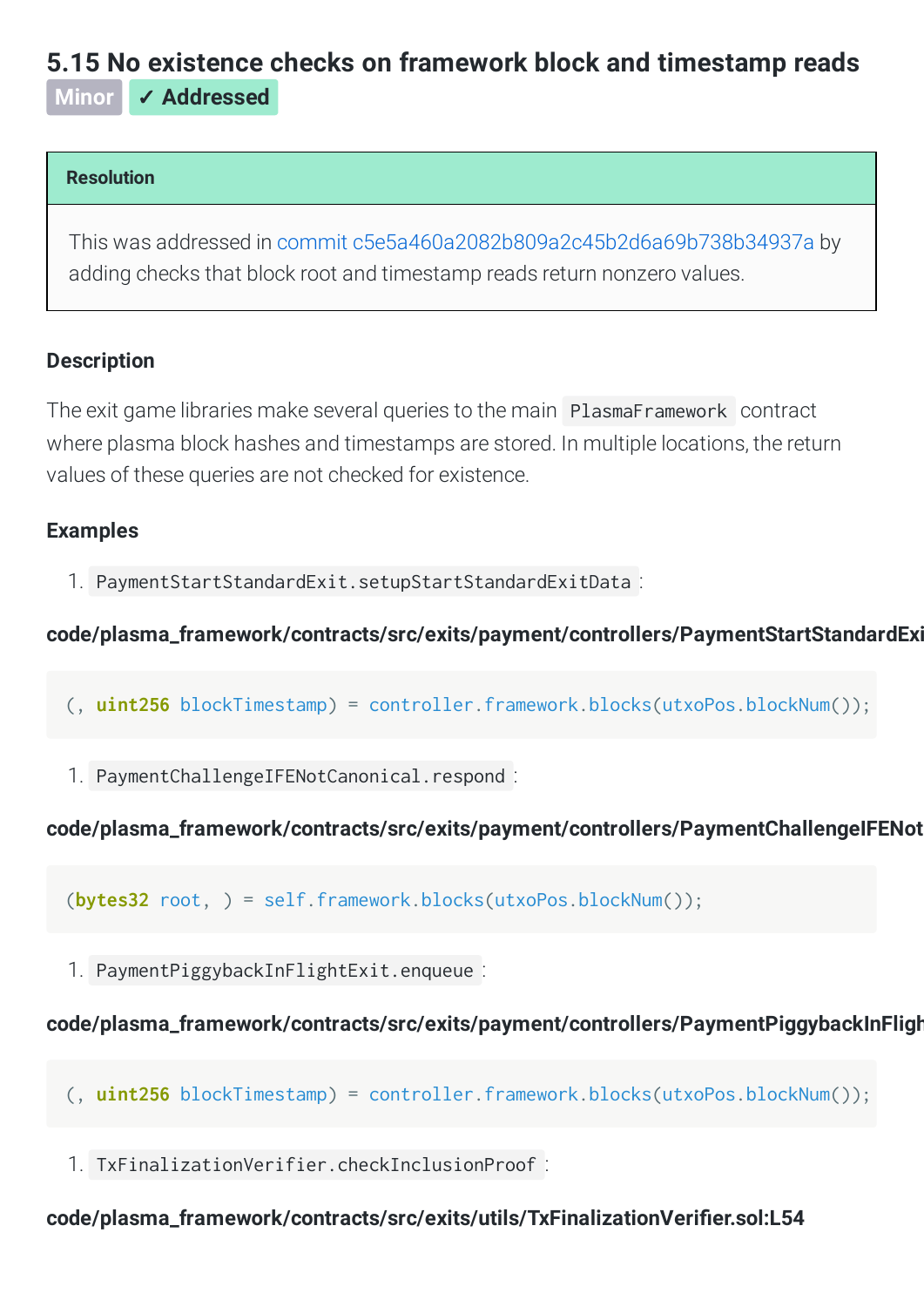(**bytes32** root,) = data.framework.blocks(data.txPos.blockNum());

#### **Recommendation**

Although none of these examples seem exploitable, adding existence checks makes it easier to reason about the code. Each query to PlasmaFramework.blocks should be followed with a check that the returned value is nonzero.

Corresponding issue in plasma-contracts repo: [https://github.com/omisego/plasma](https://github.com/omisego/plasma-contracts/issues/463)contracts/issues/463

# <span id="page-49-0"></span>**5.16 BondSize - [effectiveUpdateTime](#page-49-0) should be uint64 Minor**

#### **Description**

In BondSize, the mechanism to update the size of the bond has a grace period after which the new bond size becomes active.

When updating the bond size, the time is casted as a uint64 and saved in a uint128 variable.

#### **code/plasma\_framework/contracts/src/exits/utils/BondSize.sol:L24**

#### **uint128** effectiveUpdateTime;

**code/plasma\_framework/contracts/src/exits/utils/BondSize.sol:L11**

**uint64** constant public WAITING\_PERIOD = **2 days**;

**code/plasma\_framework/contracts/src/exits/utils/BondSize.sol:L57**

self.effectiveUpdateTime = **uint64**(now) + WAITING\_PERIOD;

There's no need to use a uint128 to save the time if it never will take up that much space.

#### **Recommendation**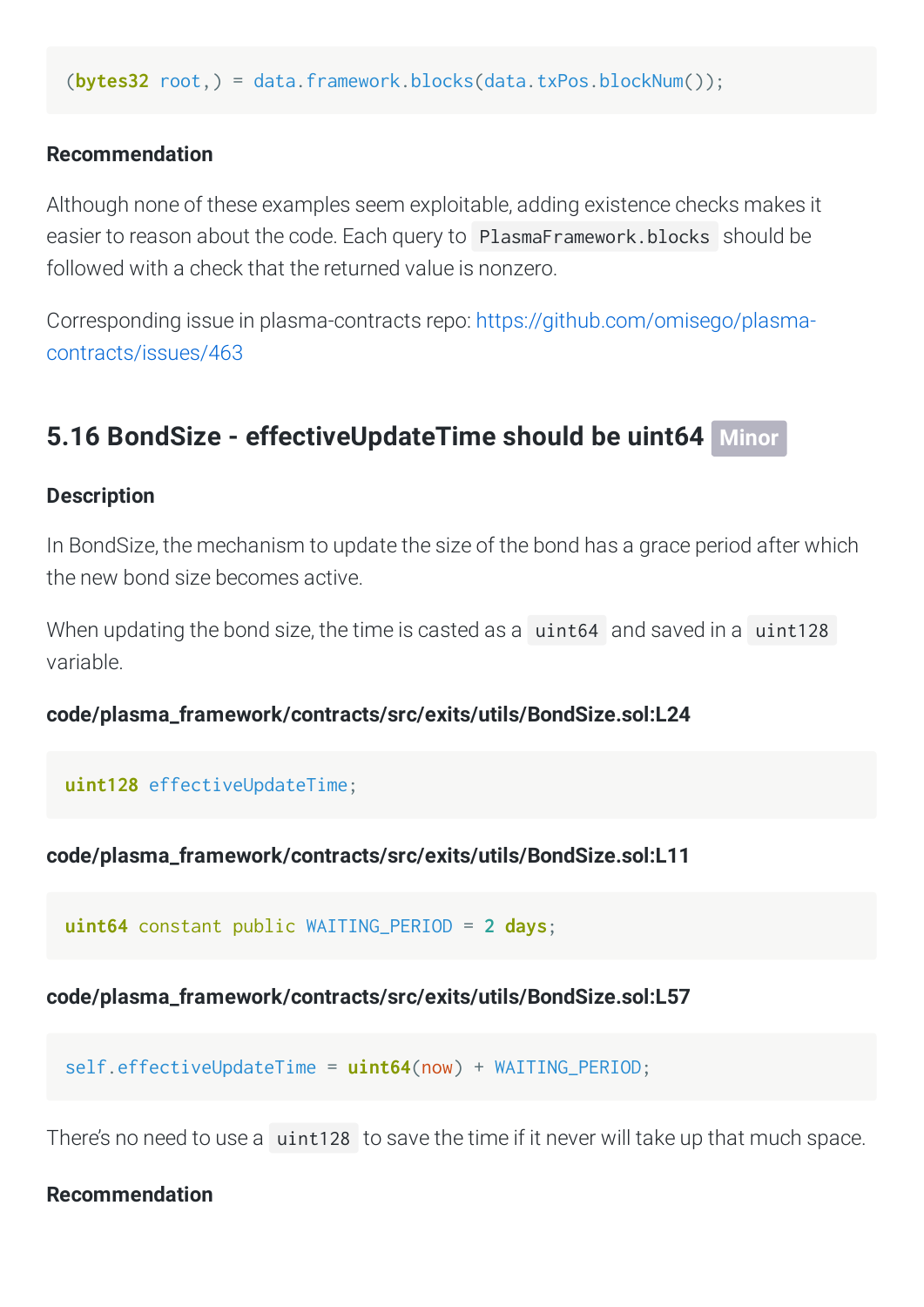Change the type of the effectiveUpdateTime to uint64 .

- uint128 effectiveUpdateTime;
- + uint64 effectiveUpdateTime;

# <span id="page-50-0"></span>**5.17 PaymentExitGame contains several redundant [plasmaFramework](#page-50-0) declarations Minor**

#### **Description**

PaymentExitGame inherits from both PaymentInFlightExitRouter and PaymentStandardExitRouter . All three contracts declare and initialize their own PlasmaFramework variable. This pattern can be misleading, and may lead to subtle issues in future versions of the code.

## **Examples**

1. PaymentExitGame declaration:

## **code/plasma\_framework/contracts/src/exits/payment/PaymentExitGame.sol:L18**

PlasmaFramework private plasmaFramework;

1. PaymentInFlightExitRouter declaration:

# **code/plasma\_framework/contracts/src/exits/payment/routers/PaymentInFlightExitRouter.so**

PlasmaFramework private framework;

1. PaymentStandardExitRouter declaration:

## **code/plasma\_framework/contracts/src/exits/payment/routers/PaymentStandardExitRouter.s**

PlasmaFramework private framework;

Each variable is initialized in the corresponding file's constructor.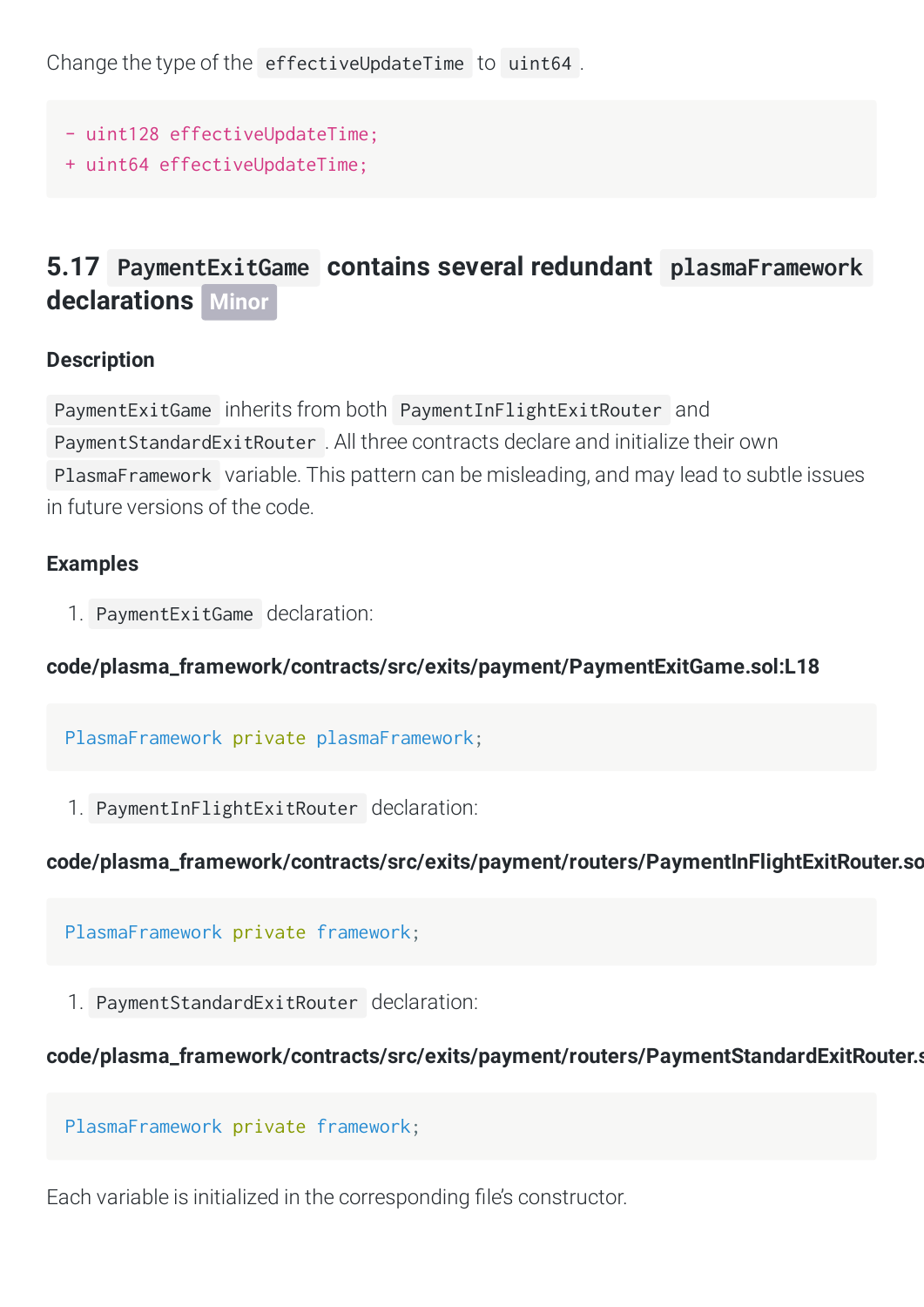## **Recommendation**

Introduce an inherited contract common to PaymentStandardExitRouter and PaymentInFlightExitRouter with the PlasmaFramework variable. Make the variable internal so it is visible to inheriting contracts.

# <span id="page-51-0"></span>**5.18 BlockController - inaccurate description of childBlockInterval for [submitDepositBlock](#page-51-0) Minor**

# **Description**

The Vault calls submitDepositBlock when a user deposits funds into the plasma chain. Each deposit transaction creates one deposit block on the plasma chain. The number of deposit blocks between two child blocks is limited by the childBlockInterval . For example, a childBlockInterval of 1 would not allow any deposit blocks, a childBlockInterval of 2 would allow one deposit block after each child block [child] [optional: deposit][child][optional: deposit].

# **code/plasma\_framework/contracts/src/framework/BlockController.sol:L96-L114**

```
/**
  * @notice Submits a block for deposit
  * @dev Block number adds 1 per submission; it's possible to have at most 'chi
  * @param _blockRoot Merkle root of the Plasma block
  * @return The deposit block number
  */
function submitDepositBlock(bytes32 _blockRoot) public onlyFromNonQuarantined\
     require(isChildChainActivated == true, "Child chain has not been activated
     require(nextDeposit < childBlockInterval, "Exceeded limit of deposits per 
     uint256 blknum = nextDepositBlock();
     blocks[blknum] = BlockModel.Block({
         root : _blockRoot,
         timestamp : block.timestamp
     });
     nextDeposit++;
     return blknum;
```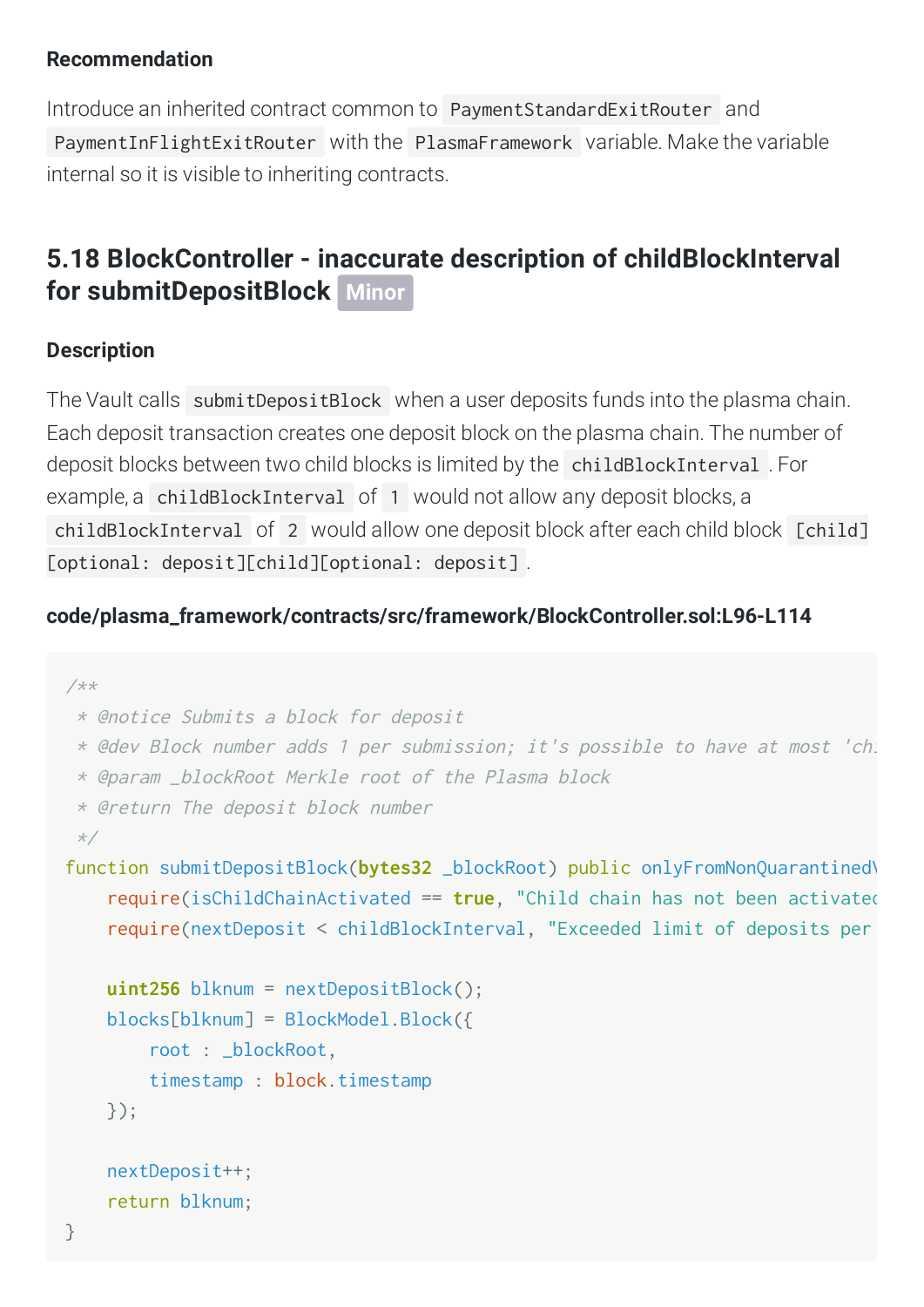However, the comment at line 98 mentions the following:

*[..] it's possible to have at most 'childBlockInterval' deposit blocks between two child chain blocks [..]*

This comment is inaccurate, as a childBlockInterval of 1 would not allow deposits at all (Note how nextDeposit is always >=1 ).

# **Remediation**

The comment should read: [..] it's possible to have at most 'childBlockInterval -1' deposit blocks between two child chain blocks [..]. Make sure to properly validate inputs for these values when deploying the contract to avoid obvious misconfiguration.

# <span id="page-52-0"></span>**5.19 [PlasmaFramework](#page-52-0) - Can omit inheritance of VaultRegistry Minor**

# **Description**

The contract PlasmaFramework inherits VaultRegistry even though it does not use any of the methods directly. Also BlockController inherits VaultRegistry effectively adding all of the needed functionality in there.

## **Remediation**

PlasmaFramework does not need to inherit VaultRegistry , thus the import and the inheritance can be removed from PlasmaFramework.sol .

```
 import "./BlockController.sol";
  import "./ExitGameController.sol";
-import "./registries/VaultRegistry.sol";
  import "./registries/ExitGameRegistry.sol";
-contract PlasmaFramework is VaultRegistry, ExitGameRegistry, ExitGameControll
```

```
+contract PlasmaFramework is ExitGameRegistry, ExitGameController, BlockContro
      uint256 public constant CHILD_BLOCK_INTERVAL = 1000;
```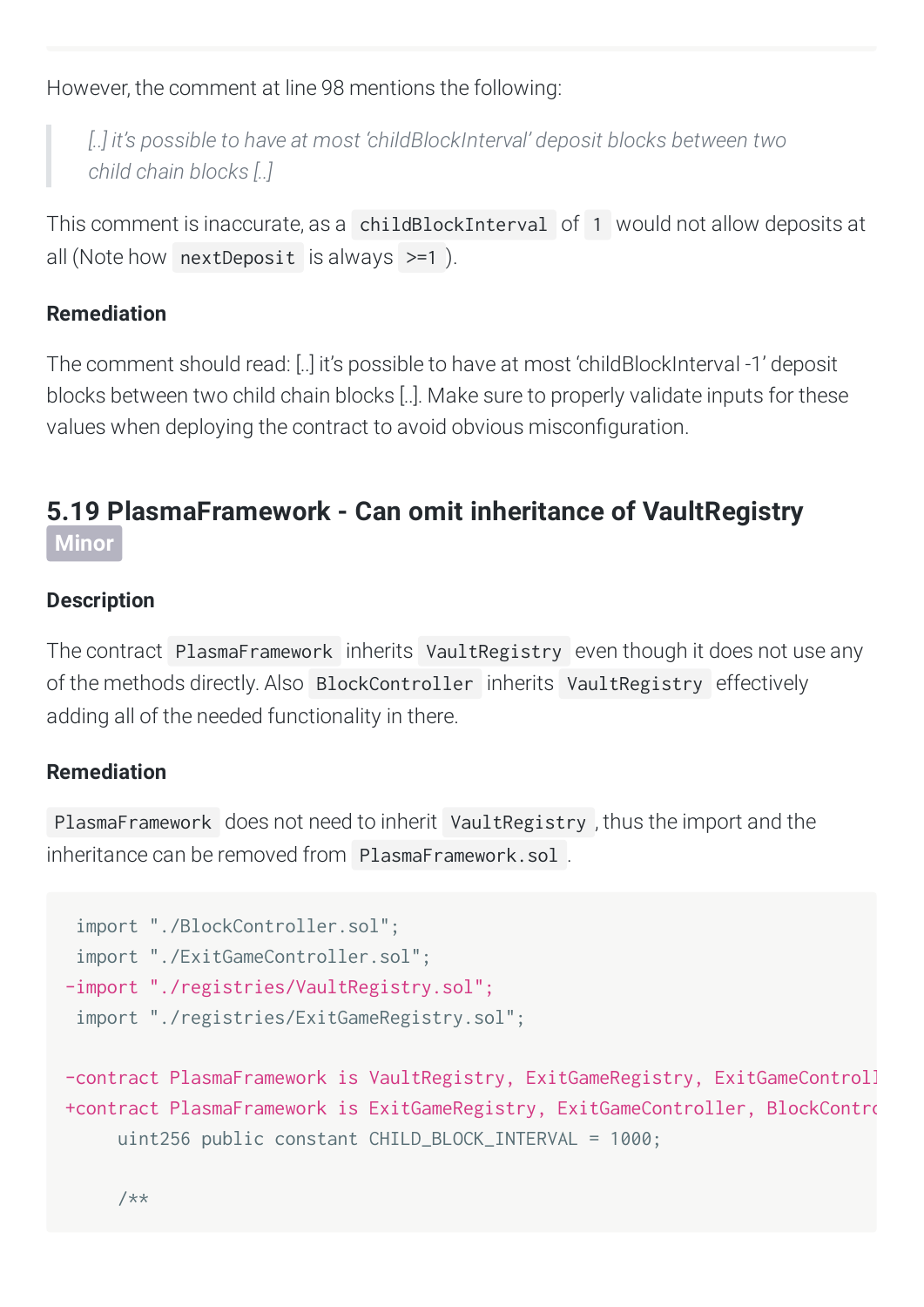All tests still pass after removing the inheritance.

# <span id="page-53-0"></span>**5.20 [BlockController](#page-53-0) - maintainer should be the only entity to set new authority Minor** ✓ **Addressed**

#### **Resolution**

This was addressed in commit [25c2560e3b2e40ce9a10c40da97c3f79afc2c641](https://github.com/omisego/plasma-contracts/pull/434/commits/25c2560e3b2e40ce9a10c40da97c3f79afc2c641) with the removal of the setAuthority function.

## **Description**

**code/plasma\_framework/contracts/src/framework/BlockController.sol:L69-L72**

```
function setAuthority(address newAuthority) external onlyFrom(authority) {
     require(newAuthority != address(0), "Authority address cannot be zero");
     authority = newAuthority;
}
```
deployer initially sets the account that is allowed to submit new blocks as authority. authority can then set a new authority at will. In a system that is set-up and maintained by a maintainer role (multi-sig) that can upgrade certain parts of the system it is unexpected for another role to be able to pass along its [permissions.](https://github.com/omisego/plasma-contracts/blob/422f77adabbcca0061cbf73df2ac12b73ed054f8/security/spec.md) The security specification notes that the authority role is only used to submit blocks:

*Authority: EOA used exclusively to submit plasma block hashes to the root chain. The child chain assumes at deployment that the authority account has nonce zero and no transactions have been sent from it.*

However, **no transactions** might not be possible as authority is the only one to activateChildChain . Once activated, the child chain cannot be de-activated but the authority can change.

[elixir-omg#managing-the-operator-address](https://github.com/omisego/elixir-omg#managing-the-operator-address) notes the following for operator aka authority :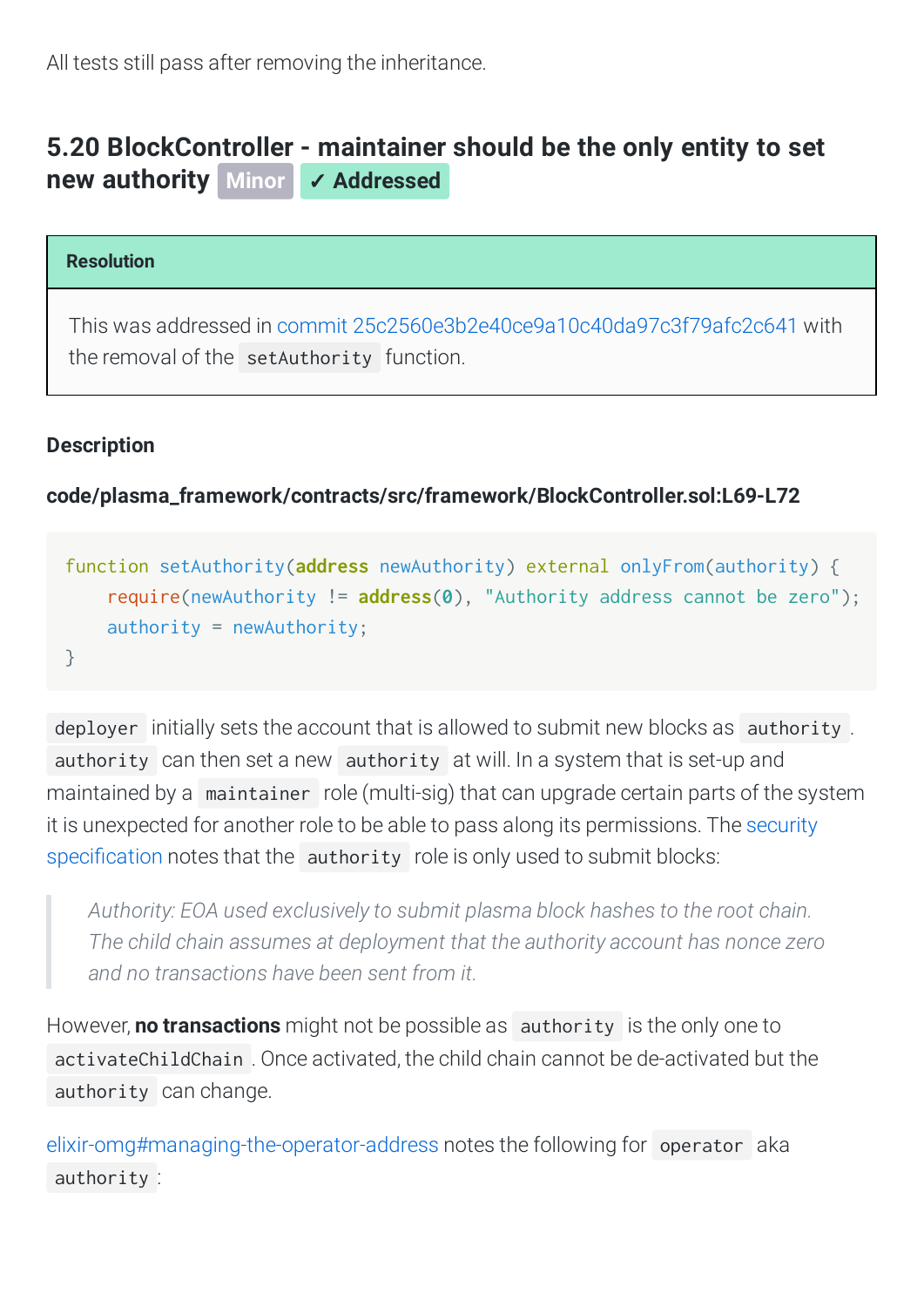*As a consequence, the operator address must never send any other transactions, if it intends to continue submitting blocks. (Workarounds to this limitation are available, if there's such requirement.)*

Additionally, setAuthority should emit an event to allow participants to react to this change in the system and have an audit trial.

# **Remediation**

Remove the setAuthority function, or clarify its intended purpose and add an event so it can be detected by users.

Corresponding issue in plasma-contracts repo: [https://github.com/omisego/plasma](https://github.com/omisego/plasma-contracts/issues/403)contracts/issues/403

# <span id="page-54-0"></span>**Appendix 1 - Scope**

Our initial review covered the following files:

| <b>File Name</b>                                              |                |
|---------------------------------------------------------------|----------------|
| exits/interfaces/IOutputGuardHandler.sol                      | 441f1302e9c56a |
| exits/interfaces/ISpendingCondition.sol                       | 00c615d91f4b56 |
| exits/interfaces/IStateTransitionVerifier.sol                 | a8a402a118795  |
| exits/interfaces/ITxFinalizationVerifier.sol                  | 47d1025d9d719  |
| exits/models/OutputGuardModel.sol                             | 46ef116b93bb41 |
| exits/models/TxFinalizationModel.sol                          | 8a5bbd3e8022e  |
| exits/payment/controllers/PaymentChallengelFEInputSpent.sol   | 277cac44c58fcc |
| exits/payment/controllers/PaymentChallengeIFENotCanonical.sol | cddc8ba53ccf99 |
| exits/payment/controllers/PaymentChallengelFEOutputSpent.sol  | a5ce1510088b8  |
| exits/payment/controllers/PaymentChallengeStandardExit.sol    | a5a319545934d  |
| exits/payment/controllers/PaymentPiggybackInFlightExit.sol    | 8eb01f55de028e |
| exits/payment/controllers/PaymentProcessInFlightExit.sol      | 6ba4a78b47995  |
| exits/payment/controllers/PaymentProcessStandardExit.sol      | 20e5f5d30b3787 |
| exits/payment/controllers/PaymentStartInFlightExit.sol        | c6c5424ee37c61 |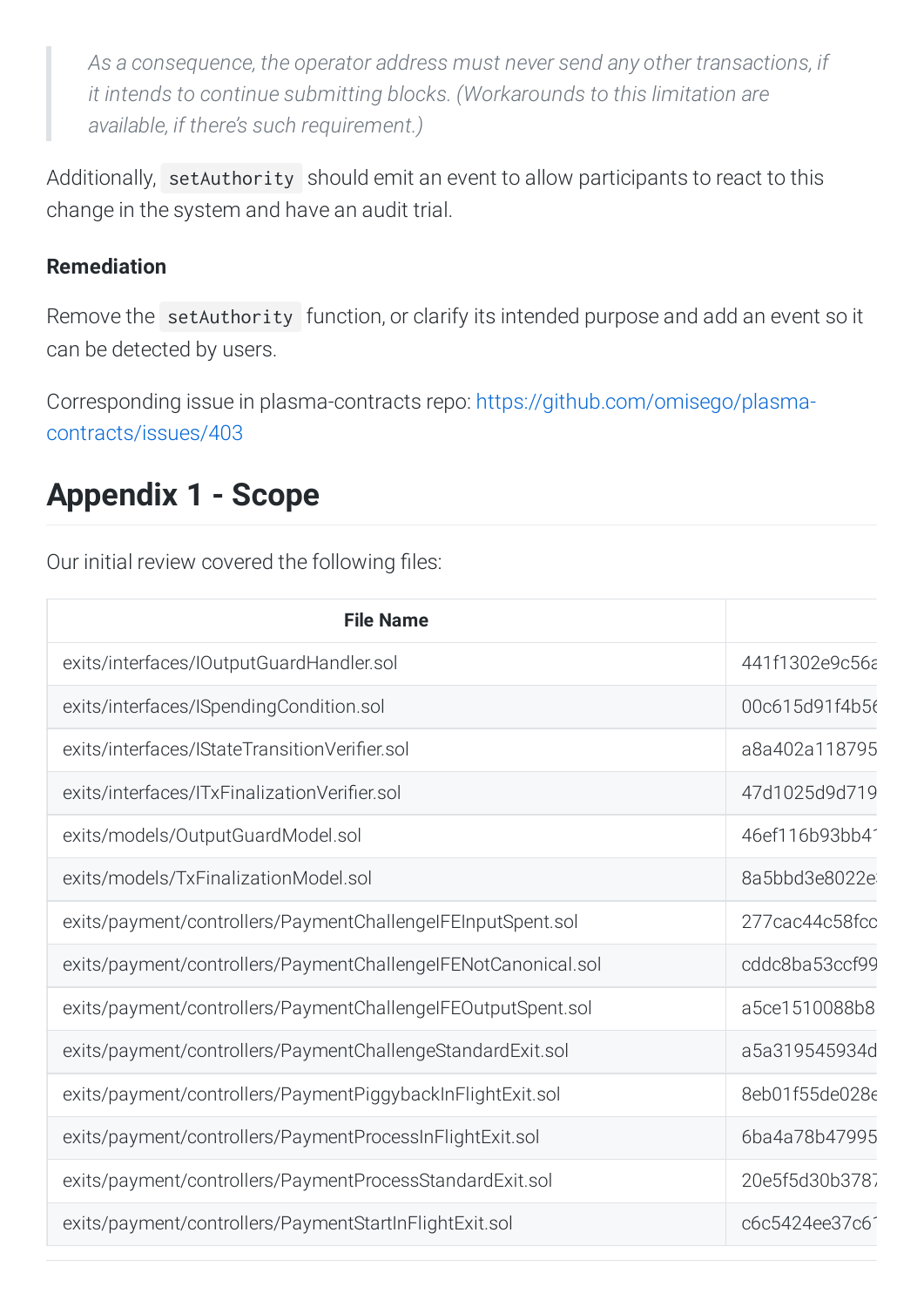| <b>File Name</b>                                                       |                 |
|------------------------------------------------------------------------|-----------------|
| exits/payment/controllers/PaymentStartStandardExit.sol                 | 4ebe197698627   |
| exits/payment/outputGuardHandlers/PaymentOutputGuardHandler.sol        | 564e9ea7a3fb40  |
| exits/payment/PaymentExitDataModel.sol                                 | d1e69011622fe6  |
| exits/payment/PaymentExitGame.sol                                      | f0b6b93c0a89e1  |
| exits/payment/PaymentInFlightExitModelUtils.sol                        | 33d3e5c065be81  |
| exits/payment/PaymentTransactionStateTransitionVerifier.sol            | e5cf8acf73b6ad  |
| exits/payment/routers/PaymentInFlightExitRouterArgs.sol                | c11e874a9e06fb  |
| exits/payment/routers/PaymentInFlightExitRouter.sol                    | 970fa3e62f1a56  |
| exits/payment/routers/PaymentStandardExitRouterArgs.sol                | bf16c27381f8c9  |
| exits/payment/routers/PaymentStandardExitRouter.sol                    | 42806bdfedae95  |
| exits/payment/spendingConditions/PaymentOutputToPaymentTxCondition.sol | 03e91d87e21ca   |
| exits/registries/OutputGuardHandlerRegistry.sol                        | 309a123160bbe   |
| exits/registries/SpendingConditionRegistry.sol                         | 3c3d474f0a9fcd  |
| exits/utils/BondSize.sol                                               | 5b0d0d28374d8   |
| exits/utils/ExitableTimestamp.sol                                      | 43c6aac2ffb2cb  |
| exits/utils/ExitId.sol                                                 | 7afda23a55bc86  |
| exits/utils/OutputId.sol                                               | 92f09840ae6a9t  |
| exits/utils/TxFinalizationVerifier.sol                                 | fe3ed4518d03eC  |
| framework/BlockController.sol                                          | 6739cfe1a0ee45  |
| framework/ExitGameController.sol                                       | 80368067a6813   |
| framework/interfaces/IExitProcessor.sol                                | e4c1d8af9e266f  |
| framework/models/BlockModel.sol                                        | b8189e31fa460f  |
| framework/PlasmaFramework.sol                                          | ab2f4972d01ca!  |
| framework/Protocol.sol                                                 | 19a3df96f1038b  |
| framework/registries/ExitGameRegistry.sol                              | Of005fbde0fc38a |
| framework/registries/VaultRegistry.sol                                 | b67f8e7bc05518  |
| framework/utils/ExitPriority.sol                                       | 18b26af2160f3b  |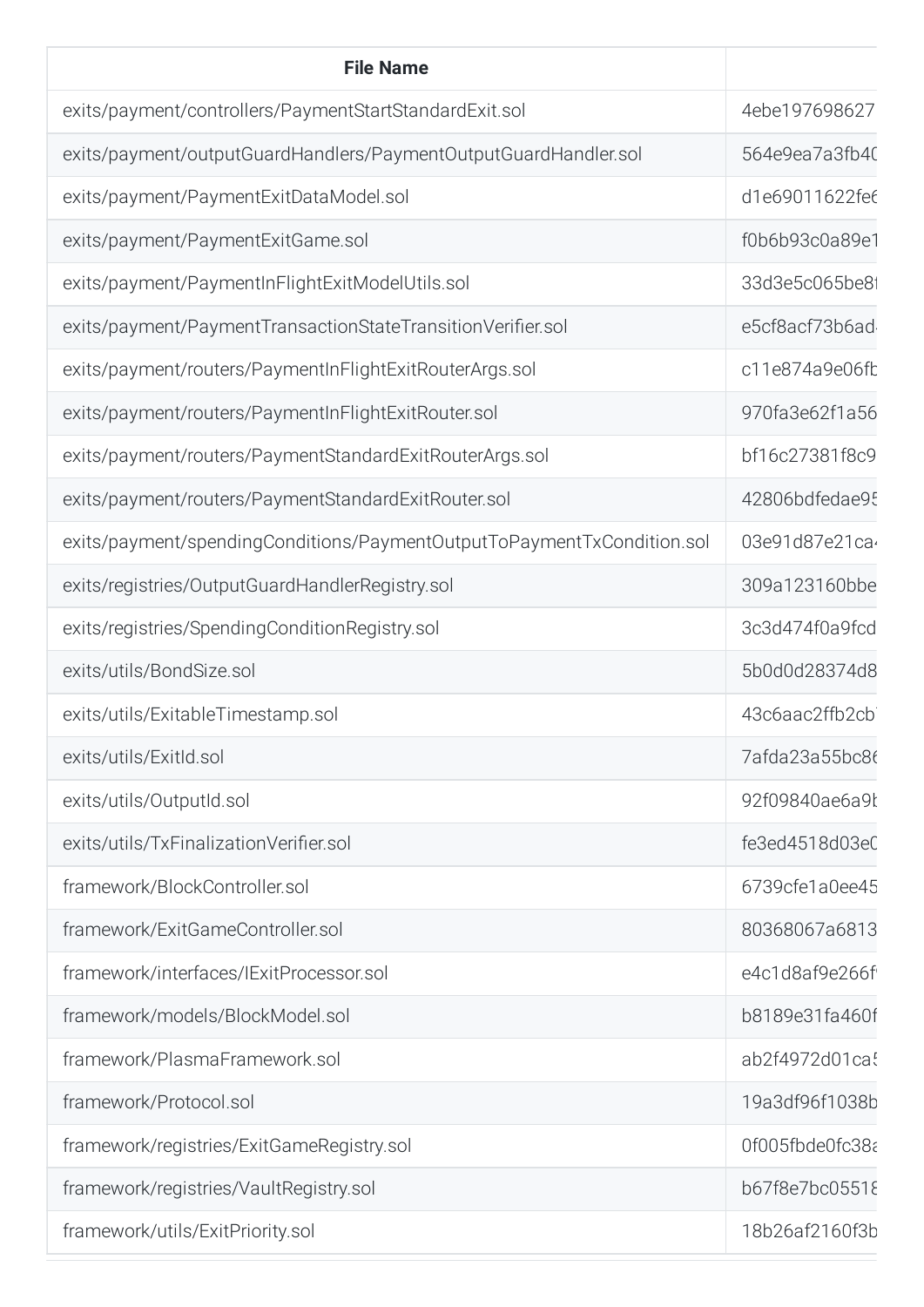| <b>File Name</b>                             |                            |
|----------------------------------------------|----------------------------|
| framework/utils/PriorityQueue.sol            | 122b3e2f81de23             |
| framework/utils/Quarantine.sol               | eb3c6ca62779e <sup>2</sup> |
| transactions/eip712Libs/PaymentEip712Lib.sol | 484d1dc077895              |
| transactions/outputs/PaymentOutputModel.sol  | 2cd78f5327a459             |
| transactions/PaymentTransactionModel.sol     | 2901a612cba37              |
| transactions/WireTransaction.sol             | 95919930e6213              |
| utils/AddressPayable.sol                     | fbe6d6c78e748a             |
| utils/Bits.sol                               | ecdb86c5001d0              |
| utils/FailFastReentrancyGuard.sol            | af48169f434734             |
| utils/IsDeposit.sol                          | d6968ebd0091e              |
| utils/Merkle.sol                             | 876dad4fb2edea             |
| utils/OnlyFromAddress.sol                    | 7c2992b12e768              |
| utils/OnlyWithValue.sol                      | 85bf439b5889f9             |
| utils/RLPReader.sol                          | 3fd2f65a4bdc0fd            |
| utils/SafeEthTransfer.sol                    | 056e0166a2e4et             |
| utils/TxPosLib.sol                           | e3338d37bdd83              |
| utils/UtxoPosLib.sol                         | bf056fd54e5a8a             |
| vaults/Erc20Vault.sol                        | 0b71916cd9cef1             |
| vaults/EthVault.sol                          | 3502005fc37019             |
| vaults/Vault.sol                             | 9cf94dbbd859c7             |
| vaults/verifiers/Erc20DepositVerifier.sol    | deba9753470bc              |
| vaults/verifiers/EthDepositVerifier.sol      | 5e53ed549695e              |
| vaults/verifiers/IErc20DepositVerifier.sol   | bd9cc22d1669f8             |
| vaults/verifiers/IEthDepositVerifier.sol     | 943c3ebddf7f85             |
| vaults/ZeroHashesProvider.sol                | 6564cf101c4b92             |

Our subsequent review covered the following files: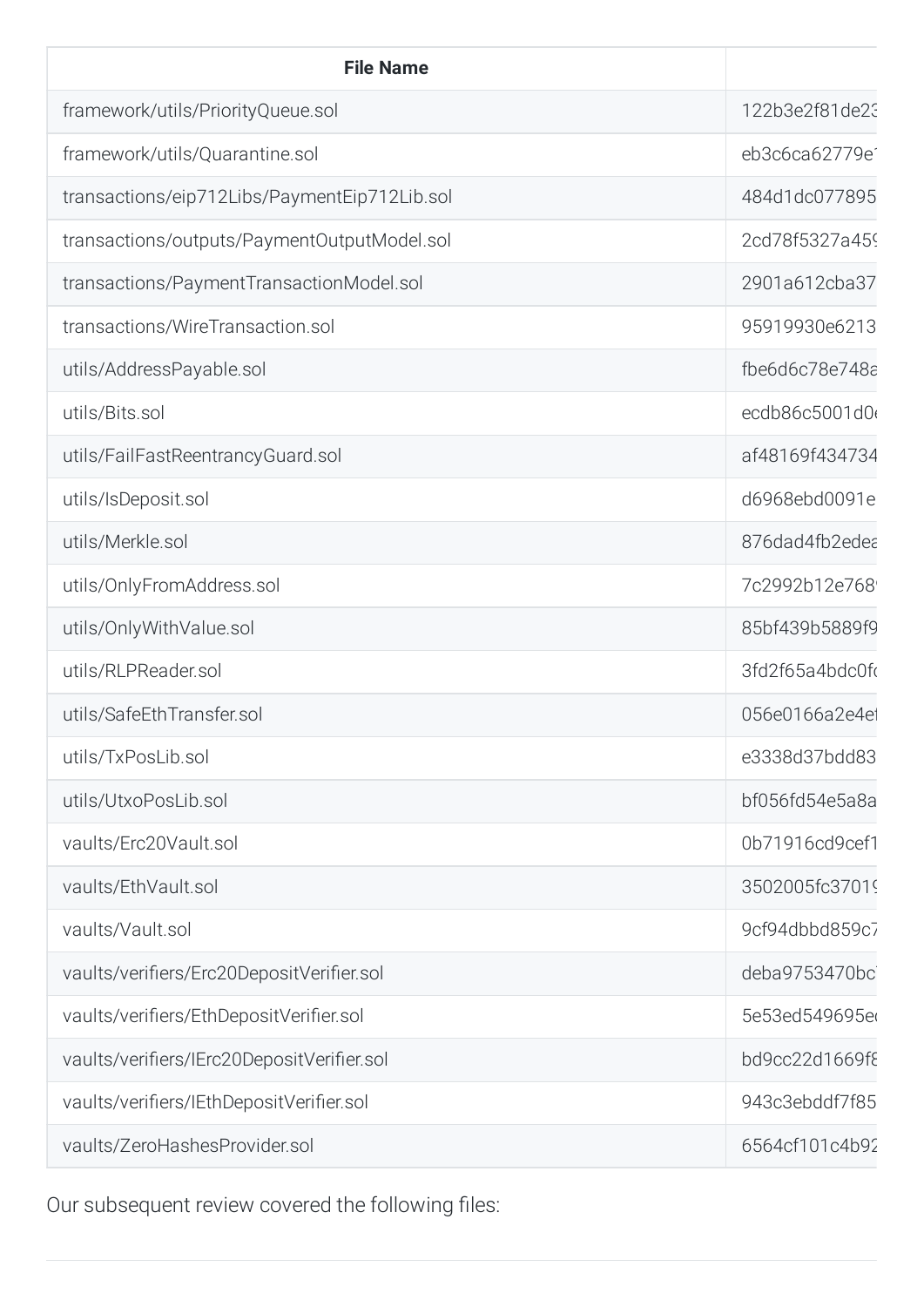| <b>File Name</b>                                                                     |                 |
|--------------------------------------------------------------------------------------|-----------------|
| contracts/src/exits/fee/FeeClaimOutputToPaymentTxCondition.sol                       | 6c              |
| contracts/src/exits/fee/FeeExitGame.sol                                              | 17              |
| contracts/src/exits/interfaces/ISpendingCondition.sol                                | 3a              |
| contracts/src/exits/interfaces/IStateTransitionVerifier.sol                          | a8              |
| contracts/src/exits/payment/controllers/PaymentChallengelFEInputSpent.sol            | ce              |
| contracts/src/exits/payment/controllers/PaymentChallengeIFENotCanonical.sol          | 33              |
| contracts/src/exits/payment/controllers/PaymentChallengelFEOutputSpent.sol           | 74              |
| contracts/src/exits/payment/controllers/PaymentChallengeStandardExit.sol             | e8              |
| contracts/src/exits/payment/controllers/PaymentDeleteInFlightExit.sol                | 10              |
| contracts/src/exits/payment/controllers/PaymentPiggybackInFlightExit.sol             | fe <sub>1</sub> |
| contracts/src/exits/payment/controllers/PaymentProcessInFlightExit.sol               | 8c              |
| contracts/src/exits/payment/controllers/PaymentProcessStandardExit.sol               | 1 <sub>c</sub>  |
| contracts/src/exits/payment/controllers/PaymentStartInFlightExit.sol                 | 31              |
| contracts/src/exits/payment/controllers/PaymentStartStandardExit.sol                 | 19              |
| contracts/src/exits/payment/PaymentExitDataModel.sol                                 | d1              |
| contracts/src/exits/payment/PaymentExitGameArgs.sol                                  | 77              |
| contracts/src/exits/payment/PaymentExitGame.sol                                      | 93              |
| contracts/src/exits/payment/PaymentInFlightExitModelUtils.sol                        | eb              |
| contracts/src/exits/payment/PaymentTransactionStateTransitionVerifier.sol            | 64              |
| contracts/src/exits/payment/routers/PaymentInFlightExitRouterArgs.sol                | 14              |
| contracts/src/exits/payment/routers/PaymentInFlightExitRouter.sol                    | 21              |
| contracts/src/exits/payment/routers/PaymentStandardExitRouterArgs.sol                | eb              |
| contracts/src/exits/payment/routers/PaymentStandardExitRouter.sol                    | ea              |
| contracts/src/exits/payment/spendingConditions/PaymentOutputToPaymentTxCondition.sol | e4              |
| contracts/src/exits/registries/SpendingConditionRegistry.sol                         | b <sub>9</sub>  |
| contracts/src/exits/utils/BondSize.sol                                               | 5b              |
| contracts/src/exits/utils/ExitableTimestamp.sol                                      | 43              |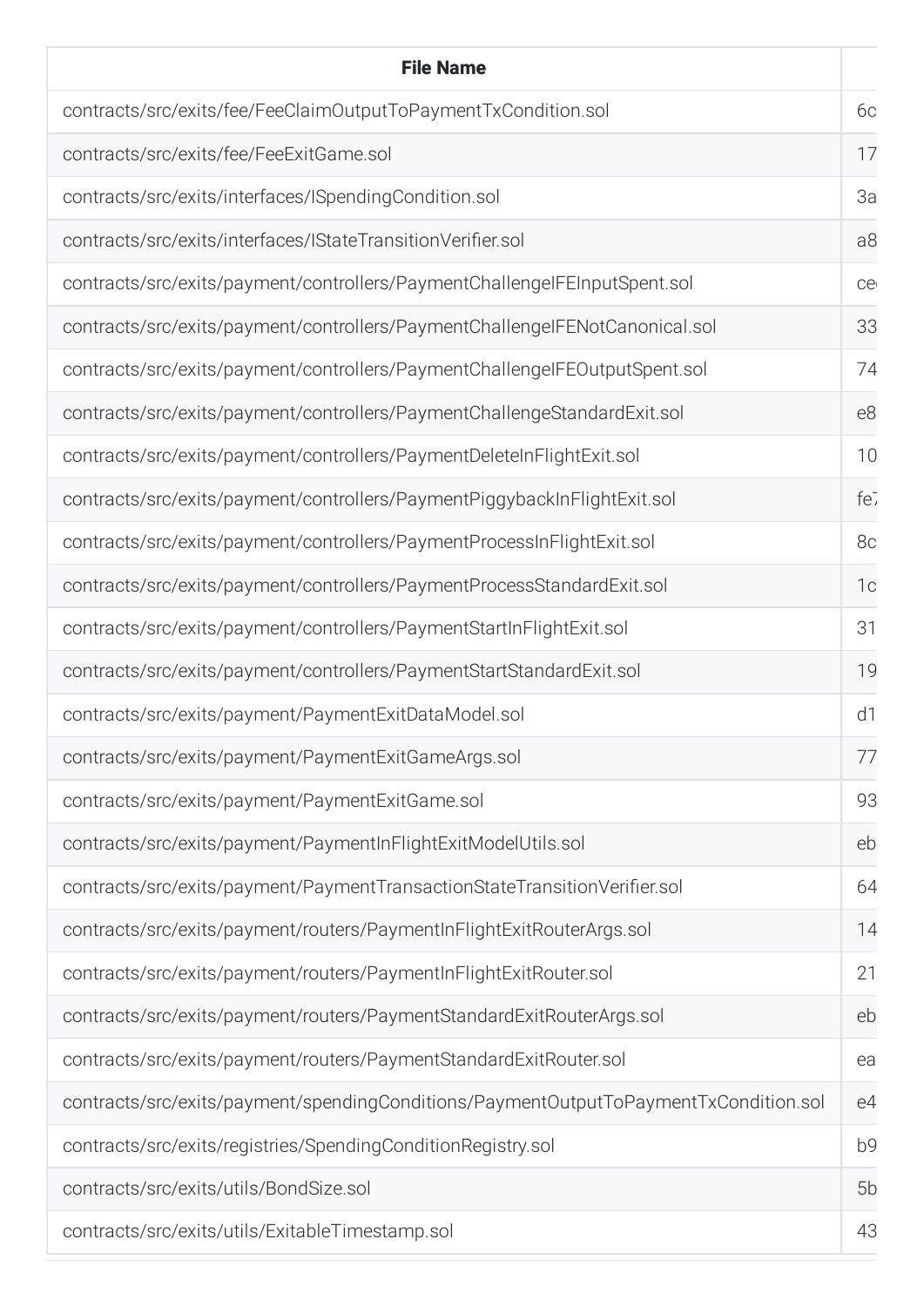| <b>File Name</b>                                           |                |
|------------------------------------------------------------|----------------|
| contracts/src/exits/utils/ExitId.sol                       | 80             |
| contracts/src/exits/utils/MoreVpFinalization.sol           | f2!            |
| contracts/src/exits/utils/OutputId.sol                     | 92             |
| contracts/src/framework/BlockController.sol                | 51             |
| contracts/src/framework/ExitGameController.sol             | ce             |
| contracts/src/framework/interfaces/IExitProcessor.sol      | e4             |
| contracts/src/framework/models/BlockModel.sol              | b <sub>8</sub> |
| contracts/src/framework/PlasmaFramework.sol                | ab             |
| contracts/src/framework/Protocol.sol                       | 19             |
| contracts/src/framework/registries/ExitGameRegistry.sol    | 83             |
| contracts/src/framework/registries/VaultRegistry.sol       | 06             |
| contracts/src/framework/utils/ExitPriority.sol             | d <sub>6</sub> |
| contracts/src/framework/utils/PriorityQueue.sol            | 12             |
| contracts/src/framework/utils/Quarantine.sol               | eb             |
| contracts/src/transactions/eip712Libs/PaymentEip712Lib.sol | 89             |
| contracts/src/transactions/FungibleTokenOutputModel.sol    | 31             |
| contracts/src/transactions/GenericTransaction.sol          | 48             |
| contracts/src/transactions/PaymentTransactionModel.sol     | f62            |
| contracts/src/utils/Bits.sol                               | ec             |
| contracts/src/utils/FailFastReentrancyGuard.sol            | 8c             |
| contracts/src/utils/Merkle.sol                             | 72             |
| contracts/src/utils/OnlyFromAddress.sol                    | 7c             |
| contracts/src/utils/OnlyWithValue.sol                      | 85             |
| contracts/src/utils/PosLib.sol                             | 47             |
| contracts/src/utils/RLPReader.sol                          | 90             |
| contracts/src/utils/SafeEthTransfer.sol                    | 05             |
| contracts/src/vaults/Erc20Vault.sol                        | 59             |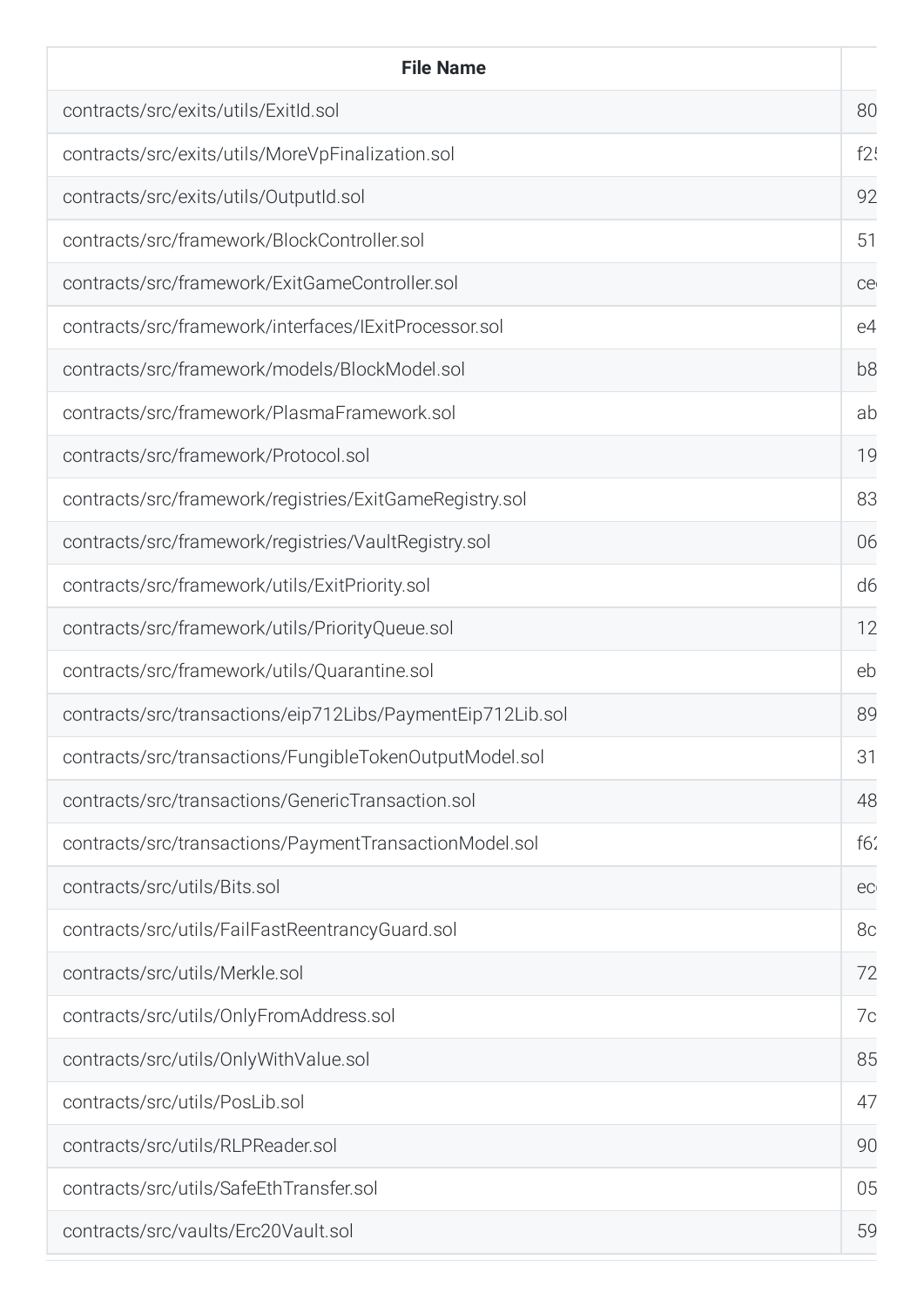| <b>File Name</b>                                         |    |
|----------------------------------------------------------|----|
| contracts/src/vaults/EthVault.sol                        | 7h |
| contracts/src/vaults/Vault.sol                           | 7a |
| contracts/src/vaults/verifiers/Erc20DepositVerifier.sol  | 3c |
| contracts/src/vaults/verifiers/EthDepositVerifier.sol    | 42 |
| contracts/src/vaults/verifiers/IErc20DepositVerifier.sol | bd |
| contracts/src/vaults/verifiers/IEthDepositVerifier.sol   | 94 |

# <span id="page-59-0"></span>**Appendix 2 - Disclosure**

ConsenSys Diligence ("CD") typically receives compensation from one or more clients (the "Clients") for performing the analysis contained in these reports (the "Reports"). The Reports may be distributed through other means, including via ConsenSys publications and other distributions.

The Reports are not an endorsement or indictment of any particular project or team, and the Reports do not guarantee the security of any particular project. This Report does not consider, and should not be interpreted as considering or having any bearing on, the potential economics of a token, token sale or any other product, service or other asset. Cryptographic tokens are emergent technologies and carry with them high levels of technical risk and uncertainty. No Report provides any warranty or representation to any Third-Party in any respect, including regarding the bugfree nature of code, the business model or proprietors of any such business model, and the legal compliance of any such business. No third party should rely on the Reports in any way, including for the purpose of making any decisions to buy or sell any token, product, service or other asset. Specifically, for the avoidance of doubt, this Report does not constitute investment advice, is not intended to be relied upon as investment advice, is not an endorsement of this project or team, and it is not a guarantee as to the absolute security of the project. CD owes no duty to any Third-Party by virtue of publishing these Reports.

PURPOSE OF REPORTS The Reports and the analysis described therein are created solely for Clients and published with their consent. The scope of our review is limited to a review of Solidity code and only the Solidity code we note as being within the scope of our review within this report. The Solidity language itself remains under development and is subject to unknown risks and flaws. The review does not extend to the compiler layer, or any other